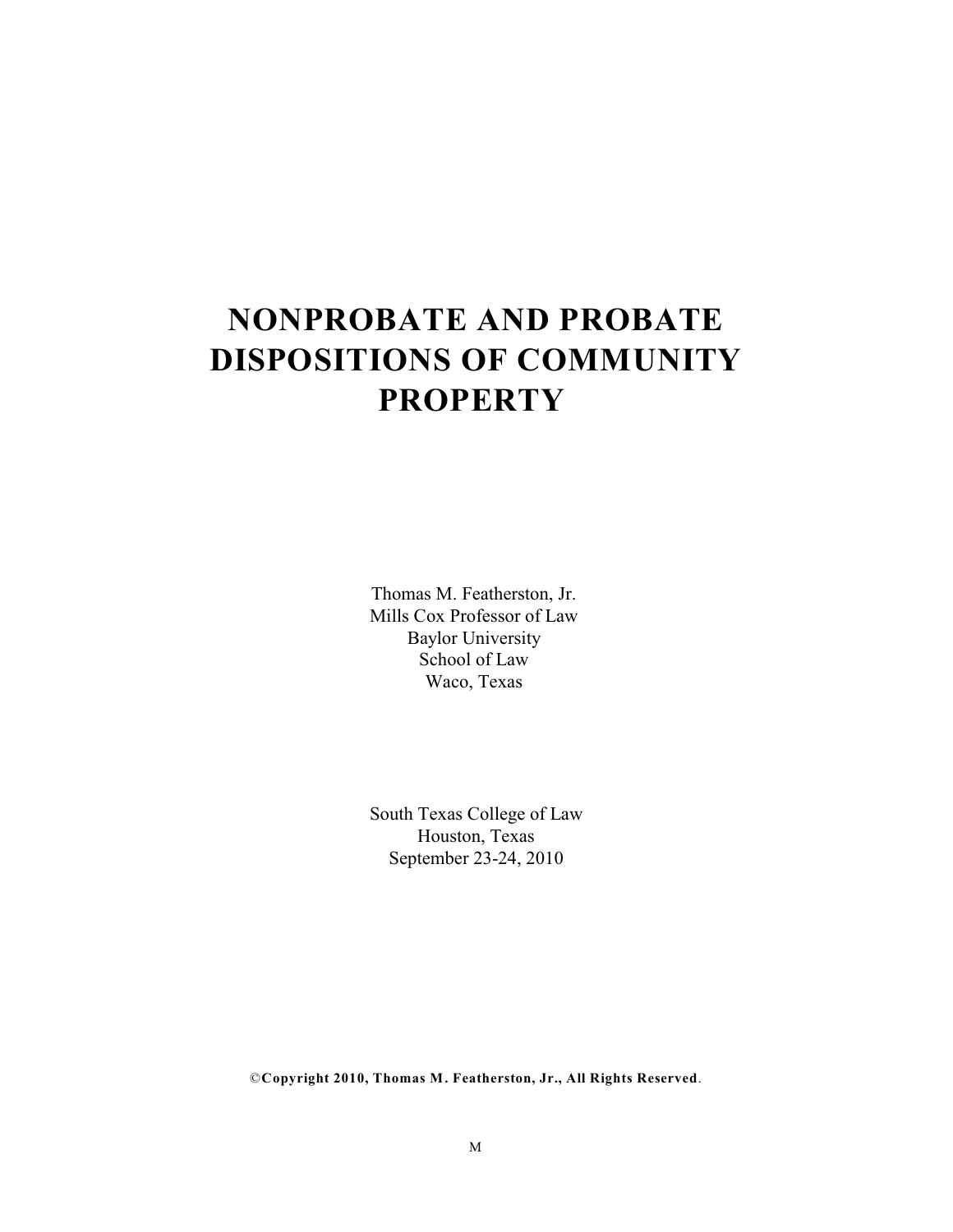# **TABLE OF CONTENTS**

| $\mathbf{I}$ .  |                 |  |  |  |  |
|-----------------|-----------------|--|--|--|--|
|                 | A.              |  |  |  |  |
|                 | <b>B.</b>       |  |  |  |  |
|                 | $C_{\cdot}$     |  |  |  |  |
|                 | D.              |  |  |  |  |
|                 | E.              |  |  |  |  |
|                 | F.              |  |  |  |  |
|                 |                 |  |  |  |  |
| $\mathbf{II}$ . |                 |  |  |  |  |
|                 | $A_{\cdot}$     |  |  |  |  |
|                 | <b>B.</b>       |  |  |  |  |
|                 | C.              |  |  |  |  |
|                 | D.              |  |  |  |  |
|                 | E.              |  |  |  |  |
|                 | F.              |  |  |  |  |
|                 | G.              |  |  |  |  |
|                 |                 |  |  |  |  |
| III.            |                 |  |  |  |  |
|                 | A.              |  |  |  |  |
|                 | <b>B.</b>       |  |  |  |  |
|                 | $\mathcal{C}$ . |  |  |  |  |
|                 | D.              |  |  |  |  |
|                 | E.              |  |  |  |  |
|                 | F.              |  |  |  |  |
|                 | G.              |  |  |  |  |
|                 | H.              |  |  |  |  |
|                 | I.              |  |  |  |  |
|                 | J.              |  |  |  |  |
|                 | $K_{\cdot}$     |  |  |  |  |
|                 |                 |  |  |  |  |
|                 | A.              |  |  |  |  |
|                 | B.              |  |  |  |  |
|                 | C.              |  |  |  |  |
|                 | D.              |  |  |  |  |
|                 | Ε.              |  |  |  |  |
|                 | F.              |  |  |  |  |
|                 | G.              |  |  |  |  |
|                 | Η.              |  |  |  |  |
|                 | I.              |  |  |  |  |
|                 | J.              |  |  |  |  |
|                 | Κ.              |  |  |  |  |
|                 |                 |  |  |  |  |
| V.              |                 |  |  |  |  |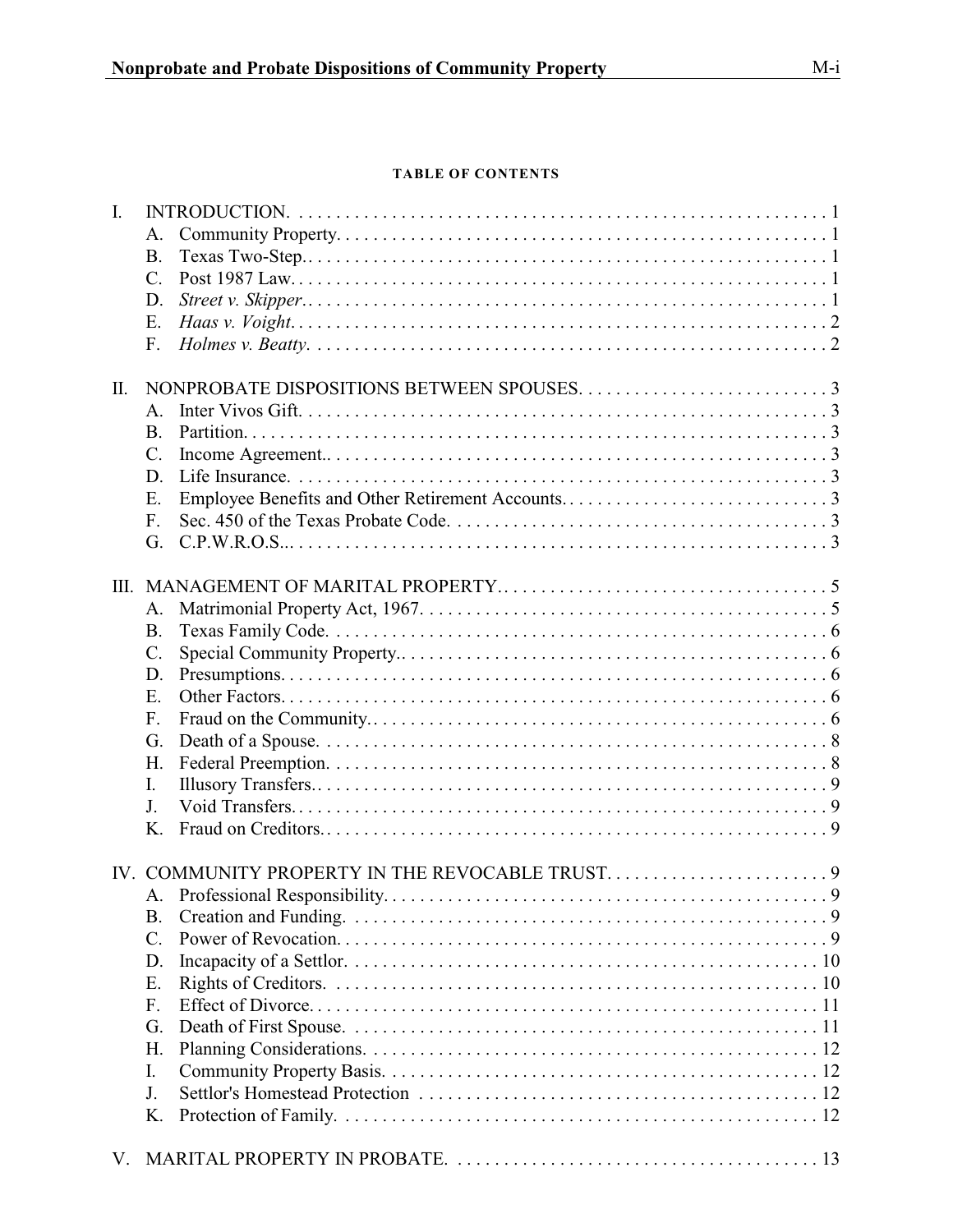|    | A.              |                                                                              |  |
|----|-----------------|------------------------------------------------------------------------------|--|
|    | <b>B.</b>       |                                                                              |  |
|    | $C$ .           |                                                                              |  |
|    | D.              |                                                                              |  |
|    | Ε.              |                                                                              |  |
|    | G.              |                                                                              |  |
|    |                 |                                                                              |  |
|    |                 | VI. ADMINISTRATION OF COMMUNITY PROPERTY.  17                                |  |
|    | A.              |                                                                              |  |
|    | <b>B.</b>       | Distribution of Powers Among Personal Representative And Surviving Spouse 18 |  |
|    |                 |                                                                              |  |
|    | $\mathcal{C}$ . |                                                                              |  |
|    | D.              |                                                                              |  |
|    | E.              |                                                                              |  |
|    | F.              |                                                                              |  |
|    |                 |                                                                              |  |
|    |                 |                                                                              |  |
|    | A.              |                                                                              |  |
|    | B.              |                                                                              |  |
|    | $C_{\cdot}$     |                                                                              |  |
|    |                 |                                                                              |  |
|    |                 | VIII.MARITAL PROPERTY RIGHTS IN IRREVOCABLE TRUSTS 23                        |  |
|    | A.              |                                                                              |  |
|    | <b>B.</b>       |                                                                              |  |
|    | $C$ .           |                                                                              |  |
|    | D.              |                                                                              |  |
|    | E.              |                                                                              |  |
|    |                 |                                                                              |  |
|    | F.              |                                                                              |  |
|    | G.              |                                                                              |  |
|    |                 |                                                                              |  |
|    |                 | IX. OTHER SPOUSE'S INTEREST IN THE EMPLOYEE'S RETIREMENT PLAN. 26            |  |
|    |                 |                                                                              |  |
|    | В.              |                                                                              |  |
|    | $\mathcal{C}$ . |                                                                              |  |
|    | D.              |                                                                              |  |
|    |                 |                                                                              |  |
| X. |                 |                                                                              |  |
|    | $A_{\cdot}$     |                                                                              |  |
|    | <b>B.</b>       |                                                                              |  |
|    | $C_{\cdot}$     |                                                                              |  |
|    | D               |                                                                              |  |
|    | Ε.              |                                                                              |  |
|    | F <sub>r</sub>  |                                                                              |  |
|    |                 |                                                                              |  |
|    | G.              |                                                                              |  |
|    | Н.              |                                                                              |  |
|    | I.              |                                                                              |  |
|    | J.              |                                                                              |  |
|    | K.              |                                                                              |  |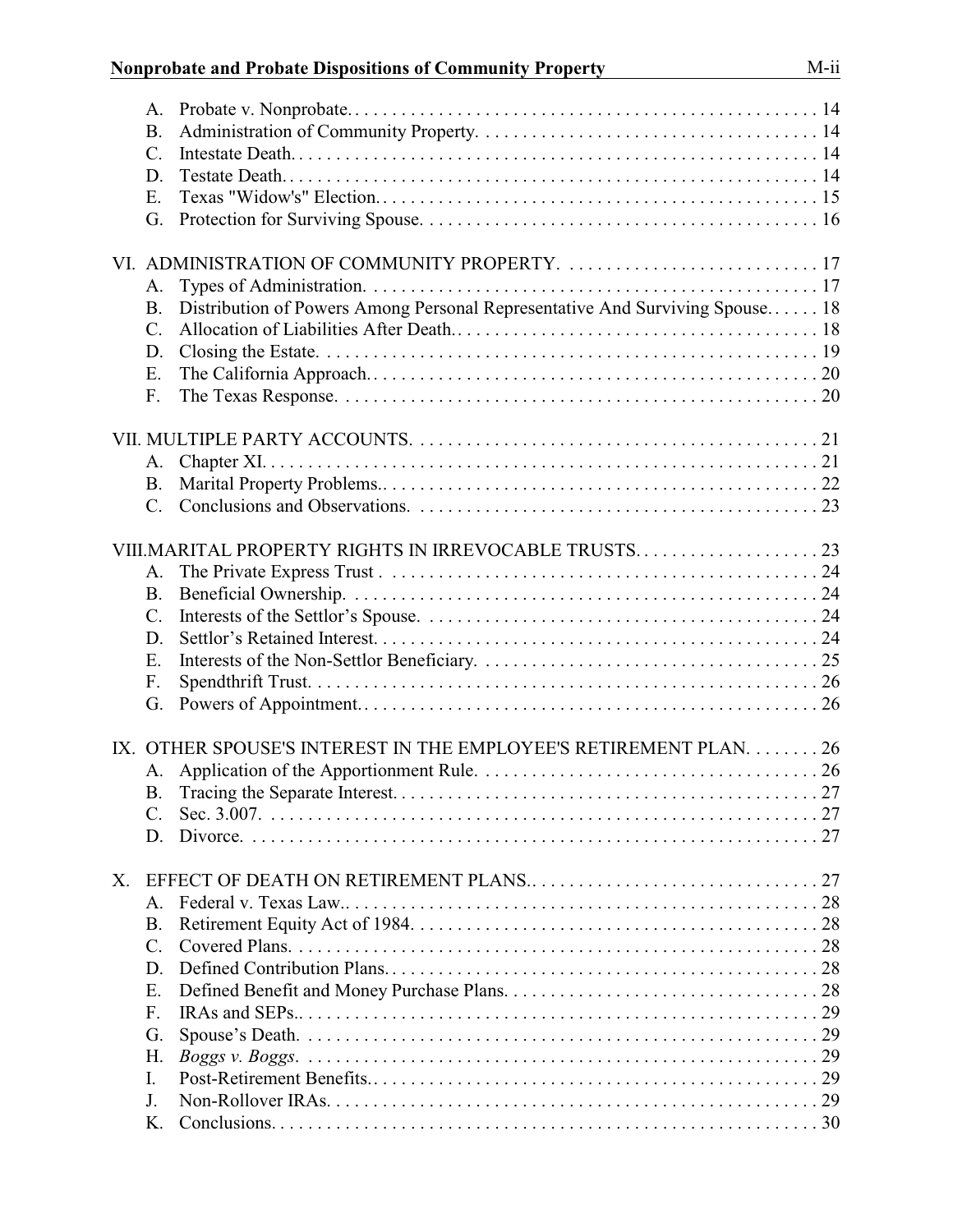# **I. INTRODUCTION**

Historically, Texas law did not encourage nonprobate dispositions of property upon the owner's death. In 1848, the Texas legislature "abolished" joint tenancies. Law of March 18, 1848, ch. 103, Sec. 12, 1848 Tex. Gen. Laws 129. Anglo-American common law at the time presumed that co-ownership of property included the "right of survivorship" (i.e., upon the death of one coowner, the property vested in the surviving co-owner). Texas law, however, created a presumption of "tenancy in common" rather than "joint tenancy." Co-owners, however, could agree to create survivorship rights (i.e., convert a tenancy in common into a joint tenancy with rights of survivorship*). Chandler v. Kountze*, 130 S.W.2d 327 (Tex. Civ. App.-1939, writ ref'd). In 1955, the Texas concept of co-ownership described above was incorporated into the Texas Probate Code with the enactment of Sec. 46 of the Texas Probate Code. Until 1989, Sec. 46 was even captioned as "Joint Tenancies Abolished."

# **A. Community Property**

This Texas approach to co-ownership merged nicely with its community property system which creates a form of co-ownership between spouses as to their community property. Historically, when the first spouse died, the "community" ceased to exist and the deceased spouse's one-half interest in the community property passed *probate* to the decedent's heirs/devisees. The surviving spouse retained an undivided one-half interest in the community property, thereby creating a tenancy in common between the surviving spouse and the decedent's heirs/devisees, unless the surviving spouse was the sole heir or devisee. Until 1987, it was unconstitutional for spouses to create survivorship rights in their community property. *Hilley v. Hilley*, 342 S.W.2d 565 (Tex. 1961).

#### **B. Texas Two-Step**

*Hilley v. Hilley, supra* and *Williams v. McKnight*, 402 S.W.2d 505 (Tex. 1966) both held that the spouses could not create "rights of survivorship" among themselves with their community property (i.e., a joint tenancy) without first partitioning the community property into their separate properties because the Texas Constitution did not authorize that type of transaction. In 1987, Art. XVI, Sec. 15 was amended to authorize spouses to create "rights of survivorship" among themselves with their community property.

## **C. Post 1987 Law**

Today it is common for property (even community property) to avoid *probate* (i.e., pass nonprobate) upon the death of its owner. The legislature has even encouraged "non-testamentary" transfers. *See* Tex. Prob. Code Sec. 450. Revocable trusts have been approved by the legislature. See Texas Trust Code § 112.033.

However, some courts appear to not always properly apply the principles that have evolved from a merger of Texas community property law and the rules relating to nonprobate dispositions generally. For example, in *Haas v. Voight*, 940 S.W.2d 198 (Tex.App.—San Antonio, 1997, writ. denied), the court of appeals relied on two pre-1987 cases, *Hilley* and *Williams*, *supra*, that had not only been effectively overruled by a later amendment to the Texas Constitution but were not good precedent for the facts before the court, even if *Hilley* and *Williams* had not been overruled by the 1987 amendment. See I, E, *infra*.

#### **D.** *Street v. Skipper*

In *Street v. Skipper*, 887 S.W.2d 78 (Tex. App. - Ft. Worth 1995, writ denied) a special community property life insurance policy was payable to the insured spouse's probate estate, and his wife correctly argued that the husband did not have the power to devise her one-half of the policy proceeds to a third party, his devisees (an estate is not an entity). In effect, the wife was arguing that the proceeds payable to the estate were probate assets and she was entitled to one-half of the proceeds without needing to prove fraud on the community (the partition approach). In other words, the husband did not have the authority to devise the wife's one-half interest in the community, which is a fundamental concept. *See* V, D, *infra*.

However, the court held that the controlling issue was whether or not the husband had committed fraud on the community. It then considered the fact that the value of the total community estate, including the life insurance policy, was approximately \$4,600,000 and that under the will the wife would retain and/or inherit more than half of that amount by reason of her husband's death. In addition, she received a portion of the husband's separate property, including her homestead rights in his separate property home. The court concluded that a fraud on the community had not occurred. The result may have been correct, but the reasoning was not. While the husband did not have the authority to devise his wife's one-half of the proceeds, perhaps it was her "election" to take under the will that estopped her from asserting her right to her onehalf of the proceeds.

## 1. THIRD PARTY DESIGNATION?

Would the result in *Street* be different had the husband designated the third party as the direct beneficiary of the policy rather than designating his estate? Arguably not. Such a change in facts raises the issue of fraud on the community, and assuming the wife still retained or inherited in excess of one-half of the value of the community by reason of her husband's death, the result would depend on the overall "fairness" of the situation. *See Jackson v. Smith*, *supra* and *Readfern v. Ford*, 579 S.W.2d 295 (Tex. App.—Dallas 1979, writ ref'd n.r.e.). *See* II, F, 4, *infra*.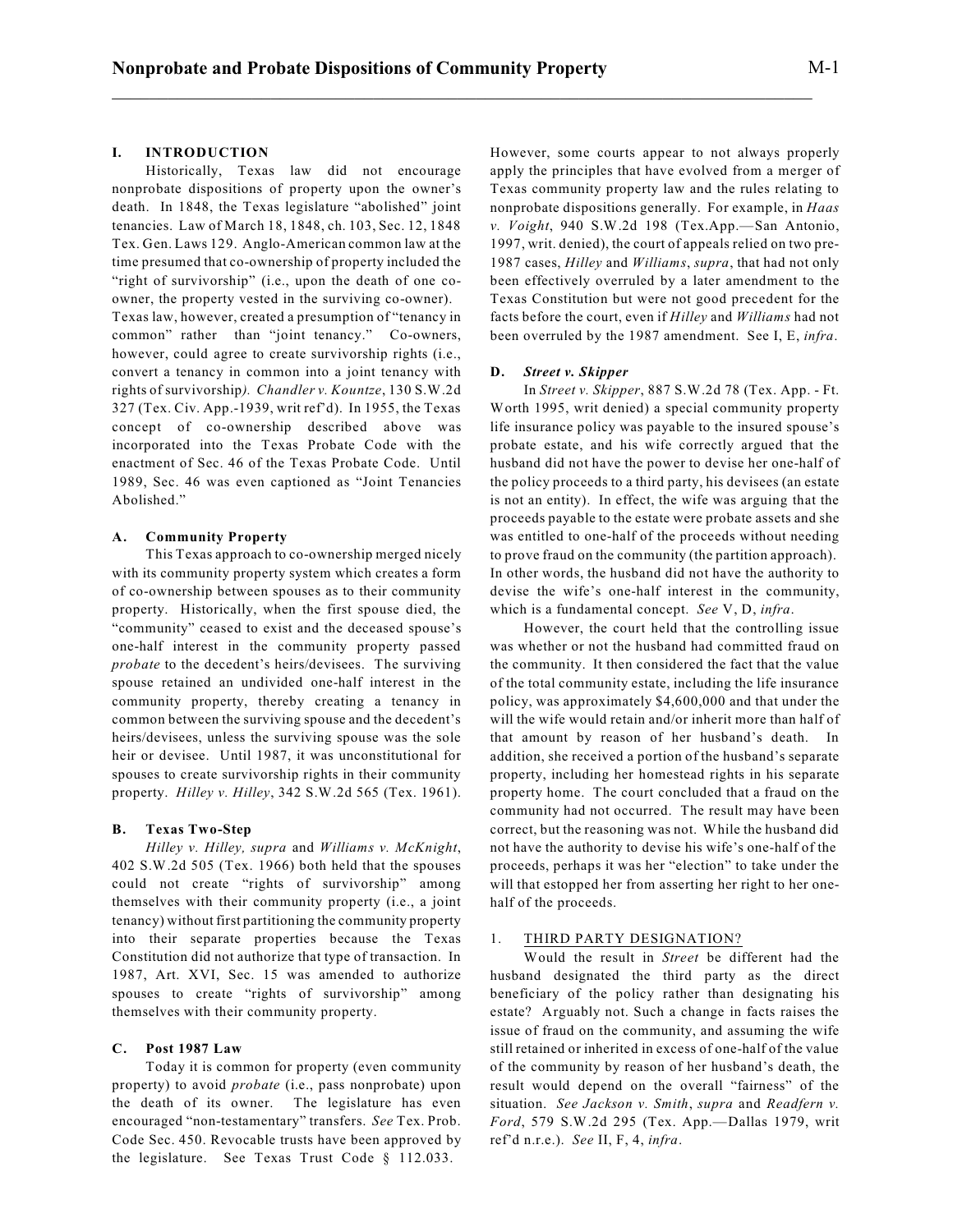## 2. TWEAKING THE FACTS

Would the result in *Street* be different had the wife not received at least one half of the total community estate and a significant devise of the husband's separate property? For example, assume that the third party had been designated the beneficiary of the community-owned insurance and was also the sole devisee under the husband's will. In other words, the wife retained only her one-half of the community probate assets and her homestead right of occupancy in the husband's separate property home. Obviously, that situation is the classic example of the commission of a fraud on the community.

## 3. ELECTION?

However, how would the analysis differ had the husband devised to his wife a portion of his half of the community property or some of his separate property, but the value of what was devised to the wife was less than the value of her one half of the insurance proceeds payable to a third party? Absent actual fraud, the answer appears to depend in part on the fairness factors to be considered in determining if the insurance designation amounted to a constructive fraud on the community. See II, F, 4, *supra*.

The tougher theoretical question may be whether the wife can assert her claim of fraud on the community (or her right to one-half of the proceeds under the partition approach) and still retain the property devised to her in the will. In other words, will she be required to, in effect, "elect against the will" in order to pursue her community interests devised to a third party or the husband's estate? See V, E, *infra*.

## **E.** *Haas v. Voight*

In *Haas*, *supra*, the question was whether the husband could make a nonprobate disposition of a community asset to a third party by depositing community funds into a "joint account with rights of survivorship" with his son. The son did not acquire an ownership interest in the account by his father making the deposit since the son had not contributed to the account. Tex. Prob. Code Sec. 438(a). The account remained the community property of the husband and wife until the husband's death when, according to the terms of the account agreement, ownership of the account passed from the husband to the son. Tex. Prob. Code Sec. 439(a).

# 1. THE DECISION

Ignoring Chapter 3, Subchapter B of the Texas Family Code and Chapter XI of the Texas Probate Code, the court of appeals held that this disposition failed because the community asset – "the account" – had not been partitioned by the spouses before the account was opened, referring to *Hilley* and *Williams*. See I, B and C, *supra.*

The issue should have been whether the husband had properly exercised his power of management granted by the Texas Family Code. His entering into the survivorship agreement with the bank was either (i) within the husband's authority because the community funds were subject to his "sole management, control and disposition" or (ii) not within his authority, and therefore, void because the community funds so deposited were subject to the "joint management, control and disposition" of the husband and wife.

If the community funds were subject to the husband's "sole management, control and disposition," the question should have been whether he had committed a "fraud on the community." See III, F, *infra*. In any event, the failure of the husband and wife to have partitioned the funds should not have been the determinative factor.

#### **F.** *Holmes v. Beatty*

While *Haas* involved an attempted nonprobate disposition of community property to a third party, the recent Texas Supreme Court case of *Holmes v. Beatty,* 290 S.W.3d 852 (Tex. 2009) involved a nonprobate disposition of community property from the deceased spouse to the surviving spouse. In *Holmes,* the couple had acquired over ten million dollars in brokerage accounts and acquired securities certificates issued from those accounts. The investments were community property.

#### 1. THE INVESTMENT ACCOUNTS

The investment accounts were variously listed as "JT TEN"; "Joint Tenancy"; and "Joint (WROS)." The question presented was whether these acronyms and definitions established a right of survivorship in favor of the surviving spouse. After an in-depth discussion of the Hilley and McKnight cases, the 1987 amendment to Article XVI, Sec. 15, and *Texas Probate Code §§ 46(b), 451, 452 and 453*, the court ruled as follows:

- a. "JT TEN" or "Joint Tenancy" Such a designation in an account agreement signed by both spouses is sufficient to create rights of survivorship.
- b. "Joint (WROS)" Such a designation in an account agreement signed by both spouses is sufficient to create a right of survivorship.

A critical factor in the court's analysis of the accounts was the fact that both spouses had signed the account agreement forms provided by the financial institutions. *However, the securities issued in certificate form were not signed by the couple,*

## 2. THE CERTIFICATES

Eventually, some of the couple's investments

#### 2. THE REAL ISSUE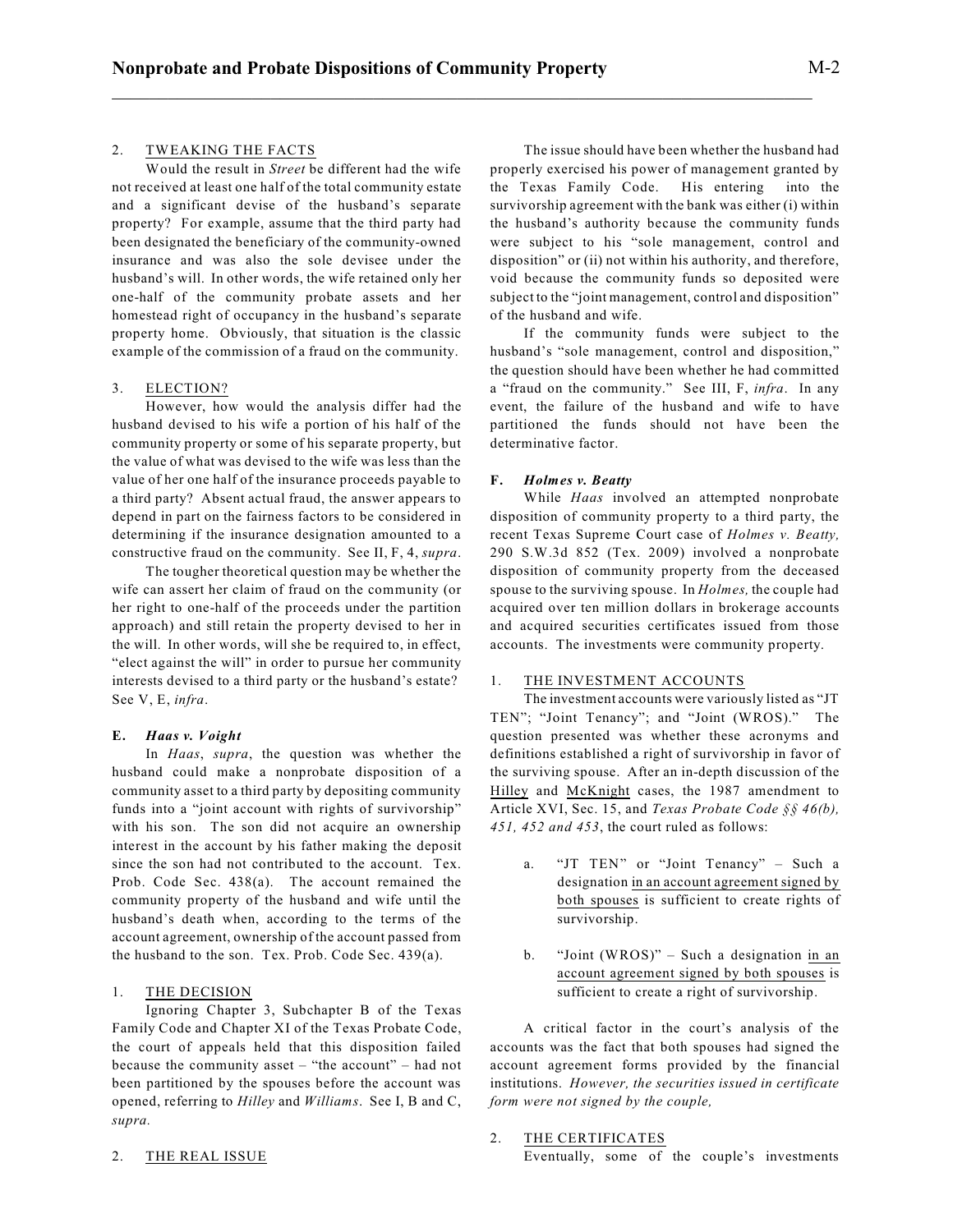acquired in the"survivorship" accounts were distributed to them in certificate form with various designations, such as "JT TEN"; "JT TEN – as joint tenants with right of survivorship" and not as "tenants in common"; and "JTWROS." The Court held that these certificates passed nonprobate to the surviving spouse at the deceased spouse's death because the issuance of the certificates did not revoke the accounts' survivorship agreements. Thus, the certificates carried forward the rights of survivorship created in the account agreements, even though neither spouse had signed any of the certificates.

## 3. AFFIRMATION

The court noted that all of the certificates included some type of "survivorship" language that reflected the couple's expectations initially established in the account agreements. Once the account agreements established a right of survivorship, the survivorship agreements could be revoked only by a subsequent written agreement or a disposition of the assets covered by the agreement. Texas Probate Code § 455. The issuance of the certificates to a couple with the confirming language was held not to be a disposition that revoked the survivorship agreements.

## 4. QUESTIONS

*Holmes* seems to raise as many question as it answers. What if the certificates had been issued in their names as "tenants in common" or as "Ten Com" or in their names without any designation? Would that have been a "revoking disposition?" What if the certificates were issued in only one spouse's name? What if an investment is purchased with a check written on joint account with rights of survivorship? See VII, C, 6, *infra*.

# **II. NONPROBATE DISPOSITIONS BETWEEN SPOUSES**

It has become commonplace for spouses to arrange certain marital assets so that prior to the death of the first spouse, or upon the death of the first spouse, the asset belongs to the donee spouse without going through probate administration.

#### **A. Inter Vivos Gift**

One spouse may give to the other spouse either the donor's separate property or the donor's interest in their community property, thereby making the asset the donee spouse's separate property. *Bradley v. Love*, 60 Tex. 472 (Tex. 1883). Since 1980, such a spousal gift raises a presumption that the future income generated by the donated property will also be the donee spouse's separate property. Tex. Fam. Code Sec. 3.005. A spouse may transfer to the other spouse the transferor spouse's onehalf community interest in community property held in either spouse's name or in both names without going through the steps of a "partition and exchange." *In re Marriage of Morrison*, 913 S.W.2d 689 (Tex. App.—Texarkana 1995 writ denied).

#### **B. Partition**

\_\_\_\_\_\_\_\_\_\_\_\_\_\_\_\_\_\_\_\_\_\_\_\_\_\_\_\_\_\_\_\_\_\_\_\_\_\_\_\_\_\_\_\_\_\_\_\_\_\_\_\_\_\_\_\_\_\_\_\_\_\_\_\_\_\_\_\_\_\_\_\_\_\_\_

Spouses may partition or exchange between themselves all or any part of their community property then existing, or to be acquired, into their respective separate properties. A 2005 amendment corrected some confusion created by a 2003 amendment and now confirms that the spouses may also partition the future income generated by the property that has been partitioned. Tex. Fam. Code Sec. 4.102.

#### **C. Income Agreement**

Since 1980, spouses may agree that income from separate property will be the separate property of the owner spouse. Tex. Fam. Code Sec. 4.103.

## **D. Life Insurance**

A spouse can purchase a life insurance policy on his or her own life and designate the other spouse as beneficiary. Whether the policy was community or separate, the proceeds belong to the survivor upon the insured's death. *Martin v. McAllister*, 63 S.W. 624 (Tex. 1901).

# **E. Employee Benefits and Other Retirement Accounts**

A married employee can designate the other spouse as beneficiary of the employee's retirement plans whether the employee's interest in the plan is community or separate property. This result is even mandated by federal law for certain qualified retirement plans. I.R.C. Sec. 417(b).

# **F. Sec. 450 of the Texas Probate Code**

Section 450 of the Texas Probate Code can apparently be utilized by spouses, as well as other individuals. This section confirms traditional nonprobate dispositions and opens the door for other creative nonprobate dispositions. Tex. Prob. Code Sec. 450. Mutual fund accounts were added to the list in 2001.

Section 450 does not limit the rights of creditors. Tex. Prob. Code § 450 (b). Section 156 of the Tex. Prob. Code provides that the decedent's special community property and their joint community property, as well as the decedent's one-half interest in the surviving spouse's special community property, remain liable for the deceased spouse's debts. However, life insurance proceeds and retirement benefits have statutory exemptions from claims of creditors under the Texas Insurance and Property Codes. Texas Ins. Code § 1108.051 and Tex. Prop. Code § 42.0021.

# **G. C.P.W.R.O.S.**

Prior to Nov. 3, 1987, in order to create a right of survivorship of their community property for the surviving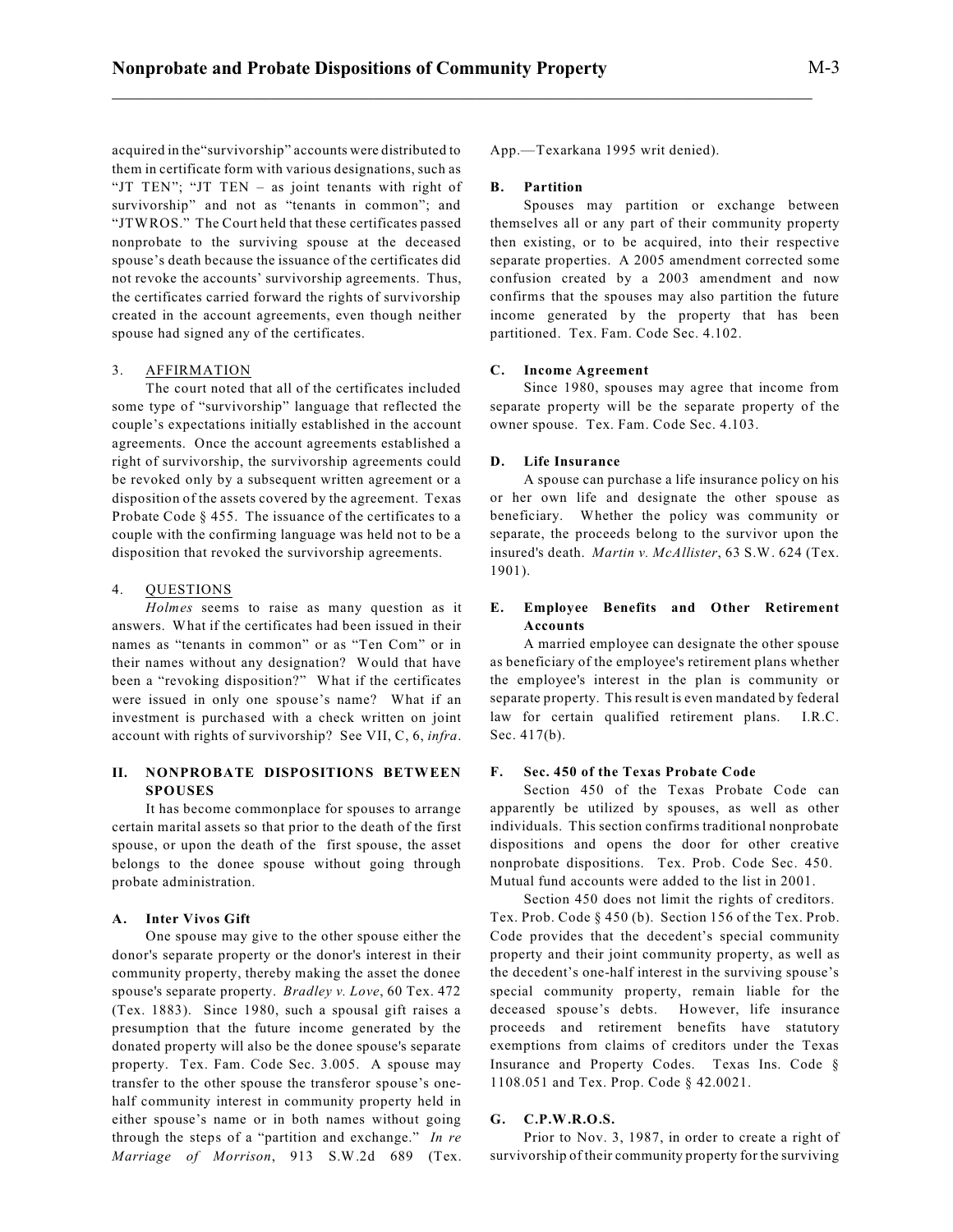spouse, the married couple had to first partition their community property into separate property and then enter into the survivorship arrangement. *Hilley v. Hilley*, 161 Tex. 569, 342 S.W.2d 565 (1961). The 1987 amendment to Art. XVI, Sec. 15 of the Texas Constitution permitted spouses to agree in writing that all or any part of their community property shall belong to the surviving spouse without going through probate upon the death of the first spouse. Now, married couples can create survivorship rights without first partitioning the community. All that is required is a written agreement; there is no specific signature requirement in the Constitution.

# 1. AMENDMENTS TO THE TEXAS PROBATE CODE

The 1987 legislature amended Sec. 46 of the Texas Probate Code in anticipation that the amendment would pass. Amended Sec. 46 provided that spouses may agree in writing "that all or any part of their community property which is titled or held with indicia of title becomes the property of the surviving spouse on the death of a spouse." The highlighted language presented possible conflicts with the Constitution, most of which conflicts may have become moot because in 1989 Sec. 46 was amended again to state that Sec. 46 does not apply to any agreements between spouses regarding their community property which are now to be governed by new Part 3 of Chapter XI of the Probate Code, which was added to the Probate Code in 1989, and which has been held by the Texas Supreme Court to be the exclusive means of establishing rights of survivorship in community property. See *Holmes, supra*.

# 2. PART 3, CHAPTER 11 OF THE TEXAS PROBATE CODE

This part of the Texas Probate Code purports to provide a comprehensive approach to community property with survivorship rights.

## a. FORMALITIES

Sec. 452 requires that the survivorship agreement be in writing and signed by both parties and includes nonexclusive "safe harbor" language for the proper manifestation of intent. It should be noted that neither the Constitution nor old Sec. 46 required a signature. Can the legislature require the signature of both parties when the Constitution does not? Can an agent sign on behalf of a party, or is this a nondelegable privilege?

*Note: See I, F, supra, for a discussion of the Texas Supreme Court's most recent holding on what is required to create CPWROS.*

b. OWNERSHIP AND MANAGEMENT Sec. 453 provides that the property subject to the valid survivorship agreement will remain community property during the remainder of the marriage. It also provides that such an agreement in and of itself does not alter the rights of management. In other words, special community property does not automatically become joint community property, which would appear to mean the managing spouse can make a valid inter vivos disposition of the same. If so, are the proceeds subject to the survivorship agreement?

# c. DEATH OF FIRST SPOUSE

In the event of divorce, the rights of the parties will not be affected by the survivorship agreement, but upon the death of the first spouse, the community property subject to the survivorship agreement becomes the property of the surviving spouse through a nonprobate means. (It can be assumed that Sec. 47(d) will require the surviving spouse live for 120 hours.) If the spouses have not recorded their survivorship agreement and/or have not titled their property to reflect the survivorship agreement, the survivor will need to prove his/her ownership of the property, which will still appear on record to have been partitioned upon the death of the first spouse like any other community property asset. Accordingly, Sec. 456 creates a new judicial process whereby the survivor can establish the validity of the survivorship agreement. Accordingly, upon application, citation and proof, the survivor can avoid probate.

## 3. CREDITOR'S CLAIMS

Will the property still be liable for the deceased spouse's debts since the property passes nonprobate to the survivor? Common law joint tenancies, like life insurance, avoid probate and the claims of creditors, but joint bank accounts per Tex. Prob. Code Sec. 442 have second tier liability. Now Sec. 461 provides that spousal multi-party bank accounts shall be governed by Sec. 436 and that other community assets subject to survivorship rights will continue to be liable for debts as if the survivorship agreement was not in effect.

# 4. ESTATE TAXES

The deceased spouse's one-half interest in the community property subject to survivorship rights will be included in the deceased spouse's gross estate but will qualify for the marital deduction so that such assets are not taxed upon the death of the first spouse. Will both halves receive a step up in income tax basis under Sec. 1014(b)(6) of the Internal Revenue Code? Presumably so, *see* I.R.S. Rev. Rul. 87-98 1987-39 I.R.B. 15. However, to the extent that such assets are not consumed or otherwise removed from the tax base of the surviving spouse, such assets will be included in the surviving gross estate at the survivor's death. This result can disrupt sound marital estate planning, waste the first spouse's exemption equivalent and cause the family to pay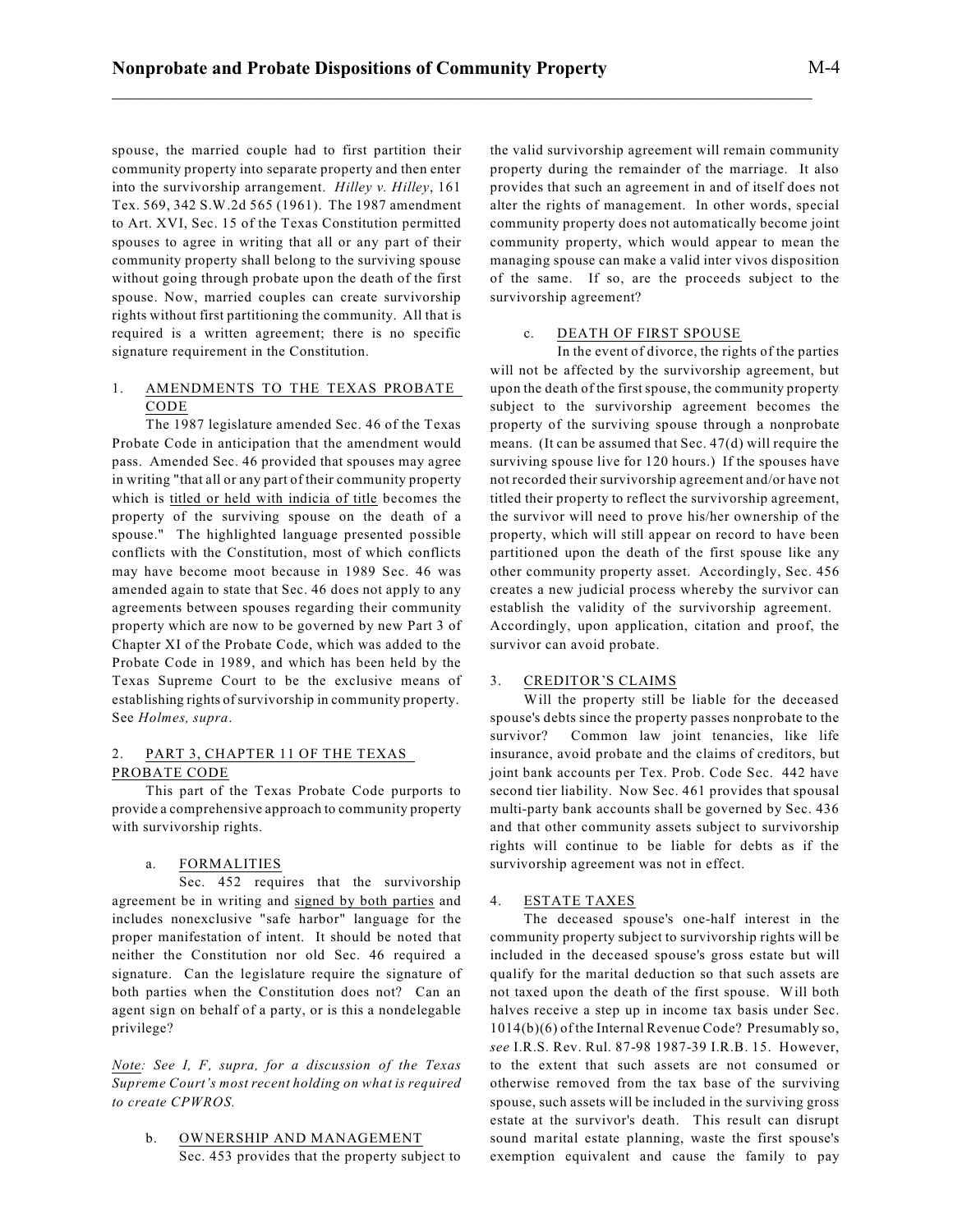additional death taxes.

# 5. SUBSTANTIVE QUESTIONS

Notwithstanding a comprehensive set of statutes, there are issues related to survivorship agreements that cause many to question its advisability in many situations.

## a. REVOCABILITY

Can one spouse unilaterally rescind the agreement? Prior to the 1989 legislation, commentators argued the negative in that the property was probably joint community which required joint action of the spouses; in addition, the spouses were perhaps bound by a contract. Perhaps the survivorship arrangement itself is revocable, and breach of contract is the remedy. On the other hand, perhaps all that has been created is a non-testamentary transfer, revocable by either spouse. Added in 1989, Sec. 455 provides that one spouse may revoke by a written instrument signed by the revoking spouse and delivered to the other spouse. But, could there still be a breach of contract action?

*Note: See I, F., supra, for a discussion of the Texas Supreme Court's most recent discussion on what it takes to revoke a CPWROS agreement.*

b. PROPERTY SUBJECT TO SURVIVORSHIP Assuming a married couple desires survivorship rights for all of their community property, can they execute an agreement simply referring to "all of their community property in existence at the time of the agreement"? Can they agree to survivorship rights as to community property not yet in existence? The answer may depend in part on the proper interpretation of Art. XVI, Sec. 15 and the constitutionality and the interpretation of Sec. 46 of the Texas Probate Code prior to the effective date of the 1989 legislation, but Sec. 451 appears to contemplate an "any and all property agreement."

#### c. RETROACTIVITY

Assume a married couple entered into a community survivorship agreement prior to Nov. 3, 1987, and the first spouse dies after Nov. 3, 1987, will the survivorship rights be effective? This is a particularly troublesome question as it relates, for example, to a community property joint bank account with survivorship rights which the couple signed years ago without an understanding of the legalsignificance of their agreement. If the first spouse died prior to Nov. 3, 1987, the spouse's one-half interest then would have passed to his heirs and devisees; now, does it pass to the surviving spouse? Sec. 3 of SB 1643 provides that the amendments made by SB 1643 apply to all community property survivorship agreements entered into on or after November 3, 1987, and to any earlier agreements, if both spouses were living on that date and the agreement complies with Part 3 of Chapter XI of the Texas Probate Code. *See Estate of Stripling v. Stripling*, 812 S.W.2d 397 (Tex. App.—Eastland 1991, no writ).

## d. FURTHER APPLICATION

Does new Part 3 of Chapter XI of the Texas Probate Code apply to every nonprobate disposition of community assets between spouses or only those where the agreement is for the property to pass to whomever is the surviving spouse? It is the author's opinion that Part 3 applies only to those transactions previously voided by the *Hilley* rule.

## 6. *FREE V. BLAND*

In *Free v. Bland,* 369 U.S. 663, 82 S.Ct. 1089, 8 L.Ed 2d 180 (1962), a husband and wife purchased United States savings bonds with community funds. The wife died, and Texas law directed that the wife's one-half interest passed to her heirs; however, a federal treasury regulation provided that when one co-owner died, the other would become the "sole and absolute owner." Following the wife's death, her heirs sued the surviving husband for an accounting and obtained a judgment for one-half the value of the bonds. The United States Supreme Court held that the federal regulations preempted Texas community property law. *Further, the Supreme Court held that the heirs could not circumvent preemption by obtaining a judgment for one-half the value of the bonds rather than title to one-half interest in the bonds themselves*.

## 7. THE POWER OF PREEMPTION

In an attempt to avoid the consequence of preemption, state law awarded full title to the husband but required him to account for half of the value of the bonds to the decedent's estate. The Court in *Free v. Bland* noted: "Viewed realistically, the State has rendered the award of title [by the federal regulations] meaningless.... If the State can frustrate the parties' attempt to use the bonds' survivorship provision through the simple expedient of requiring the survivor to reimburse the estate of the deceased co-owner as a matter of law, the State has interfered directly with a legitimate exercise of the power of the Federal Government to borrow money."

# **III. MANAGEMENT OF MARITAL PROPERTY**

Unlike characterization, rules relating to the management of marital property are within the rule making authority of the legislature. *Arnold v. Leonard*, 273 S.W. 799 (Tex. 1925). The Texas Family Code now prescribes which spouse has management powers over the marital assets during the marriage.

#### **A. Matrimonial Property Act, 1967**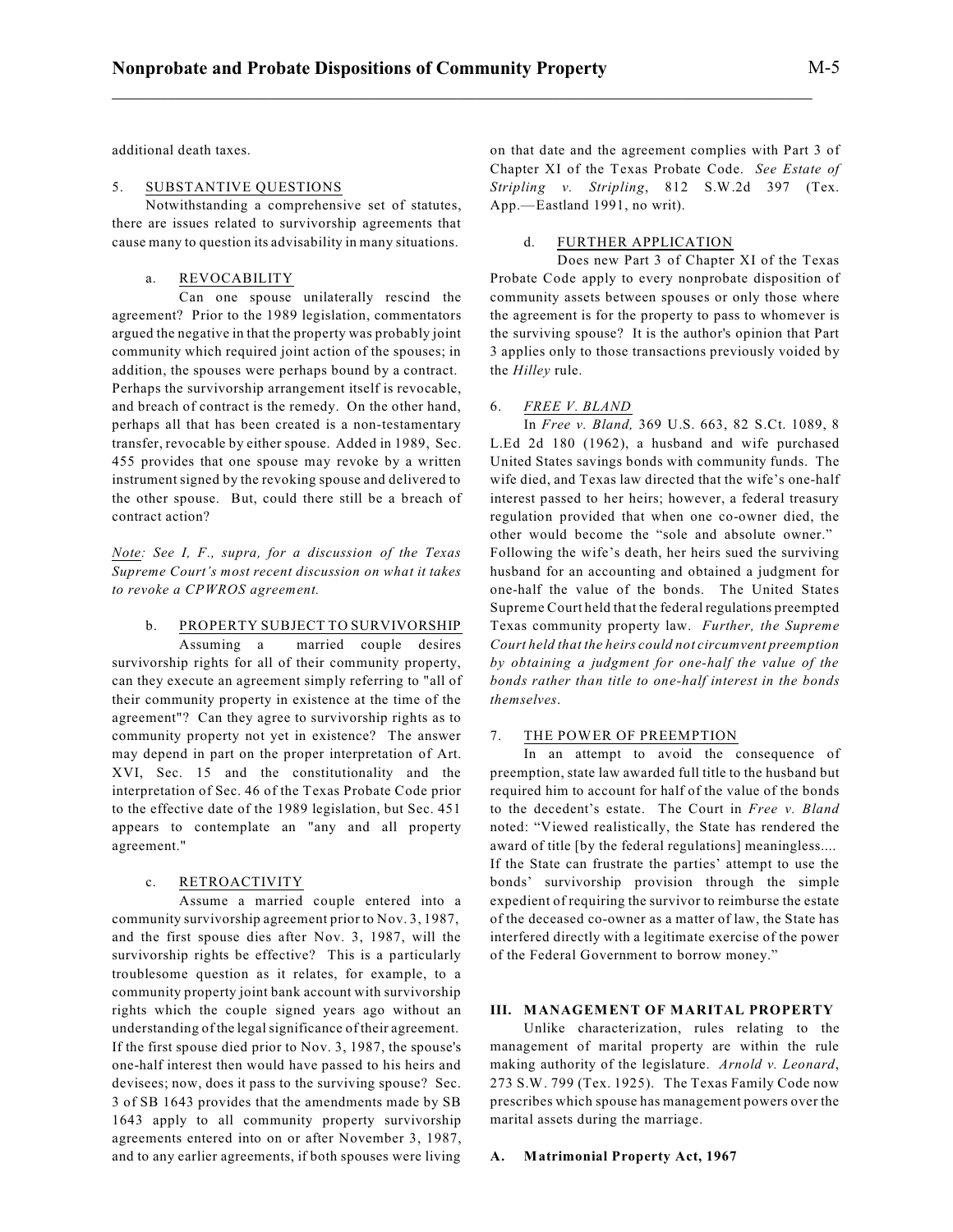Historically in Texas, the husband managed not only the community property of the marriage but also the separate property of both spouses. A women's rights reform movement began in 1913 with the gradual expansion over the next fifty years of the wife's right to manage her own separate property and personal earnings. One of the early changes was to grant to the wife the right to manage her own personal earnings and the income from her separate property. This reform movement culminated when both spouses were granted separate but equal rights in the management of their respective separate properties in the Matrimonial Property Act of 1967. The Act also granted women for the first time equal rights with their husbands in the management of their community property. These concepts were then codified as Sections 5.61 and 5.62 of the Texas Family Code enacted in 1969, effective Jan. 1, 2000, and are codified currently as Sections 3.201, 3.202 and 3.203 of the Texas Family Code. See Joseph W. McKnight, "Recodification and Reform of the Law of Husband and Wife" (Texas Bar Journal, Jan. 1970).

#### **B. Texas Family Code**

## 1. SEPARATE PROPERTY

Each spouse has sole management, control and disposition of his or her separate property. Tex. Fam. Code Sec. 3.101.

# 2. SPECIAL COMMUNITY PROPERTY

Each spouse has sole management, control and disposition of the community property that he or she would own, ifsingle, including personal earnings, revenue from separate property, recoveries for personal injuries and increases and revenues from his or her "special community property." Tex. Fam. Code Sec. 3.102(a).

#### 3. JOINT COMMUNITY PROPERTY

All other community property is subject to both spouses' joint management, control and disposition – "the joint community property." Tex. Fam. Code Sec. 3.102(b).

#### **C. Special Community Property**

The term "special community property" was originally defined by Texas courts as that portion of the community estate which was under the wife's exclusive control and not liable for the husband's debts following the landmark decision of *Arnold v. Leonard*, *supra*, where the Texas Supreme Court held that the legislature could not define the rents and revenue from the wife's separate property and her personal earnings as her separate property, but could exempt those assets, her "special community property," from his debts. *Moss v. Gibbs*, 370 S.W.2d 452 (Tex. 1963). Today, it is common practice to refer to the community assets subject to either spouse's "sole management, control and disposition" under Section 3.102(a) as his or her "special community property."

#### **D. Presumptions**

\_\_\_\_\_\_\_\_\_\_\_\_\_\_\_\_\_\_\_\_\_\_\_\_\_\_\_\_\_\_\_\_\_\_\_\_\_\_\_\_\_\_\_\_\_\_\_\_\_\_\_\_\_\_\_\_\_\_\_\_\_\_\_\_\_\_\_\_\_\_\_\_\_\_\_

Notwithstanding the community presumption of Section 3.003, an asset titled in one spouse's name (or untitled but in the sole possession of one spouse) is presumed to be subject to that spouse's sole management and control. Tex. Fam. Code § 3.104. Thus, an asset held in either spouse's name is presumed to be that spouse's special community property.

# **E. Other Factors**

# 1. POWER OF ATTORNEY

The Texas Family Code's powers of management can be modified by the parties through a power of attorney or other agreement. Tex. Fam. Code Sec. 3.102. There is authority that suggests that such an agreement can be oral. *LeBlanc v. Waller*, 603 S.W.2d 265 (Tex. App.—Houston 1980, no writ). A written power of attorney can be made to continue the authority of the agent even if the principal becomes incapacitated. *See* Tex. Prob. Code Secs. 482 and 484.

#### 2. HOMESTEAD

An important statutory exception prohibits the managing spouse from selling, conveying or encumbering the homestead without the joinder of the other spouse, even if the homestead is the managing spouse's separate property or special community property. Tex. Fam. Code Sec.5.001.

# 3. INCAPACITY

In the event of the incapacity of the managing spouse as to special community, or of one of the spouses as to joint community property, the competent spouse may petition the probate court pursuant to Sec. 883 of the Texas Probate Code for authority to manage the entire community estate without a guardianship. A guardianship may be needed for the incapacitated spouse's separate property.

#### **F. Fraud on the Community**

The Texas Family Code generally grants to the managing spouse the power, with or without consideration, to transfer to a third party 100% of that spouse's special community property without the joinder, the consent or even the knowledge of the other spouse. *Massey v. Massey*, 807 S.W.2d 391 (Tex. App.—Houston  $[1<sup>st</sup> Dist]$  1991, writ denied).

## 1. MANAGING SPOUSE AS TRUSTEE

In what is arguably the most significant community property case ever decided by the Texas Supreme Court, *Arnold v. Leonard*, 273 S.W. 799 (Tex. 1925), the court explained ". . . that the statutes empowering the husband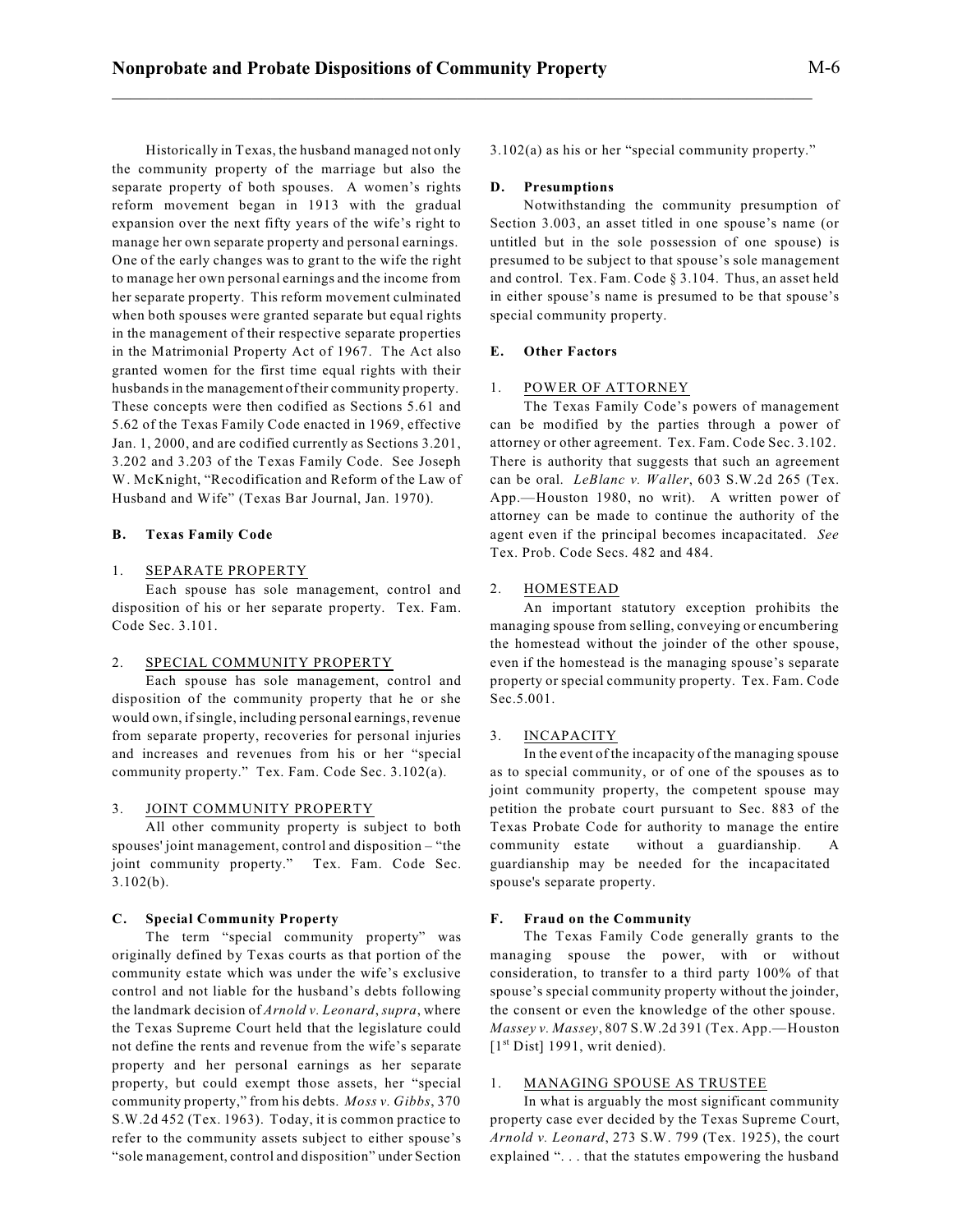to manage the . . . community assets made the husband essentially a trustee, accountable as such to the . . . community." *See* also *Howard v. Commonwealth Building and Loan Assn.*, 94 S.W.2d 144 (Tex. 1936), where the court explained that, where title to a community asset is held in one spouse's name, that spouse has legal title and the other has equitable title, explaining: "That one in whose name the title is conveyed holds as trustee for the other. *Patty v. Middleton*, 82 Tex. 586, 17 S.W. 909 (Tex. 1891)."

#### 2. FIDUCIARY OBLIGATION

As to the special community property, the managing spouse's power is limited by a fiduciary obligation owing to the other spouse due to the existence of the marital relationship. A trust relationship exists between the spouses as to the special community property controlled by each spouse. *See Carnes v. Meador*, 533 S.W.2d 365 (Tex. App.—Dallas 1975, writ ref'd n.r.e.). This special relationship has many of the characteristics of a private express trust: (i) identifiable property – a spouse's special community property; (ii) separation of legal and equitable title – the managing spouse has legal title and the equitable titled is owned equally by both the spouses; and (iii) fiduciary duty. While not defined by the intent of a settlor, the Texas Trust Code or the common law, and while not the same, nor nearly as extensive, as the duties generally imposed on trustees of express trusts, the managing spouse's power of management is limited by the duty not to commit "fraud on the community."

# 3. THE MANAGING SPOUSE'S DUTY

The managing spouse has the duty not to commit a fraud on the community property rights of the other spouse (i.e., not to dispose, transfer or diminish that spouse's special community property in fraud of the other spouse's rights to that property). *See In Re Marriage of Moore*, 890 S.W.2d 821 (Tex. App.—Amarillo 1994, no writ) and *Jackson v. Smith* 703 S.W.2d 791 (Tex. App.—Dallas 1985, no writ), where the court refers specifically to the fiduciary relationship that exists between spouses.

#### 4. BURDEN OF PROOF

Because the managing spouse has the power under the Texas Family Code to dispose of that spouse's special community property, the burden is on the other spouse to raise the issue of fraud on the community when the marriage terminates. That spouse may seek to establish that the managing spouse's action with respect to the managing spouse's special community property amounted either to "actual" or "constructive" fraud.

For example, to establish that the managing spouse's gift to a third party amounted to actual fraud, the other spouse must prove that the gift was made with the primary purpose of depriving the other spouse of that asset.

Constructive fraud is established where a gift is found to be "unfair" to the other spouse. *See Horlock v. Horlock*, 533 S.W.2d 52 (Tex. Civ. App. —Houston [14<sup>th</sup>] 1975, writ dism'd w.o.j.). Texas courts have also set aside a gift as constructively fraudulent if the gift was capricious, excessive or arbitrary. *See Carnes v. Meador*, *supra*, and *Street v. Skipper*, 887 S.W.2d 78 (Tex. App.—Ft. Worth 1995 writ denied).

Once the issue of constructive fraud is raised, the cases suggest the burden switches to the managing spouse to prove that the gift was fair to the other spouse. *See Murphy v. Metropolitan Life Ins. Co.*, 498 S.W.2d 278 (Tex. App.—Houston  $[14<sup>th</sup>]$  1973, writ ref'd n.r.e.), and *Givens v. The Girard Life Ins. Co.*, 480 S.W.2d 421 (Tex. App.—Dallas 1972 writ ref'd n.r.e.). *Jackson v. Smith*, *supra*. Factors to be considered in determining whether there has been a constructive fraud include (i) the size of the gift in relation to the total size of the community estate, (ii) the adequacy of the remaining community assets to support the other spouse, and (iii) the relationship of the managing spouse to the donee. *See Horlock v. Horlock*, *supra*. Another court described the factors to be considered as (i) whether special circumstances justify the gift and (ii) whether the community funds used were reasonable in proportion to the remaining community assets. *Givens, supra*. Most of the cases in this area involve excessive or capricious consumption of community assets, or gifts of community assets to third parties as the basis of constructive fraud on the community. *See* Stewart Gagnon, Kathryn Murphy, Ike Vanden Eykel, Texas Practice Guide - Family Law, Secs. 16:8–16:95 (West).

# 5. REMEDIES, GENERALLY

The managing spouse's abuse of managerial powers of community assets affects not only the equitable division of the remaining community estate upon divorce but can result in the awarding of a money judgment for damages to the other spouse when the marriage terminates in order to recoup the value of the other spouse's share of the community lost through the managing spouse's wrong doing. *See Mazique v. Mazique*, 742 S.W.2d 805 (Tex. App.—Houston [1st Dist.], no writ). *Massey v. Massey*, 807 S.W.2d 391 (Tex. App.—Houston [1st Dist.] 1991, writ denied); *In re Marriage of Moore*, 890 S.W.2d 821 (Tex. App.—Amarillo 1994, no writ). A judgement for money damages against the transferee may also be possible. See *Madrigal v. Madrigal*, 115 S.W.3d 32, 35 (Tex. App-San Antonio 2003, no pet.) (Citing Estate of *Korzekwa v. Prudential Ins. Co.*; 669 S.W.2d 775,778 (Tex. App. -San Antonio 1984, writ dism'd); *Hartman v. Crain* 398 S.W.2d 387, 390 (Tex. App.-Houston 1966, no writ). Courts have also used their equitable powers to impose a constructive trust on community assets given to third parties. See *Carnes v. Meador*, *supra* and *In re Murrell*, 1998 Tex. App. LEXIS 7603 (Tex. App.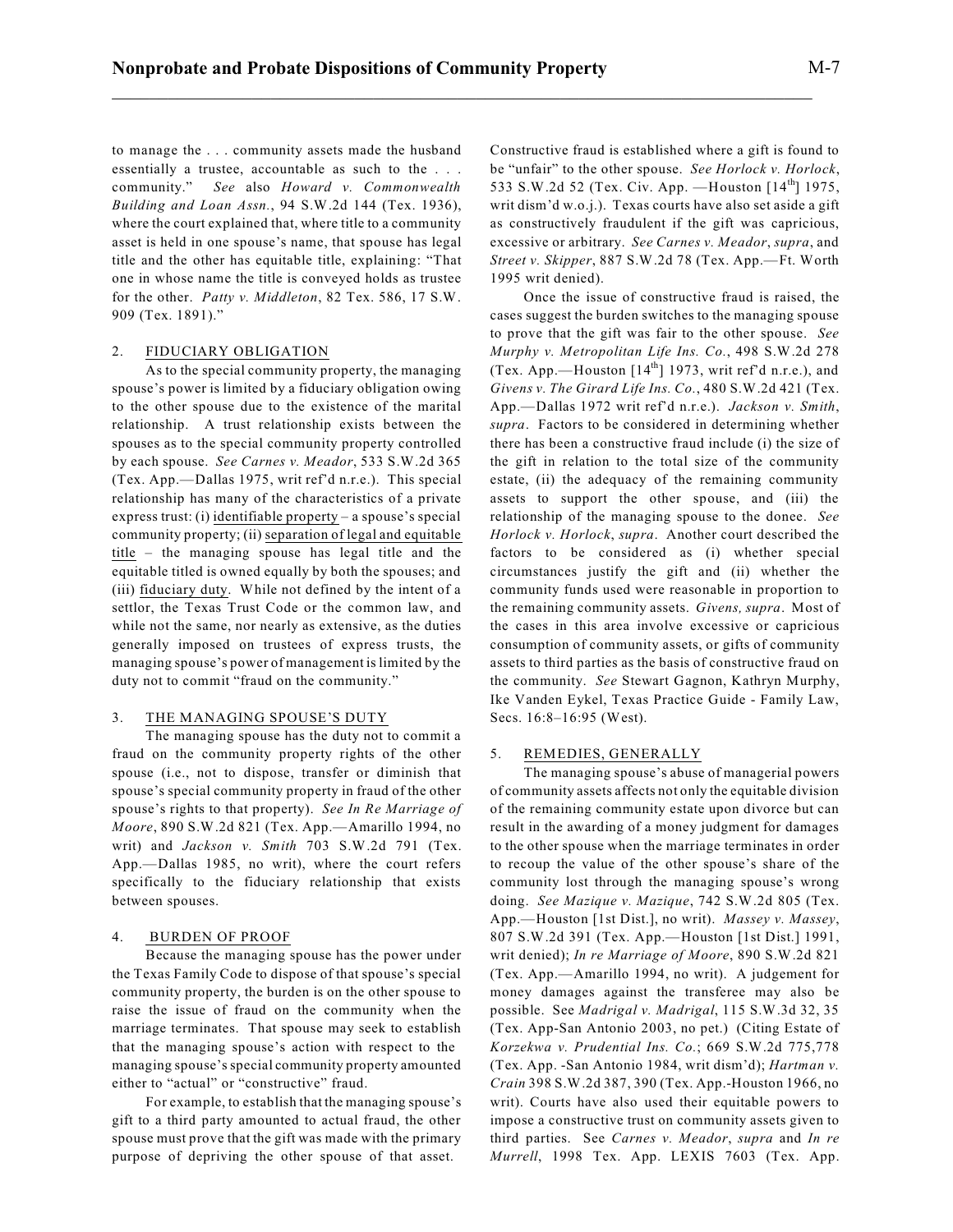Amarillo 1998, no writ) where the court found constructive fraud and explains that the equitable title to the property transferred to a third party was still community property.

# 6. THE *SCHLUETER* CASE

In *Schlueter v. Schlueter*, 975 S.W.2d 584 (Tex. 1998), the Texas Supreme Court emphasized that fraud on the community is not a separate tort cause of action but is a form of fraud cognizable within the equitable division of the community estate. Consequently, punitive damages are not appropriate. According to *Schlueter*, a money judgment for actual damages can be entered to allow the wronged spouse to recoup the community estate lost due to the other spouse's fraud on the community; the amount of the judgment is specifically referable to the value of the lost community and cannot exceed the total value of the community estate.

Relying on *Schlueter*, the Texas Supreme Court has recently ruled that a wife, whose husband had committed a fraud on the community prior to their divorce, was not able to hold a lawyer liable for conspiracy with the husband to commit the fraud. The court reaffirmed the *Schlueter* rationale (i.e., there is no independent tort cause of action for wrongful disposition by a spouse), noting that it is hard to see how the community has been damaged if one spouse retains the fruits of the fraud, and finally held that, if the spouse cannot be held liable for the tort and punitive damages, neither can a co-conspirator. *Chu v. Hong,* S.W.3d 441 (Tex. 2008), *rev'g* 185 S.W.3d 507 (Tex. App. – Fort Worth 2005, no pet.). The fraudulent sale was found to be void and the buyers were divested of ownership; interestingly, the lawyer represented the buyer.

#### **G**. **Death of a Spouse**

In the event the marriage terminates by reason of the death of a spouse, the managing spouse should be liable to the estate of the other spouse, or the estate of the managing spouse should be liable to the other spouse, for any actual damages suffered by the other spouse arising from a fraud on the community. For example, if \$100,000 of community assets were wrongfully transferred by the managing spouse to a third party, the other spouse, or that other spouse's estate, has a claim for money damages in the amount of \$50,000, an amount equal to the other spouse's one-half community interest in the \$100,000 wrongfully transferred. If the managing spouse, or the managing spouse's estate, does not have sufficient assets to satisfy the claim for damages, the court may impose a constructive trust on the third party donee in order to retrieve one-half the community asset that had been wrongfully transferred to the donee. *Carnes v. Meador, supra*. *See Osuna v. Quintana*, 993 S.W.2d 201, 209 (Tex. App.-Corpus Christi 1999, no pet.) discussing the difference in remedies in death and divorce situations.

#### 1. THE HARPER CASE

In *Harper v. Harper*, 8 W.S.3d 783 (Tex. App.—Ft. Worth 1999 pet. den.), the court cites *Schlueter* for the holding that ". . . fraud on the community exists outside the realm of tort law and cannot be brought as an independent cause of action . . ." before holding that punitive damages are not recoverable. The only damages being sought against the managing spouse in *Harper* were punitive damages since the estate of the other spouse had already received half of the sales proceeds (plus interest) in satisfaction of the other spouse's interest in the property at issue. *Harper* and *Schlueter* do not hold that the other spouse cannot seek actual damages where the managing spouse commits a fraud on the community. *See Barnett v. Barnett*, 67 S.W.3d 107 (Tex. 2001) where the Texas Supreme Court confirmed that the other spouse had a cause of action under Texas law for constructive fraud on the community after the managing spouse died, but because of the facts of *Barnett*, the claim was preempted by federal law. *See* III, H, *infra*.

#### 2. EXAMPLES

Assume that a husband gives his mother his special community car, or a husband designates his child by a previous marriage as beneficiary of an insurance policy which is the husband's special community property, or a husband deposits special community cash into a bank account payable at his death to his paramour. Upon the husband's death, the car is still owned by the husband's mother and the proceeds of the policy and the funds on deposit belong to the designated third party beneficiary unless the transfer to the mother, child or paramour is set aside as to the wife's one-half interest because the transfer is found to have been in fraud of the surviving spouse's rights. The court should, however, first attempt to make the wife whole by an award of money damages out of the husband's estate, if fraud on the community is established.

#### **H. Federal Preemption**

In *Barnett v. Barnett*, 67 S.W.3d 107 (Tex. 2001), the Texas Supreme Court held that a wife's claim for constructive fraud on the community and her corresponding claim for the imposition of a constructive trust following her husband's death were preempted by ERISA. In that case, a husband had designated a third party as the beneficiary of a life insurance policy that was part of an employee benefit plan covered by ERISA.

Although the policy was community property, the wife's claim in *Barnett* was based on Texas law (i.e., "fraud on the community") that had a connection with an ERISA plan and was, accordingly, preempted. The court explained that the application of Texas community property laws would interfere with the national uniformity of a matter central to ERISA plan administration. Thus, in the absence of actual common law fraud, the court found that Texas' concept of "fraud on the community"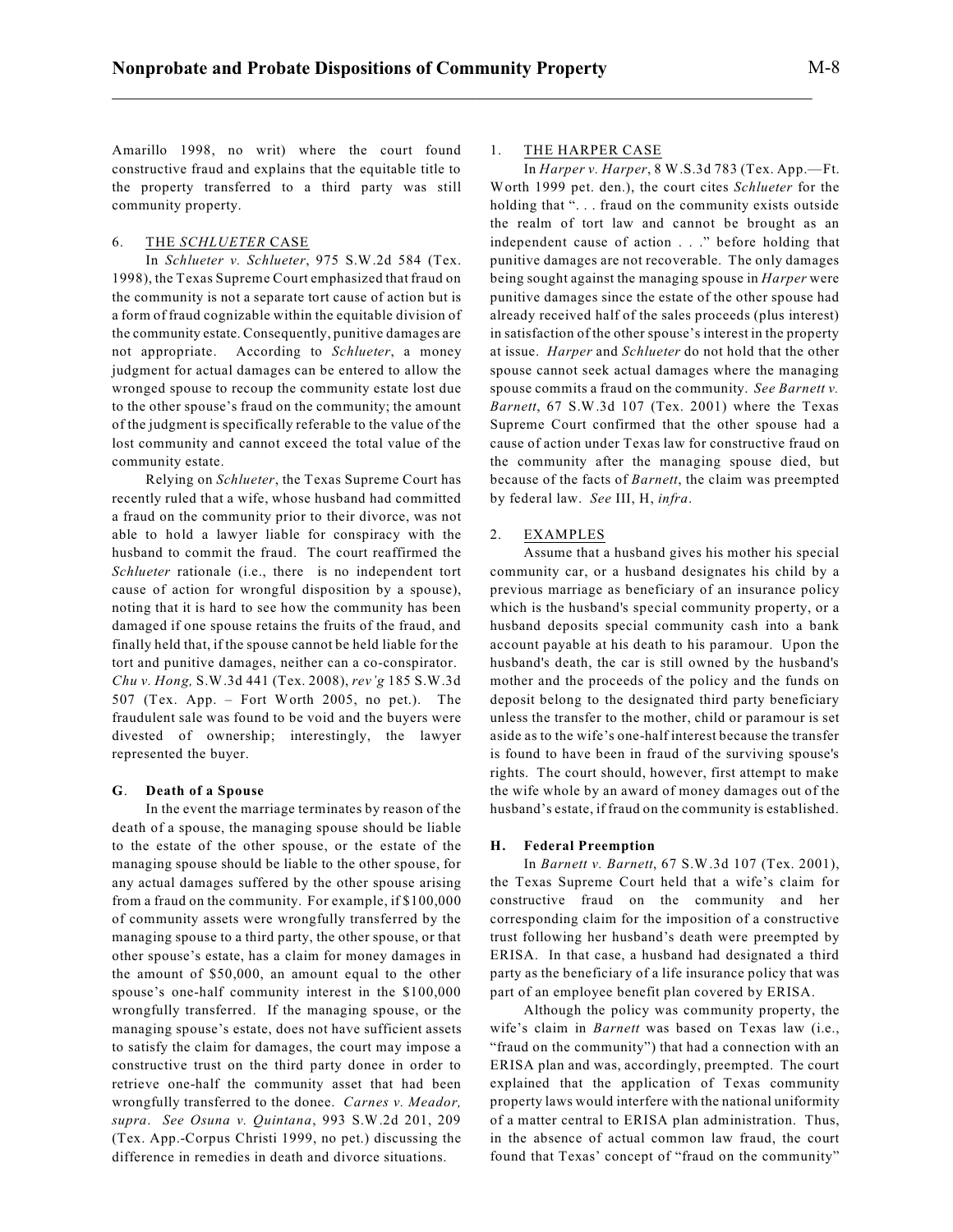had no counterpart in federal common law.

## **I. Illusory Transfers**

In *Land v. Marshall*, 426 S.W.2d 841 (Tex. 1968), the Texas Supreme Court held that a husband's creation of a revocable trust with his special community property was illusory as to his wife's one-half community interest therein since the husband had, in effect, retained essential control over the trust assets. The key factor was the revocability of the trust. Accordingly, the wife was able to set aside the trust as to her one-half interest upon her husband's death.

*Query: To date, the illusory transfer argument has been applied only to revocable trusts. Would it also apply in theory to any revocable nonprobate disposition (e.g., a POD bank account)?*

# **J. Void Transfers**

The Texas Supreme Court has not yet definitively determined whether one spouse can assign his or her own undivided one-half interest in joint community property to a third party without the joinder of the other spouse. The view more consistent with the overall statutory scheme would void such a unilateral attempt as an attempt to unilaterally partition; partitions require the joinder of both spouses. The courts of appeals are divided. *See Williams v. Portland State Bank*, 514 S.W.2d 124 (Tex. Civ. App.—Beaumont, 1974, writ dism'd); *Vallone v. Miller*, 663 S.W.2d 97 (Tex. App.—Houston [14th Dist.] 1983, writ ref'd n.r.e.); *Dalton v. Jackson*, 691 S.W.2d 765 (Tex. App.—Austin 1985, writ ref'd n.r.e.). It would certainly follow that such a transaction would be void as to the other spouse's one-half interest. Compare *In the Matter of the Marriage of Morrison, supra*.

#### **K. Fraud on Creditors**

Certain transfers between spouses and transfers to third parties may be set aside by creditors under both Texas and federal law. *See* the Uniform Fraudulent Transfer Act. Tex. Bus. & Comm. Code Secs. 24.001- 24.013 and the U.S. Bankruptcy Code, 11 U.S.C. Sec. 544(b).

*Note: The definition of creditor includes a spouse who has a claim.*

# **IV. COMMUNITY PROPERTY IN THE REVOCABLE TRUST**

If a married individual or couple places community property into a revocable trust, the relative marital property rights of the husband and wife could be adversely affected. For example, separate and community could be commingled; community property subject to a spouse's sole management and control could become subject to the couple's joint control. Community property may be deemed partitioned.

## **A. Professional Responsibility**

It is obvious, therefore, that the practitioner advising the couple should be alert for possible conflicts of interests and to make sure the couple understands the effect revocable trust planning could have on their marital property rights during the remainder of the marriage and on its dissolution either by death or divorce.

## **B. Creation and Funding**

Generally, when marital property is to be placed into a revocable trust, steps should be taken to insure that the planning:

1. Is not deemed fraudulent or even "illusory" under *Land v. Marshall*, 426 S.W.2d 841 (Tex. 1968). In this case, the husband placed his sole management community property into a revocable trust; upon his death, the wife disrupted the plan by pulling her one-half interest out of the trust under the "illusory" transfer doctrine.

2. Is not deemed void because one spouse unilaterally attempted to transfer community property subject to joint control into the trust.

3. Does not amount to a "mixing" of the different types of community property so that special community assets become joint community property.

4. Does not work a commingling of community and separate funds as to risk losing the separate character of the separate property.

5. Does not amount to, nor was it intended to be, a partition of community property into their respective separate estates. In other words, precautions should generally be taken in the drafting and funding of the trust to document that the retained equitable interest in community assets placed in the trust remain community during the balance of the marriage, and if an asset was a spouse's special community property, that it maintains that character as well unless a different result is intended after due consideration of the consequences. Of course, a spouse's retained interest in any separate property should remain separate in most situations.

## **C. Power of Revocation**

When a husband and wife fund a revocable trust with community property, should the power of revocation be exercised jointly or severally? If the document directs that either spouse can revoke the trust unilaterally, should the power extend to the whole community asset being withdrawn from the trust or only to the revoking spouse's undivided one-half interest therein?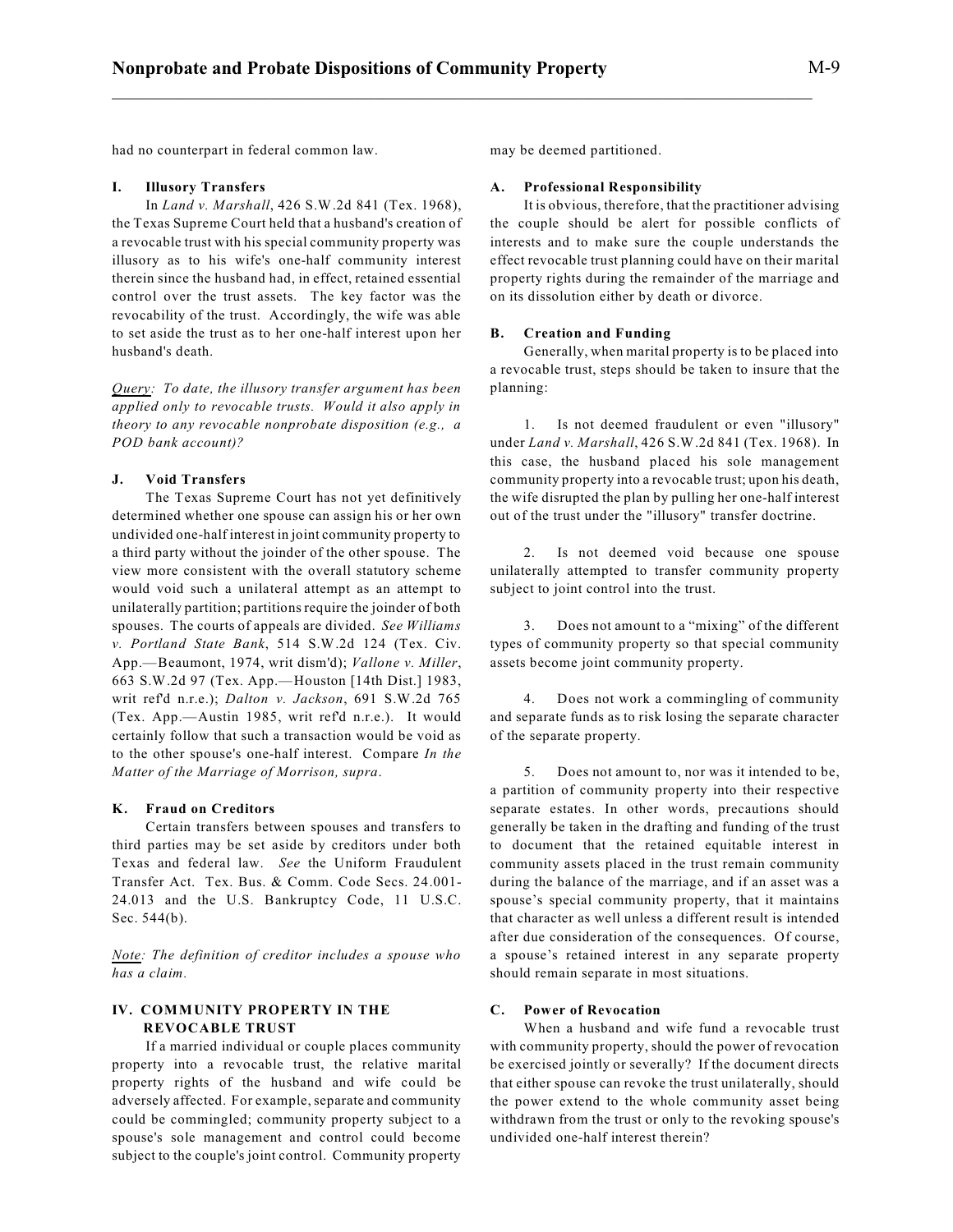## 1. JOINTLY REVOCABLE

If the power to revoke is retained jointly by the couple, the couple's equitable interest in the trust would appear to be their joint community property even though some of the community assets in the trust were a spouse's special community property prior to funding. Converting special community property into joint community property affects the relative marital property rights of the husband and wife. For example, an asset which would have been exempt from certain debts of a particular spouse would become liable. *See Brooks v. Sherry Lane National Bank*, 788 S.W. 2d 874 (Tex. App.—Dallas 1990, no writ.).

## 2. UNILATERAL PARTITION

To avoid converting special community property into joint community property, the document could be drafted to permit either spouse to withdraw from the trust that spouse's community one-half interest in any community asset placed in the trust. Such a power would, in effect, permit either spouse to unilaterally partition the couple's community property interests, a result which does not appear to be authorized by Art. XVI, Sec. 15 of the Texas Constitution. Only jointly can spouses partition community property into their respective separate estates. Even an agreement by the spouses to authorize such a unilateral partition would appear to violate the "mere agreement" rule of marital property. *See Kellet v. Trice* 95 Tex. 160, 66 S.W. 51 (1902); *King v. Bruce*, 145 Tex. 647, 201 S.W.2d 803 (1947); *Hilley v. Hilley*, 161 Tex. 569, 342 S.W.2d 565 (1961).

# 3. JOINT AND SEVERAL REVOCATION

Accordingly, the safe harbor approach would be for the couple to retain the power of revocation (i) jointly for some assets of the trust, (the joint community property assets) and (ii) severally as to other assets in the trust (special community property and separate property) after giving notice to the other spouse. If the power of revocation is exercised as to a special community asset, the withdrawn asset would remain the couple's community property but still subject to the withdrawing spouse's sole management and control. If the couple so agrees, allowing either spouse to revoke as to a joint community asset would not appear to have any adverse consequences from a constitutional, liability or tax perspective so long as the asset in its entirety is revested as community property.

## **D. Incapacity of a Settlor**

As with any revocable trust, the trust document should address the effect the possible incapacity of a settlor will have on the power of revocation. Can an agent under a durable power of attorney revoke on behalf of the settlor/principal? Can a guardian revoke the ward's revocable trust? Or, is the power of revocation a nondelegable power? *See Weatherly v. Byrd*, 566 S.W.2d 292 (Tex. 1978). The questions evolve even further if the settlor is married and the trust is funded with the incapacitated spouse's special community property or joint community property. Does Sec. 883 of the Texas Probate Code permit the other spouse to revoke the trust on behalf of the incapacitated spouse? There appear to be no clear cut answers to these questions, but these issues should be addressed in the document.

## **E. Rights of Creditors**

The creation and funding of an inter vivos trust by a settlor may or may not remove the trust assets from the reach of the settlor's creditors. If (i) the trust is irrevocable, (ii) the settlor has not retained an equitable interest in the trust estate and (iii) the transfer of assets into the trust was not in fraud of creditors, the assets of the trust belong to the beneficiaries and are not generally liable for the debts of the settlor. If the transfer of assets in order to fund the trust is found to have been in fraud of creditors, creditors can reach the assets in trust like any other assets transferred free of trust.

## 1. REVOCABLE TRUSTS

Most of the assets transferred by the settlor to the trustee of a Texas revocable trust will in all probability continue to be liable for the settlor's debts both during the settlor's lifetime and following the settlor's death. There is, however, authority to the contrary. *Jones v. Clifton*, 101 U.S. 225 (1980); 92 A.L.R. 282 (1934); Scott, Sec. 330.12; Bogert, Sec. 41. But the modern trend appears to adopt the premise: *if one can claim the assets at any time, they should be available to one's creditors*. *See State Street Bank v. Reiser*, 389 N.E.2d 768 (Mass. 1979).

## 2. TEXAS AUTHORITY

In Texas, the provisions of the Uniform Fraudulent Transfer Act give creditors theories whereby assets placed in the revocable trust can be reached to satisfy the settlor's debts. *See* Tex. Bus. & Comm. Code Secs. 24.001 through 24.013. Even if the Uniform Fraudulent Transfer Act is not violated, the Texas definition of a "general power of appointment" would seem broad enough to capture revocable trust assets within its coverage and thereby subject the property in question to the liabilities of the settlor/donee of the power, either during the settlor's lifetime or at the settlor's death. A general power includes "the authority to...alter, amend or revoke an instrument under which an estate or trust is created or held, and to terminate a right or interest under an estate or trust...."

Tex. Prop. Code Sec. 181.001(2). The Restatement provides that appointive assets covered by a general power can be subjected to the claims of the donee or claims against the donee's estate. Restatement (Second) Property Sec. 13.1(1984). In *Bank of Dallas v. Republic*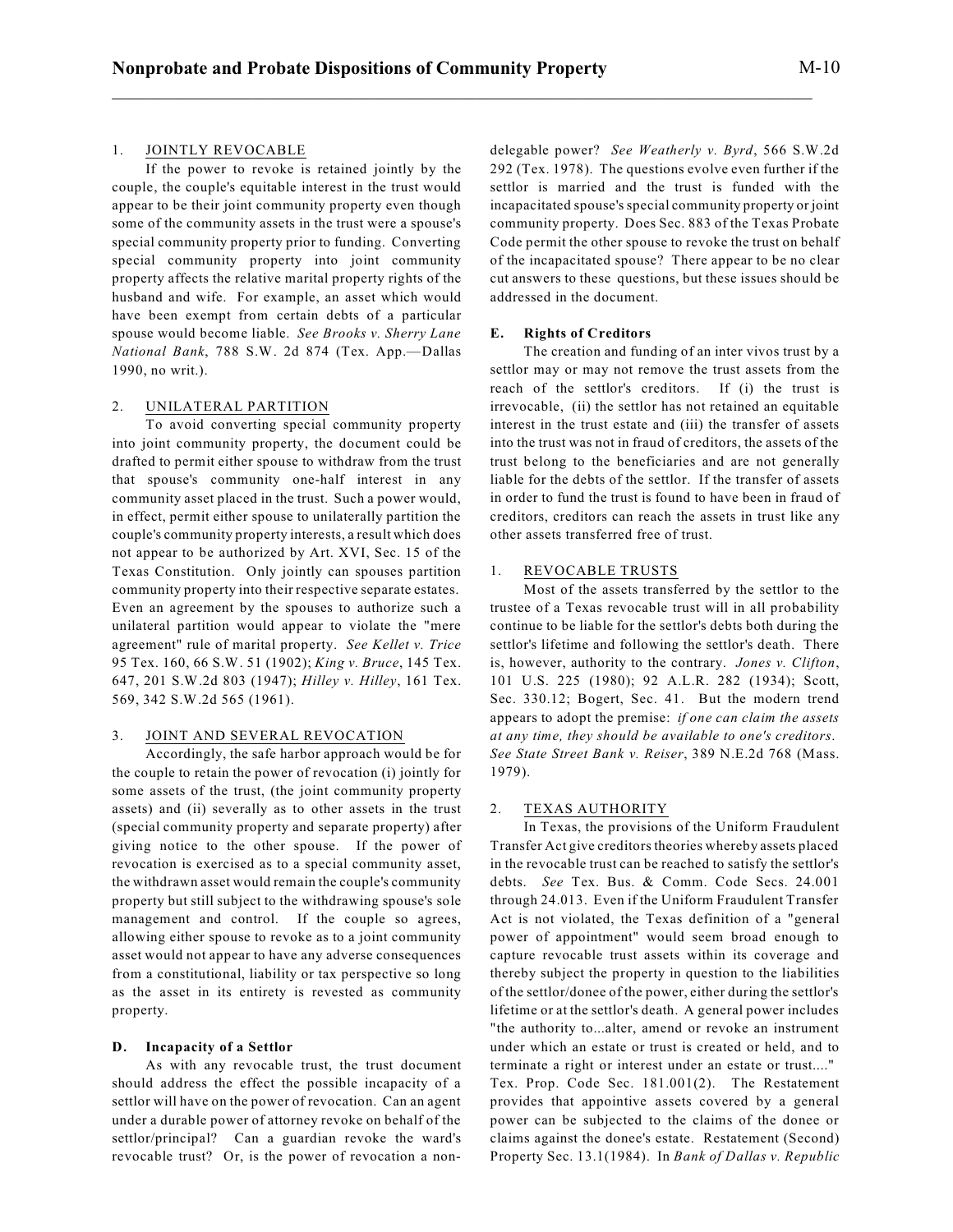*National Bank*, 540 S.W.2d 499 (Tex. Civ. App. Waco 1976, writ ref'd n.r.e.), the court, after adopting the general restatement approach, stated: "If the settlor reserves for his own benefit not only a life estate but also a general power...his creditors can reach the principal." In addition, the fact that the trust is a spendthrift trust would not afford any protection from the settlor's creditors. Tex. Prop. Code Sec. 112.035(d). However, Texas courts have not specifically addressed whether the settlor's creditors can reach the assets of the settlor's revocable trust after the settlor's death. See *FCLT Loans, L.P. v. Estate of Bracher*, 93 S.W.3d 469 (Tex.App.—Houston  $[14<sup>th</sup> Dist.]$  2002, no pet.). However, as explained above, Texas law does define a general power of appointment to include a power of revocation, and it's this author's opinion that non-exempt assets placed in the revocable trust should remain liable for the settlor's debts before and after the settlor's death.

# **F. Effect of Divorce**

Community assets and quasi-community property held in trust where one, or both, of the spouses hold a power of revocation should be part of the "estate of the parties" subject to division by the divorce court in a just and right manner pursuant to Sec. 7.001 of the Texas Family Code.

# 1. POWERS OF APPOINTMENT

A power of revocation is defined in the Texas Property Code as a general power of appointment, giving the holder thereof the equivalence of ownership over the assets subject to the power. *See* Tex. Prop. Code, Sec. 181.001.

# 2. VOID AND VOIDABLE TRANSFERS

If only one spouse is the settlor of a trust funded with the settlor spouse's special community property, the transfer of such community assets into the trust is deemed "illusory" as to the other spouse. *See Land v. Marshall, supra*. If the sole settlor spouse attempted to transfer into the trust joint community assets without the joinder of the other spouse, the transfer should be found to be void as to the other spouse. *See* III, I, *supra*.

# 3. SEPARATE TRUST ESTATE

If the settlor spouse transfers separate property into a revocable trust arrangement, (a) the original trust estate and its traceable mutations should retain the separate character of the separate property contributed to the trust, (b) trust income distributed to the settlor is community property and (c) any undistributed income and its mutations should be deemed to be community due to the settlor's power of revocation.

# 4. TRANSFERS TO THIRD PARTIES

Any trust income, or any other community assets

held in the trust, distributed by the trustee to a third party, such as a child of the settlor from the settlor's prior marriage, is usually deemed to be a completed gift by the settlor to the third party for tax purposes (unless the distribution satisfied the settlor's legal obligation of the support) and is subject to attack by the other spouse as being a transfer in fraud of the other spouse's community property rights.

# 5. REVOCABLE TRUSTS BECOMING IRREVOCABLE

If during the marriage, a revocable trust becomes irrevocable due to a modification by the settlor, or due to the trusts own terms (e.g., the trust provides that it becomes irrevocable upon the settlor's incapacity or death), (a) the interests of the non-settlor beneficiaries may become fixed, vested and/or ascertainable, (b) the settlor may be deemed to have made a completed gift for tax purposes and (c) the now completed transfers to the non-settlor beneficiaries are subject to scrutiny as being transfers in fraud of the other spouse's community property rights.

# 6. INCOME TAXES

The income generated by the assets of a revocable trust is taxable to the settlor whether or not the income is distributed to the settlor, retained in the trust or distributed to another beneficiary of the trust. Since the income either retained in the trust or distributed to a third party is still reported on the settlor's individual income tax return (typically a joint return with the settlor's spouse), the payment of the consequential income tax liability with community funds could adversely affect the rights of the other spouse.

# **G. Death of First Spouse**

Upon the death of the first spouse, the decedent's separate property and one-half interest in the community assets are normally placed in a continuing decedent's trust or are distributed in accordance with the provisions of the trust document. However, the surviving spouse's separate property and one-half interest in the community property generally should be delivered to the surviving spouse or segregated into a "survivor's trust" that continues to be revocable by the surviving spouse unless a different result is desired after considering the consequences of it becoming irrevocable. In addition to the substantive advantages for the surviving spouse, continuing revocability prevents an unintended taxable gift on the part of the surviving spouse. If the surviving spouse is not a settlor of the trust (or did not otherwise agree to the terms of the trust) and does not receive the survivor's onehalf interest in the community property, the settlor spouse can use the "illusory trust" argument to reclaim the survivor's one-half interests in the community trust assets. *See Land v. Marshall, supra*.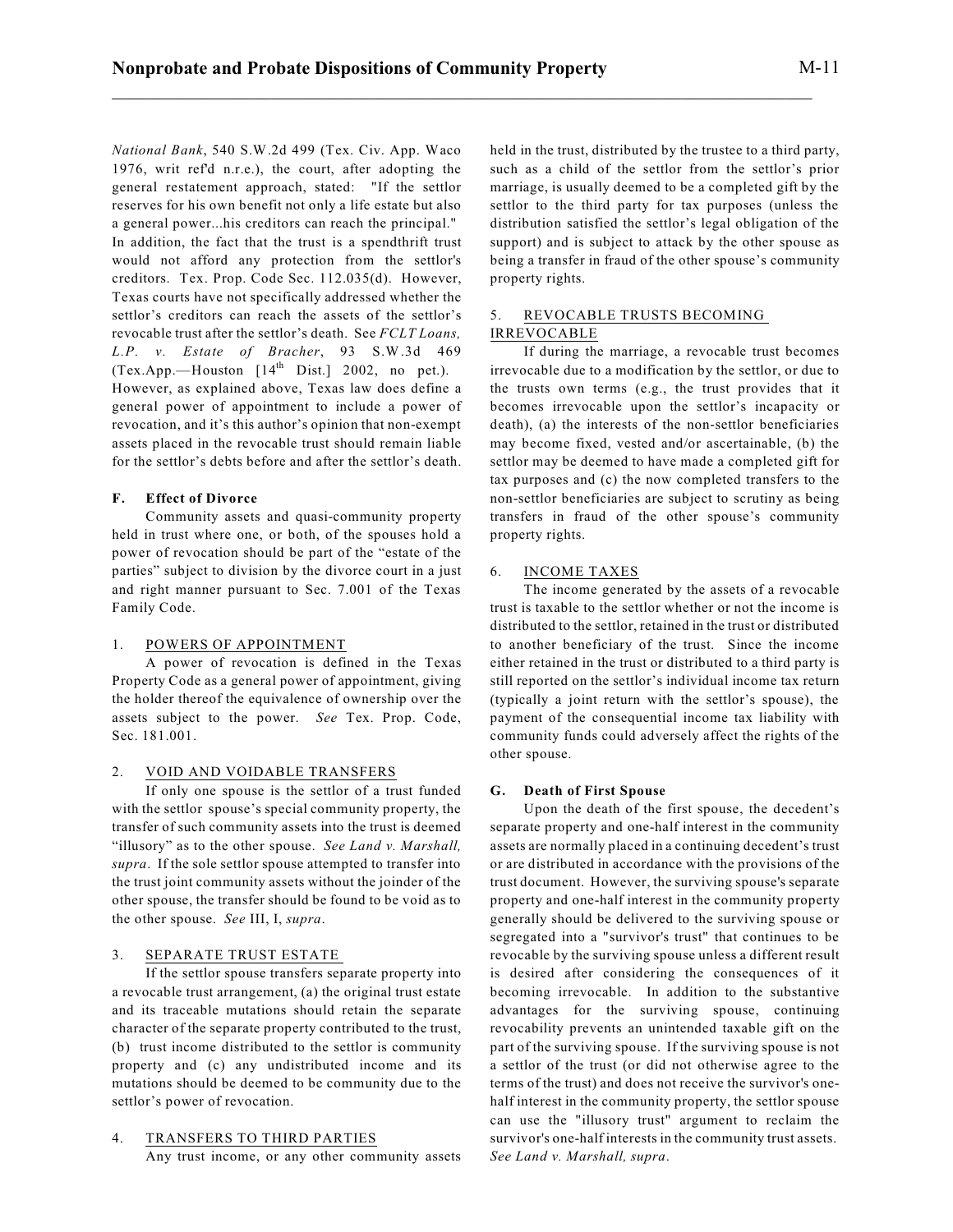## **H. Planning Considerations**

When drafting the trust document, separate trusts may be desirable for the husband's separate property, the wife's separate property and their community property. In fact it may be advisable to segregate the community property further into three separate sub-trusts, one for the husband's sole management community property, one for the wife's sole management community property, and one for their joint community property in order to maintain their relative marital property rights, to facilitate the management rules of Sections 3.101 and 3.102 of the Family Code and to continue the liability exemption rules of Section 3.202 of the Family Code. Otherwise the couple's relative rights are affected and the attorney is placed in a conflict of interest by trying to represent both spouses in the planning.

#### **I. Community Property Basis**

Since the decedent's interest in the revocable trust assets is included in the gross estate, such assets will receive a new income tax basis; however, if a married couple is creating the revocable trust and plan on placing community property in the trust, care should be taken in the drafting of the trust agreement and the other transfer documents to make sure that the funding of the trust with community property does not amount to a partition of the community property so that both halves of the community can receive a step up in income tax basis upon the death of the first spouse. *See* Rev. Rul. 66-283, 1966-2 C.B. 297.

## **J. Settlor's Homestead Protection**

A homestead exemption from the owner's general creditors can only exist in a possessory interest in land. *See Capitol Aggregates v. Walker*, 448 S.W.2d 830 (Tex. Civ. App.—Austin 1969, writ ref'd n.r.e.); *Texas Commerce Bank v. McCreary*, 677 S.W.2d 643 (Tex. App.—Dallas 1984, no writ). In revocable trust planning, where legal title in the home is transferred to the trustee, the settlor usually retains the equitable title at least for the remainder of the settlor's lifetime. In addition, there is authority for the proposition that an "equitable interest" will support a homestead claim. *See Rose v. Carney's Lumber Co.*, 565 S.W.2d 571 (Tex. Civ. App.—Tyler 1978, no writ); *White v. Edzards*, 399 S.W.2d 935 (Tex. Civ. App.—Texarkana 1966, writ ref'd n.r.e.). In fact, one early case held that the property retained its homestead character during the settlor's lifetime notwithstanding the fact it had been conveyed to a trustee where the settlor had continued to occupy the property and the purpose of that trust was to prevent the premises from being taken by creditors. *See Archenhold v. B.C. Evans Co.*, 32 S.W. 795 (Tex. Civ. App. Ft. Worth 1895, no writ). Thus, it appears as if the homestead continues to be exempt from most creditors so long as the settlor is alive. Tex. Prop. Code Sec. 41.001. H.B. 3767 (2009) confirms that the homestead exemption is not lost because it has been transferred into a revocable trust. The same would appear to be true for exempt personal property. Tex. Prop. Code Sec. 42.001.

#### **K. Protection of Family**

However, upon the settlor's death, the transfer of assets to the revocable trust may result in the loss of certain probate provisions which protect the surviving members of the family from the settlor's creditors (i.e., the probate homestead, exempt personal property, widow's allowance and the claims procedures followed in probate administration) following a decedent's death.

#### 1. PROBATE HOMESTEAD

The Texas Constitution provides that on the death of a homestead owner, the homestead is to descend and vest in like manner as other real property of the deceased but that it shall not be partitioned among the heirs of the deceased during the lifetime of the surviving spouse for so long as the survivor elects to use or occupy the same as a homestead, or so long as the guardian of the minor children of the deceased may be permitted, under the order of the proper court having the jurisdiction, to use and occupy the same. Tex. Const. Art. XVI. Sec. 52 (1987). The effect of this constitutional mandate is to vest a life estate in the surviving spouse until abandonment, or a right to receive an estate until majority for minor children. *Thompson v. Thompson*, 236 S.W.2d 779 (Tex. 1951). In addition, the Texas Probate Code provides that following the owner's death, if the owner is survived by a spouse, minor children or unmarried child remaining at home, the homestead will not be liable for any debts, except for the purchase money thereof, the taxes due thereon, or work and material used in constructing improvements thereon. Tex. Prob. Code Sec. 270. Further, the probate code directs the probate court to set apart for the use and benefit of the surviving spouse and minor children all such property of the estate as is exempt from execution or forced sale by the constitution and laws of the state.

#### 2. RIGHT OF OCCUPANCY

Will the surviving spouse have a right to occupy the home following the death of the owner when it had been placed in a revocable trust prior to its owner's death? While there are no definitive cases on point, it appears that the surviving spouse may not have such a right unless the trust document so provides. First, whether the home was community property or not, if the home was placed in the revocable trust during marriage, both spouses would have had to join in the transaction or the conveyance would have been void. Tex. Fam. Code Sec. 5.81. Second, the Texas Supreme Court has approved provisions in premarital agreements that allow one to waive his/her homestead right of occupancy . However,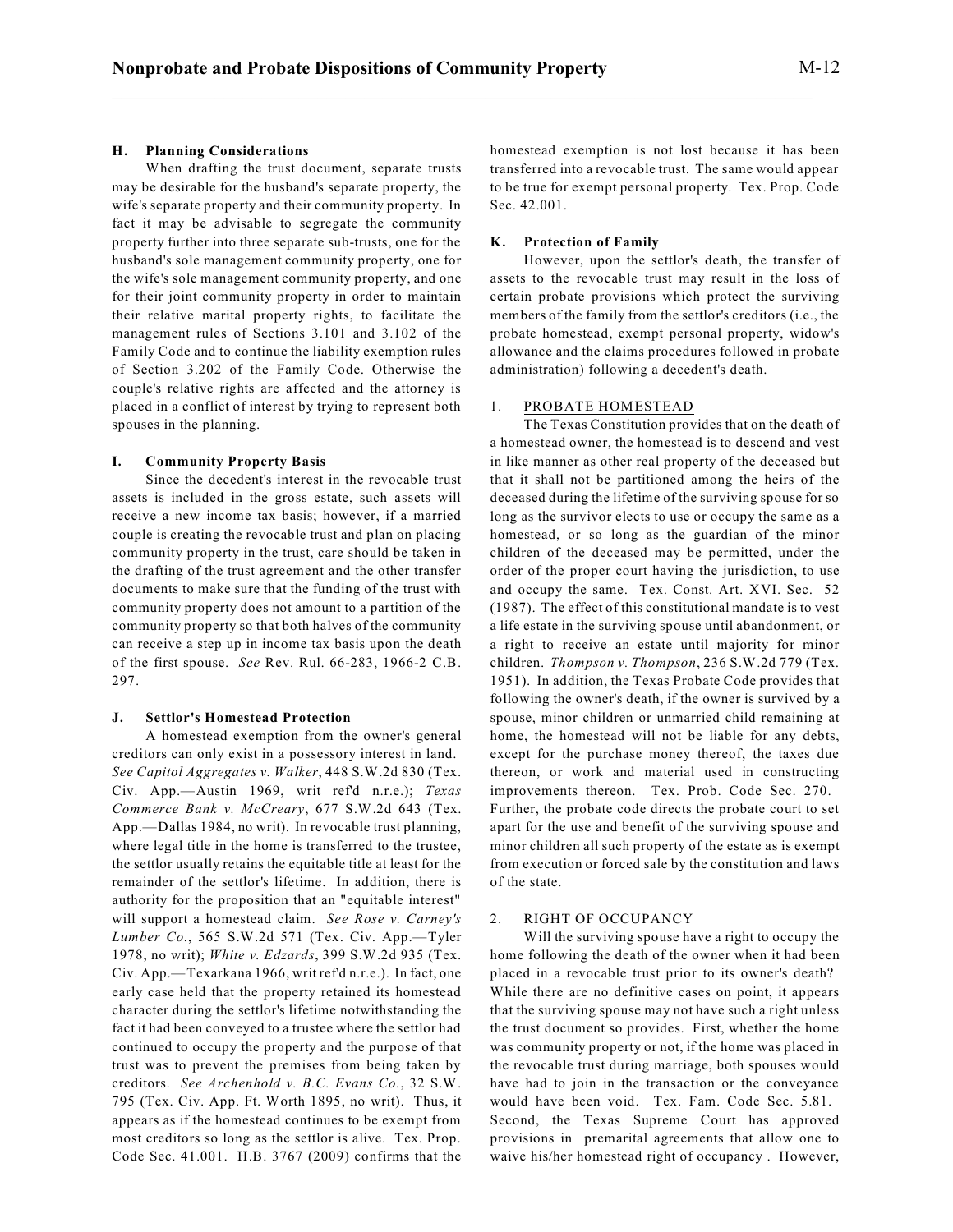it has also been held that such waivers must be clear and unambiguous and with full disclosure. *See Williams v. Williams*, 569 S.W.2d 867 (Tex. 1978) and *Hunter v. Clark*, 687 S.W.2d 811 (Tex. App.—San Antonio 1985, no writ). Consideration should be given to the effect of Sec. 113.022 of the Texas Trust Code which states that a trustee may permit real estate held in trust to be occupied by a current beneficiary of the trust.

In addition, if the home had been placed into the revocable trust by its owner before the marriage, or if the owner places it in trust during the marriage but before it is used as the home, the survivor's right of occupancy may never have even come into existence since the right can attach only to the actual property interest owned by the owner, which in the revocable trust situation is an equitable life estate that terminates upon the settlor's death. This same rationale may even defeat the possession rights of the owner's minor children. On the other hand, perhaps public policy in favor of the surviving spouse and minor children will lead the courts to extend the "illusory transfer" concept to such a situation to protect the rights of the surviving spouse and minor children to occupy the home like it did to protect the surviving spouse's community one-half interest unilaterally placed in a revocable trust in *Land v. Marshall*, 426 S.W.2d 841 (Tex. 1968).

This probable loss of the right of occupancy is consistent with the constitutional and statutory homestead provisions since both contemplate the homestead being a probate asset upon the death of the owner. If the home has been placed into a revocable trust, the settlor's life estate terminates and the remainderman's interest becomes possessory upon the death of the settlor instead of going through probate.

#### 3. CREDITOR'S ARGUMENTS

Assuming the settlor is survived by a constituent family member, will the home placed in a revocable trust continue to be exempt from most creditors of the settlor upon the settlor's death? Again, there are no definitive cases and the likely result is not very clear. First, a creditor could argue that if the constituent family members have lost their right of occupancy, the purpose in exempting the property is frustrated and, therefore, the creditors should be able to reach the asset like any other revocable trust asset. Second, the creditors will point out that the exemption from creditors is found in the probate code and is directed at probate assets; since the owner elected to take the home out of probate, its exemption is lost. On the other hand, the basic theory that supports the creditor's position, in effect, ignores the existence of the trust, thereby revesting the settlor with the property and returning it to his probate estate where it would have been exempt from the claims of the creditors in the first place. In other words, the creditors have essentially forced the settlor to revoke the trust thereby making the home probate property again and, therefore, entitled to probate protection.

# 4. EXEMPT PERSONAL PROPERTY

Normally, certain items of tangible personal property are exempt from most of the decedent's creditors if the decedent is survived by a constituent family member. Tex. Prob. Code Sec.Sec. 271 and 281. These items are described in the Texas Property Code and generally include the household furnishings, personal effects and automobiles in an amount that does not exceed \$60,000. Tex. Prop. Code Sec. 42.002. In addition, during administration, the family members can retain possession of these items and will receive ownership of these items if the decedent's estate proves to be insolvent; otherwise the decedent's interest in these items passes to his heirs and/or devisees when the administration terminates. Tex. Prob. Code Sec. 278. The arguments "pro" and "con" as to whether these rights exist if these items of property which would otherwise be exempt are placed in a revocable trust would seem to parallel the above homestead discussion.

#### 5. ALLOWANCES

In addition to the allowances in lieu of homestead and exempt personal property, an allowance for one year's maintenance of the surviving spouse and minor children may be established by the probate court. Tex. Prob. Code Secs. 286 and 287. The allowance is paid out of the decedent's property subject to administration. *Ward v. Braun*, 417 S.W.2d 888 (Tex. Civ. App.—Corpus Christi, 1967, no writ). Thus, it appears that the family allowance would be lost if all of the decedent's assets have been placed in a revocable trust.

## 6. CLAIMS PROCEDURES

The probate code also describes a very elaborate statutory scheme for the handling of secured and unsecured claims against a probate estate. These procedures afford protection and guidance to the persons charged with administering the decedent's estate and assure the creditors of fair treatment. It does not appear that these procedures would apply to a trust administration.

# **V. MARITAL PROPERTY IN PROBATE**

When a married resident of Texas dies, the marriage terminates and community property ceases to exist. Death works a legal partition of the community probate assets; the deceased spouse's undivided one-half interest passes to his heirs and/or devisees, and the surviving spouse retains an undivided one-half interest therein. There is not a "just and right" division of the community as in the divorce court; neither is the concept of quasi-community recognized. *See Hanau v. Hanau*, 730 S.W.2d 663 (Tex. 1987).

The decedent's separate probate property and one-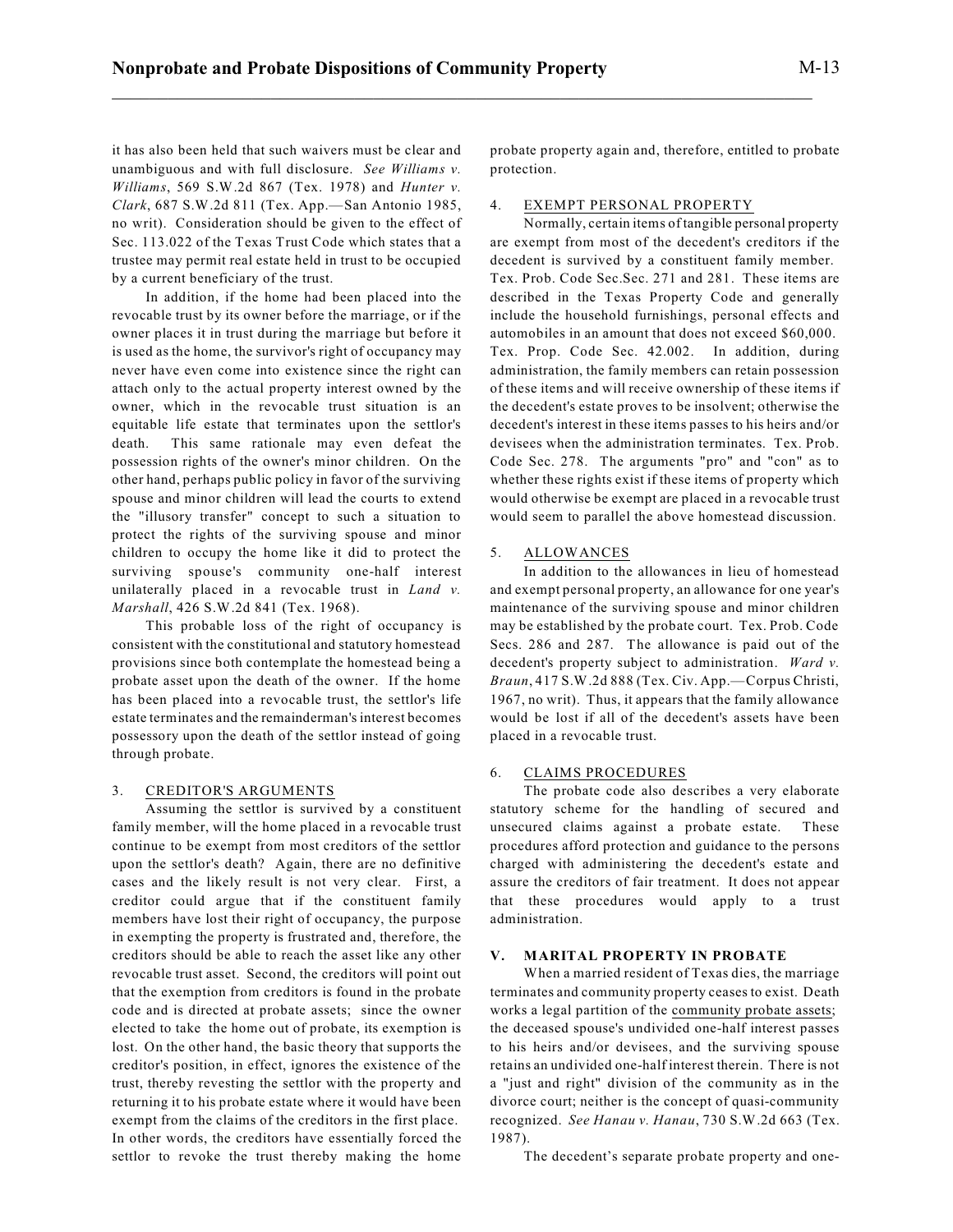half interest in any community probate property generally pass to the heirs and/or devisees subject to the decedent's debts. Tex. Pub. Code § 37. In addition, the surviving spouse's retained one-half interest in what was the deceased spouse's special community probate property and their joint community probate property is also generally liable for the deceased spouse's debts. Tex. Prob. Code § 156.

#### **A. Probate v. Nonprobate**

The estate of a decedent must initially be divided into two separate and distinct categories. Certain assets fall within the probate class and others are classified as nonprobate assets.

#### 1. NONPROBATE

An asset is nonprobate if during the decedent's lifetime, the decedent entered into an inter vivos transaction, as opposed to a testamentary transaction, that controls the disposition of the asset at death. Many nonprobate dispositions are contractual arrangements with third parties or the intended beneficiaries, and the terms of the contracts control the dispositions. Common examples of these types of contractual arrangements include three of the multiple-party bank accounts discussed in Chapter XI of the Texas Probate Code, most life insurance policies and certain employee benefits. Tex. Prob. Code Sec. 450. In other nonprobate dispositions, the ownership of a future interest in the property is transferred to the intended beneficiary during the owner's lifetime, and the future interest becomes possessory upon the death of the owner. Revocable trusts and springing executory interests are examples of these types of nonprobate dispositions. Of course, an inter vivos gift of the ownership and possession of an asset prior to the owner's death can be considered a nonprobate disposition.

*Note: If the deceased spouse made a nonprobate disposition of his/her specific community property to a third party, see III, F, supra*.

## 2. PROBATE

Probate assets are those assets which are not controlled by an inter vivos arrangement and pass at the owner's death through probate administration and on to the owner's heirs or devisees. A married individual's probate estate consists of the decedent's separate probate assets and his or her one-half of the community assets which are not subject to an inter vivos or nonprobate arrangement. The surviving spouse retains, not inherits, his or her one-half interest in the community probate assets.

# **B. Administration of Community Property**

In addition to collecting the probate of the estate, paying the decedent's debts and distributing the remaining assets to the Decedent's heirs and/or devisees, the administration of a married decedent's estate includes the actual partition of the community probate property. While death may work a legal partition of the community probate assets, it is often necessary to open an administration to effectively handle the claims of creditors and/or divide the community probate property among the surviving spouse and the decedent's heirs and/or devisees. Absent the opening of a formal administration, the surviving spouse administers the community and can discharge the "community obligations." *See* Tex. Prob. Code Sec. 160.

*Note: If the deceased spouse died intestate and the surviving spouse is the sole heir, there is no need for any type of formal administration. Tex. Prob. Code Sec. 155.*

# **C. Intestate Death**

# 1. COMMUNITY PROBATE PROPERTY

If a spouse dies intestate, the surviving spouse continues to own (not inherits) an undivided one-half interest in the community probate assets. If there are not any descendants of the deceased spouse surviving, or all surviving descendants are also descendants of the surviving spouse, the decedent's one-half interest passes to the surviving spouse, who would then own the entire community probate estate. If there are any descendants surviving who are not descendants of the surviving spouse, the decedent's one-half interest in the community probate assets passes to the decedent's descendants per capita with right of representation. Tex. Prob. Code Secs. 43, 45. Prior to September 1, 1993, the surviving spouse inherited the deceased spouse's one-half of the community only if no descendants of the deceased spouse were then surviving. Tex. Prob. Code Sec. 45. The rules relating to "representation" were modified to be effective September 1, 1991. Tex. Prob Code Sec. 43.

# 2. SEPARATE PROBATE PROPERTY

If a spouse dies intestate, the decedent's separate probate assets are divided in the following manner: (i) one-third of the personal property passes to the surviving spouse and two-thirds thereof to the decedent's descendants and (ii) the surviving spouse receives a life estate in one-third of the separate real property and the descendants of the decedent receive the balance of the separate real property. If there are no descendants, the surviving spouse receives all of the personal property and one-half of the real property. The other one-half of the real property passes in accordance with the rules of intestate succession. Tex. Prob. Code Sec. 38.

#### **D. Testate Death**

Every person who is or has been married has received a broad grant of authority from the legislature to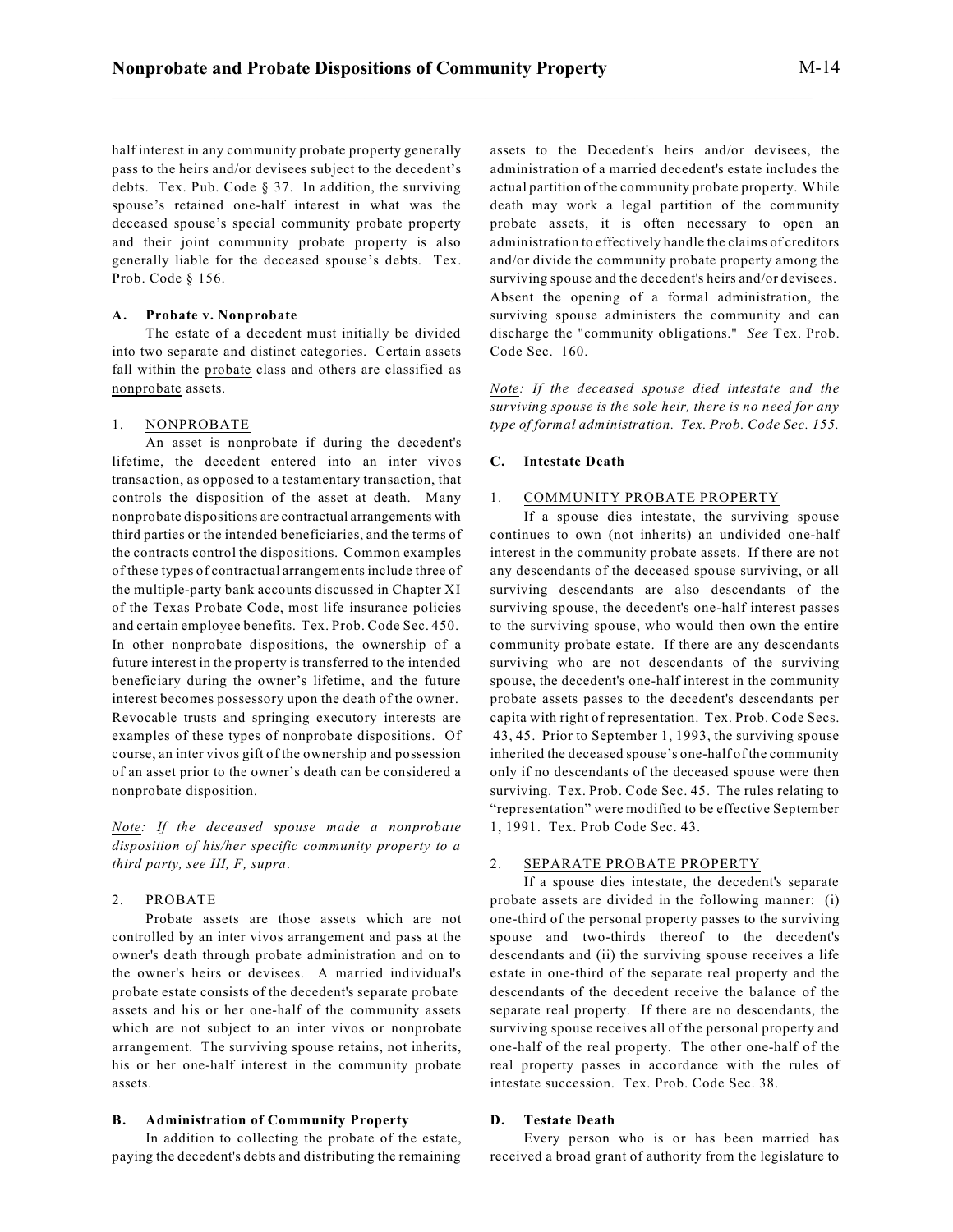dispose of his or her probate property. There is no forced heirship in Texas. Tex. Prob. Code Secs. 57 and 58. This broad grant of testamentary authority is, however, effectively limited to the testator's separate probate property and his or her one-half interest in the community probate property. *Avery v. Johnson*, 108 Tex. 294, 192 S.W. 542 (1917). Not even the divorce court can enjoin

a spouse from exercising the spouse'stestamentary power.

## **E. Texas "Widow's" Election**

*See* Tex. Prob. Code Sec. 69A.

It is fundamental that the deceased spouse has testamentary power over only one-half of the community probate assets, whether the community assets are held in the husband's name, the wife's name, or both of their names. An attempt to dispose of both halves of the community is ineffective unless the attempt triggers the application of "equitable election." In Texas, this doctrine has been termed the "widow's election" whether the survivor is a widow or widower.

#### 1. EQUITABLE ELECTION

Whenever any devisee is entitled to a benefit under a will and asked to suffer a detriment under the will, the devisee cannot accept the benefit without suffering the detriment. The choice is left to the devisee who can elect to accept under the will or elect against the will. The most common example of an election is when the testator attempts to dispose of property which the testator does not own while at the same time devising other property to the actual owner. *See Wright v. Wright*, 154 Tex. 138, 274 S.W.2d 670 (1955). *Dunn v. Vinyard*, 251 S.W. 1043 (Tex. Com. App. 1923, opinion adopted).

#### 2. COMMUNITY PROPERTY ELECTION

It is common for one spouse to attempt to leave a community asset to a third party while leaving the surviving spouse another asset. Such a disposition would put the surviving spouse to an election. The surviving spouse is also put to an election when the decedent gives the surviving spouse a life estate in the entire community estate while expecting the survivor to allow her or his one-half of the community to pass under the decedent's will. *United States v. Past*, 347 F.2d 7 (9th Cir. 1965); *Vardell's Est. v. Comm.*, 307 F.2d 688 (5th Cir. 1962). Compare with the "illusory" inter vivos transfer concept. See III, I, *supra*.

# 3. THE TEXAS RULE

In *Wright v. Wright, supra*, the Texas Supreme Court explained the Texas rule. First, the will must dispose of property owned by the surviving spouse while at the same time granting some benefits to the surviving spouse. Second, the surviving spouse must elect to allow all or part of his or her property to pass as provided in the will before accepting the benefits conferred. Third, the will must clearly put the survivor to an election.

#### 4. PROCEDURE

\_\_\_\_\_\_\_\_\_\_\_\_\_\_\_\_\_\_\_\_\_\_\_\_\_\_\_\_\_\_\_\_\_\_\_\_\_\_\_\_\_\_\_\_\_\_\_\_\_\_\_\_\_\_\_\_\_\_\_\_\_\_\_\_\_\_\_\_\_\_\_\_\_\_\_

The surviving spouse may be put to either an express or an implied election. In other words, the language of the will may specifically and expressly set forth the intent to require an election. *Calvert v. Ft. Worth Nat. Bank*, 348 S.W.2d 19 (Tex. Civ. App.—Austin, 1961), affirmed 163 Tex. 405, 356 S.W.2d 918 (Tex. 1962). In other situations, the election is implied from the language of the will. The question of whether the survivor is put to an election is one of law for the court. *Wright, supra*. The question of whether the survivor has made an election is one of fact. Generally, two factors are involved. First, the survivor must have been aware of the choice. Second, the survivor must intend to so elect; however, the totality of the circumstances are considered in making this determination. *Dunn v. Vinyard, supra*. Mere acceptance of benefits may be deemed an election to take under the will. *See* Dougherty, "*Election*", Texas Estate Administration Secs. 8.1, 8.2.

#### 5. TAX CONSEQUENCES

The decision to elect or not can have significant transfer and income tax consequences which are beyond the scope of this article. For a discussion of these matters and an in depth study of the Texas widow's election, *see* Kinnebrew and Morgan, "*Community Property Division at Death,*" 39 *Baylor Law Review* 1037, 1072-1079 (1987).

#### 6. SUPER ELECTION

Traditionally, the doctrine of election has required the electing spouse's benefit and detriment to be found in the same disposition (e.g., the deceased spouse's will or revocable trust). Perhaps it is time to consider the "super election" in view of the prevalent use of probate and nonprobate dispositions as part of a comprehensive estate plan. For example, a husband designates his wife as beneficiary of a \$1 million life insurance policy, but purports to specifically devise in his will both halves of a certain \$100,000 community asset to his kids by a prior marriage, without naming his wife as a beneficiary in the will. Should she be able to accept the \$1 million and also assert her rights to one-half of the community asset specifically devised to the kids? Or, if she accepts a significant benefit in the comprehensive plan, shouldn't she be deemed to have accepted the detriment in another part of the plan?

## **F.** *Street v. Skipper*

In *Street v. Skipper*, 887 S.W.2d 78 (Tex. App. - Ft. Worth 1995, writ denied) a special community property life insurance policy was payable to the insured spouse's probate estate, and his wife correctly argued that the husband did not have the power to devise her one-half of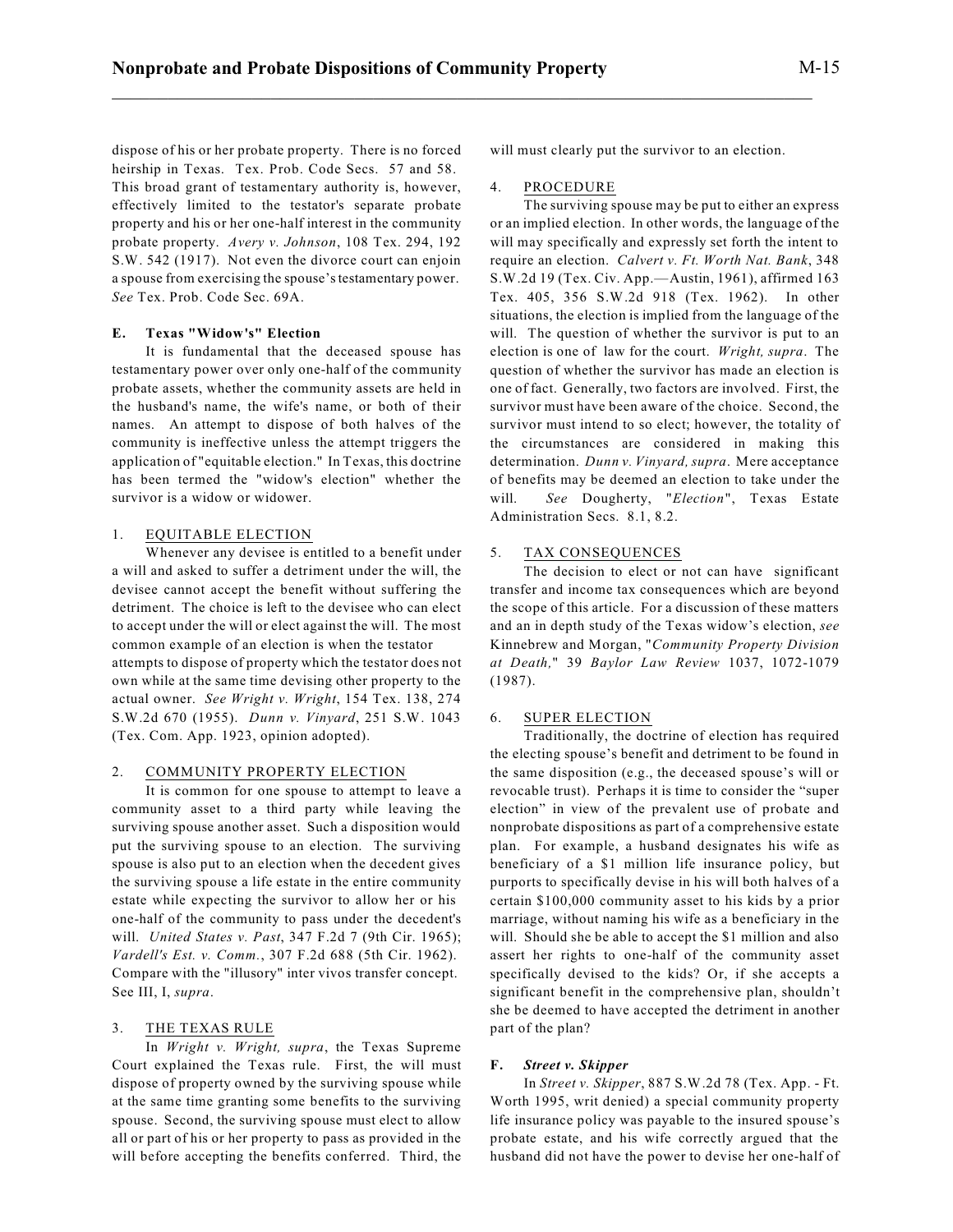the policy proceeds to a third party, his devisees (an estate is not an entity). In effect, the wife was arguing that the proceeds payable to the estate were probate assets and she was entitled to one-half of the proceeds without needing to prove fraud on the community (the partition approach). In other words, the husband did not have the authority to devise the wife's one-half interest in the community, which is a fundamental concept. *See* III, D, *infra*.

However, the court held that the controlling issue was whether or not the husband had committed fraud on the community. It then considered the fact that the value of the total community estate, including the life insurance policy, was approximately \$4,600,000 and that under the will the wife would retain and/or inherit more than half of that amount by reason of her husband's death. In addition, she received a portion of the husband's separate property, including her homestead rights in his separate property home. The court concluded that a fraud on the community had not occurred. The result may have been correct, but the reasoning was not. While the husband did not have the authority to devise his wife's one-half of the proceeds, perhaps it was her "election" to take under the will that estopped her from asserting her right to her onehalf of the proceeds.

## 1. THIRD PARTY DESIGNATION?

Would the result in *Street* be different had the husband designated the third party as the direct beneficiary of the policy rather than designating his estate? Arguably not. Such a change in facts raises the issue of fraud on the community, and assuming the wife still retained or inherited in excess of one-half of the value of the community by reason of her husband's death, the result would depend on the overall "fairness" of the situation. *See Jackson v. Smith*, *supra* and *Readfern v. Ford*, 579 S.W.2d 295 (Tex. App.—Dallas 1979, writ ref'd n.r.e.). *See* III, F, 4, *infra*.

## 2. TWEAKING THE FACTS

Would the result in *Street* be different had the wife not received at least one half of the total community estate and a significant devise of the husband's separate property? For example, assume that the third party had been designated the beneficiary of the community-owned insurance and was also the sole devisee under the husband's will. In other words, the wife retained only her one-half of the community probate assets and her homestead right of occupancy in the husband's separate property home. Obviously, that situation is the classic example of the commission of a fraud on the community.

## 3. ELECTION?

However, how would the analysis differ had the husband devised to his wife a portion of his half of the community property or some of his separate property, but the value of what was devised to the wife was less than the value of her one half of the insurance proceeds payable to a third party? Absent actual fraud, the answer appears to depend in part on the fairness factors to be considered in determining if the insurance designation amounted to a constructive fraud on the community. See II, F, 4, *supra*.

The tougher theoretical question may be whether the wife can assert her claim of fraud on the community (or her right to one-half of the proceeds under the partition approach) and still retain the property devised to her in the will. In other words, will she be required to, in effect, "elect against the will" in order to pursue her community interests devised to a third party or the husband's estate? See V, E, *supra*.

#### **G. Protection for Surviving Spouse**

Despite the very broad general grant of testamentary power given a married testator and the limited rights of inheritance given the surviving spouse when the decedent dies intestate, there exists certain constitutional and statutory provisions which protect the surviving spouse, whether the decedent died testate or intestate.

## 1. HOMESTEAD

The Texas Constitution still exempts the homestead from the claims of some of the decedent's creditors. Tex. Const. Art. XVI, Sec. 50. In addition, notwithstanding the provisions of the decedent's will or the rules of intestate succession, the surviving spouse is given an exclusive right of occupancy of the homestead so long as he or she elects to occupy it as his or her home. Tex. Const. Art. XVI, Sec. 52. This right of occupancy exists whether the home is separate property of the deceased spouse or the couple's community property. In the event there is not a family home, the probate court is required to set aside an allowance in lieu of a homestead. Tex. Prob. Code Sec. 273.

#### 2. EXEMPT PERSONAL PROPERTY

Certain items of tangible personal property are exempt from creditors of the decedent if the decedent is survived by a spouse. Tex. Prob. Code Secs. 271 and 281. These items are described in the Texas Property Code and generally include the household furnishings, personal effects and automobiles in an amount that does not exceed \$60,000. Tex. Prop. Code Sec. 42.002. In addition, during administration, the surviving spouse can retain possession of these items and will receive ownership of these items if the decedent's estate proves to be insolvent; otherwise the decedent's interest in these items passes to his or her heirs and/or devisees when the administration terminates. Tex. Prob. Code Sec. 278. There is also an allowance in lieu of exempt personal property. Tex. Prob. Code Sec. 273.

#### 3. FAMILY ALLOWANCE

In addition to the allowances in lieu of homestead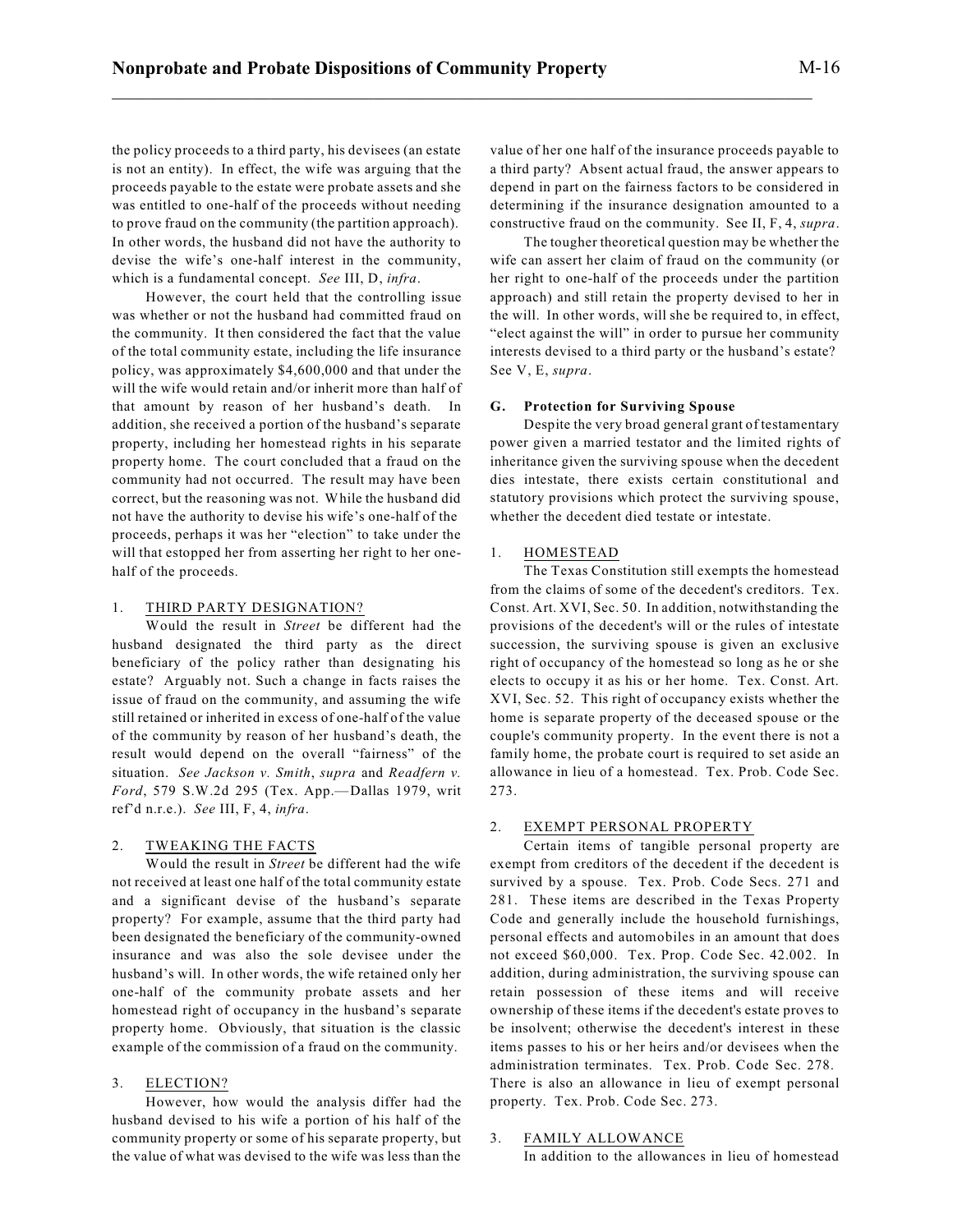and exempt personal property, an allowance for one year's maintenance of the surviving spouse and minor children may be established by the probate court. Tex. Prob. Code Secs. 286 and 287. The allowance is paid out of the decedent's property subject to administration. *Ward v. Braun*, 417 S.W.2d 888 (Tex. Civ. App.—Corpus Christi, 1967, no writ). The amount is determined in the court's discretion and is not to be allowed if the surviving spouse has a sufficient separate estate. Tex. Prob. Code Sec. 288; *Noble v. Noble*, 636 S.W.2d 551 (Tex. App.—San Antonio 1982, no writ).

# **VI. ADMINISTRATION OF COMMUNITY PROPERTY**

The purposes of a decedent's estate administration are to collect the assets of the estate, to pay the decedent's debts and to distribute the remaining assets to the decedent's heirs and/or devisees. In addition, the administration of a married decedent's estate includes the actual partition of the community probate property. As discussed previously, death works a legal partition of the community probate assets, but it is often necessary to open an administration to effectively set aside the homestead, exempt property and family allowance, handle the claims of creditors and/or divide the community probate property among the surviving spouse and the decedent's heirs and/or devisees.

## **A. Types of Administration**

# 1. FORMAL AND INFORMAL ADMINISTRATION

Whether the decedent died testate or intestate, it is possible in Texas for the decedent's surviving spouse and distributees to informally administer the decedent's estate. In other words, the assets can be collected, the debts paid and the balance properly distributed without a court appointed personal representative. It may be necessary to admit the decedent's will to probate as muniment of title, or to have a judicial determination of heirship and order of no administration entered by the probate court, in order to establish the distributees' title. Tex. Prob. Code Sec. 89 and Tex. Prob. Code Secs. 48-56. Other situations will require the appointment of a personal representative to formally administer the estate. The personal representative can either be (i) an administrator or executor or (ii) an independent administrator or independent executor. In any event, it is the personal representative's function to accomplish the purposes of estate administration.

# 2. NECESSITY OF ADMINISTRATION

In order to open a formal administration, the need for an administration must be established to the satisfaction of the probate court. A necessity is deemed to exist if two or more debts against the estate exist, or it is desired that the probate court partition the estate among the distributees. These two statutory provisions are not exclusive. Tex. Prob. Code Sec. 178. The decedent's designation of an executor in his or her will is sufficient cause for the opening of a formal administration.

#### 3. PRIORITIES

If there is a need for formal administration, the persons named as executors in the will are given priority in the selection process of the personal representative. If the named executors are not able to qualify, the surviving spouse, then others, are given priority. If the decedent dies intestate, letters of administration are first granted to the surviving spouse, then others. Tex. Prob. Code Sec. 77.

# 4. DEPENDENT AND INDEPENDENT ADMINISTRATIONS

The personal representative appointed by the court will be designated either (i) the independent administrator or independent executor or (ii) the executor or administrator. An independent administration is created by will or pursuant to certain specified procedures and allows the independent personal representative to administer the estate free of routine supervision by the probate court. Tex. Prob. Code Secs. 145-154A. If the court fails to grant an independent administration, the personal representative's actions are supervised on a routine basis, and the personal representative must seek the court's authority prior to entering into many transactions. Sec. 145(r) permits an independent executor named in the will who refuses to so act or resigns to qualify as a dependent personal representative.

## 5. ACCOUNTABILITY

During a dependent administration, the personal representative must file (i) an inventory and list of claims, (ii) annual accountings and (iii) final accountings. These documents must be approved by the probate court. An independent personal representative must file and have approved his inventory and list of claims but has no other formal accounting requirements; however, the representative is accountable to the distributees as is any fiduciary.

#### 6. THE INVENTORY

While there is disagreement among the commentators, it is this author's opinion that the inventory and list of claims should list the assets of the estate which are subject to administration by the personal representative, identifying which assets were community. Since both halves of the certain community probate assets are subject to administration, the inventory and list of claims should account for both halves of the community probate assets, as well as the decedent's separate probate assets. *Cain v. Church*, 131 S.W.2d 400 (Tex. Civ. App. 1939, no writ). It may be appropriate to identify the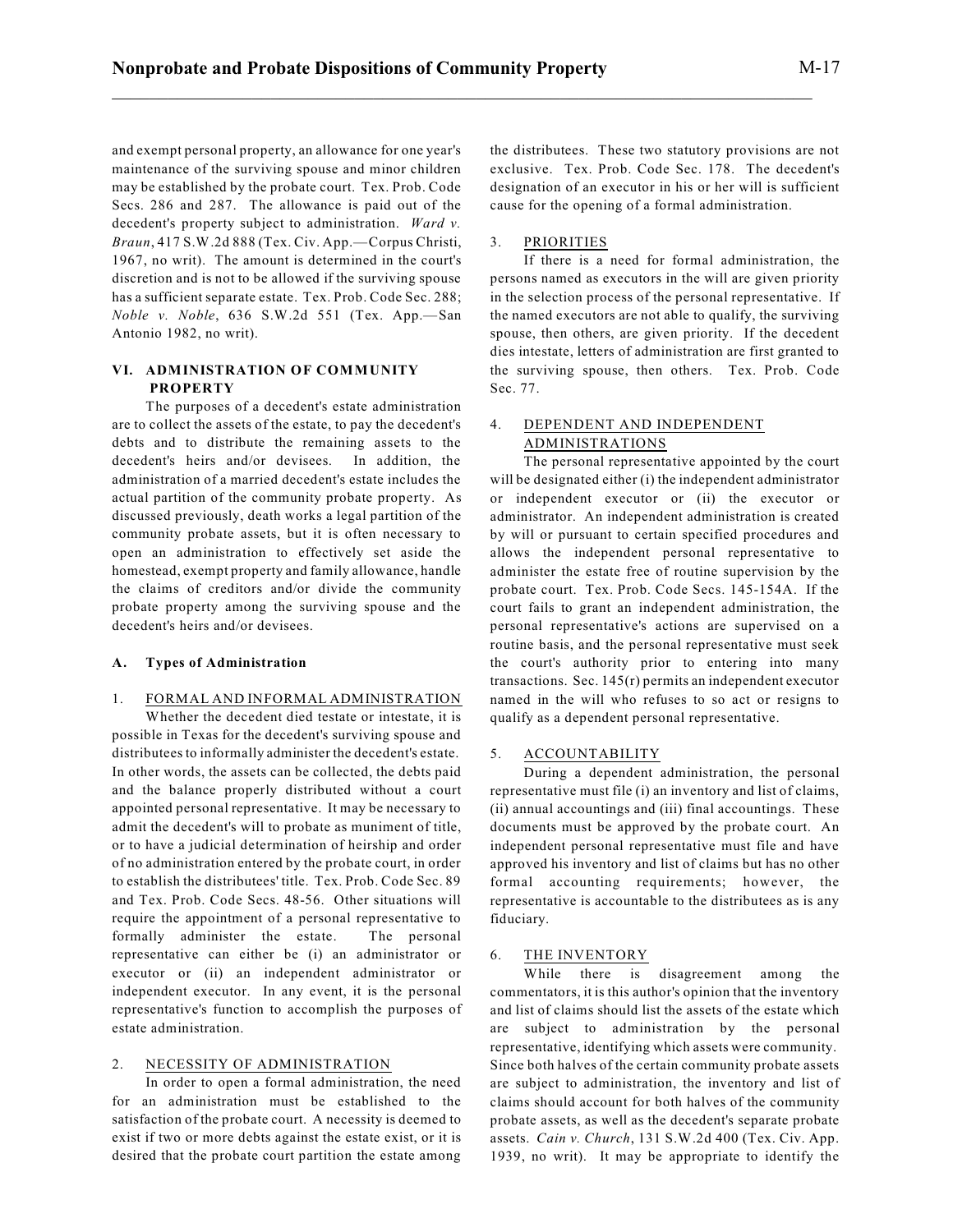decedent's one-half interest in the survivor's special community as a claim. The decedent's nonprobate assets and the surviving spouse's separate property are not subject to administration and do not belong on the inventory. Tex. Prob. Code Sec. 250. *See* Ikard and Golden, Administration of Community Property, 1996 Adv. Est. Planning and Probate Course (State Bar of Texas).

# **B. Distribution of Powers Among Personal Representative And Surviving Spouse**

During formal administration, the personal representative is entitled to possession of not only the deceased spouse's separate property but also the couple's joint community property and the decedent's special community property. The surviving spouse may retain possession of the survivor's special community property during administration or waive this right and allow the personal representative to administer the entire community probate estate. Tex. Prob. Code Sec. 177. The authority of the personal representative over the survivor's one-half of the community should be limited to what is necessary to satisfy the debts of the deceased spouse properly payable out of such community assets even if the decedent's will grants to the representative more extensive powers over the decedent's separate assets and one-half interest in the community. However, if there is a will and the surviving spouse is a beneficiary of the will, the surviving spouse who accepts any benefits under the will may have elected to allow the executor to exercise more extensive powers over his or her share of the community assets during administration. *See* V, E, *supra*.

# 1. COMPARISON WITH FAMILY CODE PROVISIONS

This division of authority dovetails with the contractual management and liability rules of the Texas Family Code and facilitates the personal representative's or ability to step into the decedent's shoes and satisfy his or her debts. Tex. Fam. Code Secs. 3.102 and 3.202. Of course, both the personal representative and surviving spouse should eventually account for both halves of the community in order to settle the estate. If the community assets in possession of the personal representative and available to satisfy the deceased spouse's creditors are insufficient for that purpose, Tex. Prob. Code Sec. 156 indicates that the deceased spouse's one-half interest in the surviving spouse's special community property can also be reached to satisfy the deceased spouse's creditors; these assets were generally exempt from the claims of the deceased spouse's non-tortious creditors during the marriage.

# 2. AUTHORITY OF SURVIVING SPOUSE – NO PERSONAL REPRESENTATIVE

When there is no personal representative for the

estate of the deceased spouse, Sec. 160(a) enables the surviving spouse to sue in order to recover community property, to sell or otherwise dispose of community property to pay debts payable out of the community estate, and to collect claims owing to the community estate. The survivor may be sued by a third party in a matter relating to the community estate. That section also grants to the surviving spouse the authority needed under the circumstances to exercise such other powers as are necessary to preserve the community estate, to discharge obligations payable out of community property and to generally "wind up community affairs."

The survivor is entitled to a "reasonable commission" for administering the community and can incur reasonable expenses in the management of the estate. Like any other fiduciary, the surviving spouse is accountable to the deceased spouse's heirs and/or devisees who are entitled to their share of the remaining community assets after the debts properly payable out of the community assets have been paid. *See* Tex. Prob. Code Secs. 156 & 168 and *Grebe v. First State Bank*, 150 S.W. 2d 64 (Tex. 1941).

*Note: In 2007, the legislature repealed the provisions of the Probate Code relating to the creation, administration and closing of an administration by a "qualified community administrator." Repealed Sec. 169 directed the community administrator to pay debts within the time, and according to the classification, and in the order prescribed for the payment of debts as in other administrations. Section 160(a) simply directs the surviving spouse to "preserve the community property, discharge community obligations and wind up community affairs."*

# 3. AUTHORITY OF THE SURVIVING SPOUSE – PERSONAL REPRESENTATIVE

When a personal representative is administering the estate of the deceased spouse, including the surviving spouse's one-half of the decedent's special community and the couple's joint community, the surviving spouse's fiduciary authority over the survivor's special community property enables the survivor to exercise all the powers granted to the surviving spouse where there is no administration pending. Tex. Prob. Code Sec. 177. This statutory language suggests that the survivor can deduct from the special community being administered "necessary and reasonable expenses" and a "reasonable commission." The survivor shall keep a distinct account of all community debts allowed or paid. *See* Tex. Prob. Code Sec. 156.

# **C. Allocation of Liabilities After Death**

## 1. PROBATE ASSETS

As pointed out previously, the Texas Probate Code's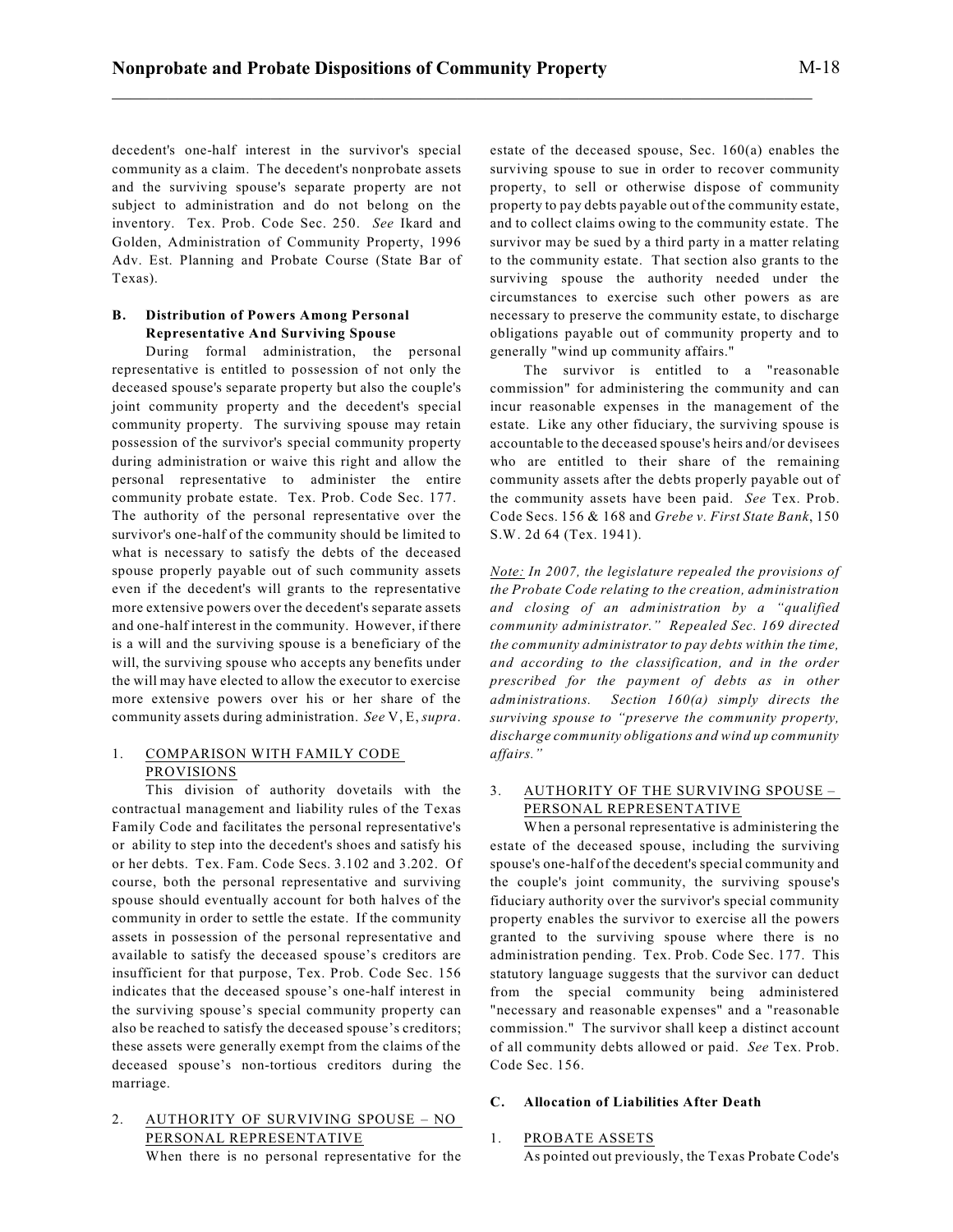division of authority tracks the contractual management and liability rules of the Texas Family Code and facilitates the personal representative's ability to step into the decedent's shoes and satisfy primarily the deceased spouse's contractual debts, but it does not resolve all the issues related to which assets are liable for which debts.

# 2. NONPROBATE ASSETS

In the past, practitioners could follow a general "rule of thumb": probate assets pass subject to the decedent's debts whereas nonprobate assets pass to their designated beneficiaries, free of the decedent's debts. Today, there is a growing body of statutory rules and common law which negates the application of this old "rule of thumb." See Tex. Prob. Code §§ 442, 450(b) and 461.

# 3. GENERAL POWER THEORY

Even if the Uniform Fraudulent Transfer Act is not violated, the Texas definition of a general power of appointment would seem broad enough to capture most nonprobate dispositions, including joint tenancies and revocable trusts, within its coverage and, thereby, subject the property in question to the liabilities of the donee of the power, either during the donee's lifetime or at death, unless there is a specific statutory exemption.

# 4. ABATEMENT

Despite the growing need for a comprehensive statute which would complement Sec. 450(b) of the Texas Probate Code and define the rights of creditors in and to the probate and nonprobate assets of a deceased debtor, the legislature has only codified the order in which property in the probate estate would be liable for debts and expenses properly chargeable to the probate estate. Sec. 322B of the Texas Probate Code does not apply to death taxes.

# 5. ABATEMENT AMONG COMMUNITY AND SEPARATE ASSETS

Sec. 322B also failed to give direction to the personal representative who has both non-exempt separate and community assets in its possession and control in order to satisfy the decedent's debts. The potential conflict of interest is obvious; the expenditure of separate funds to satisfy the debt will inure to the benefit of the surviving spouse while using community funds would accrue to the benefit of the decedent's estate. Presumably Sec. 3.203 of the Texas Family Code would be relevant, and the facts and circumstances surrounding the source of the debt should be considered. For example, is it a purchase money indebtedness? Is it tortious or contractual in nature? The author is not aware of any definitive cases on point that offer the personal representative any clear guidance. Accordingly, the personal representative should pay certain claims out of the decedent's separate property or the decedent's onehalf of community assets. These claims would include funeral expenses, separate property's purchase money indebtedness, and tort claims against the decreased spouse. Other debts, like credit cards, utilities, and community property purchase money indebtedness, and should be paid out of the community funds being administered by the personal representative.

# **D. Closing the Estate**

Upon the death of the first spouse and while record legal title still reflects that some community assets are held in the decedent's name, some are held in the survivor's name and others are held in both names, the surviving spouse and the heirs and/or devisees of the deceased spouse are, in effect, tenants in common as to each and every community probate asset, unless the surviving spouse is the sole distributee of some or all of the deceased spouse's one-half interest in such assets.

Assuming that the decedent's one-half community interest has been left to someone other than the surviving spouse, the respective ownership interests of the survivor and the decedent's distributees are subject to the possessory rights of either a court appointed personal representative or the surviving spouse for administration purposes. When administration is completed, the survivor and the distributees are entitled to their respective onehalf interests in each and every community probate asset.

# 4. NON PRO RATA DIVISION

Accordingly, can the survivor and the personal representative (or the decedent's distributees) agree to make a non pro rata division of the community estate so that the surviving spouse receives 100% of some of the assets and the distributees receive 100% of other community assets? The answer is an obvious yes. The authority of an executor to enter into such a transaction should depend on the powers granted to the executor in the decedent's will. Of course, even if the will purports to enable the executor to make a non pro rata division of the community, the surviving spouse's agreement is still required. However, the surviving spouse may have already agreed by accepting benefits under the will through either an express or equitable election. See XI, E, *supra*. The real issue is whether any such agreement will be considered a taxable exchange, subjecting the parties to capital gain exposure to the extent the assets have appreciated in value since the decedent's date of death.

# 5. I.R.S. POSITION

Three private letter rulings suggest that such an exchange is not taxable. In one, PLR 8037124, 1980 WL 134564, a husband and wife proposed to divide into two equal, but non pro rata shares, certain community assets in order to create liquidity for one to pay estate taxes upon an anticipated death; relying in part on Rev. Rul 76-85, 1976-L C.B. 215, 1976-WL 36350, the memorandum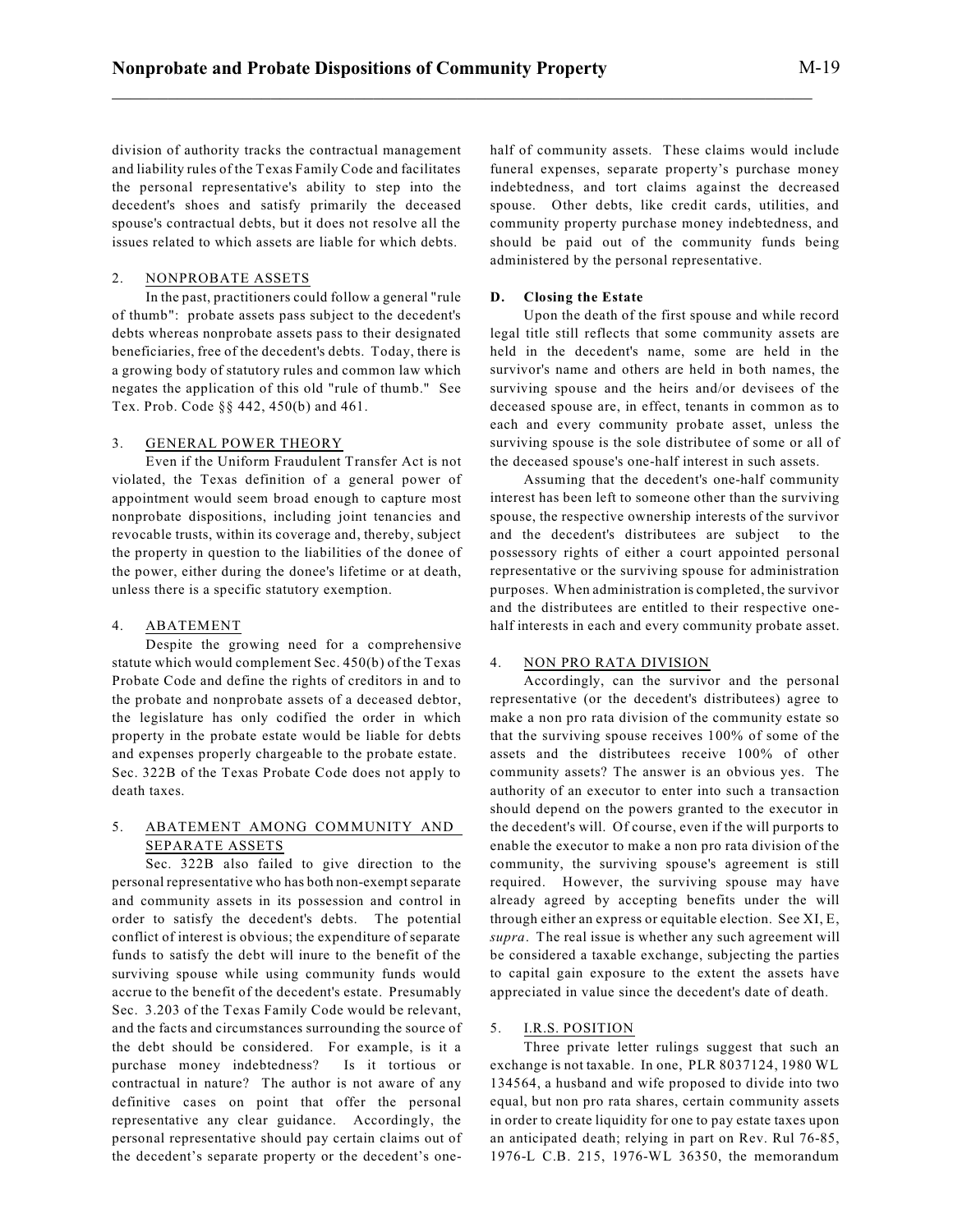concludes that such a partition would not result in a taxable event.

In the second, PLR 8016050, 1980 WL 132102, where a husband and the executor of his wife's estate proposed an equal, but non-pro rata division, again the Service ruled the exchange was not a taxable event. In California, the ruling noted, the right of partition is to the entire community estate and not merely to some specific part, relying in part on the legal principle that the marital property interest of each spouse is an interest in the property as an entity. The legal entity principle relied on in the memorandum is, however, only mentioned in the context of Rev. Rul. 76-83, 1976-1 C.B. 213, 1976 W.L. 36350 (superceded by IRC § 1041). Rev Rule. 76-83 ruled that a divorce non prorata division of community transaction was a non-taxable transaction with no gain or loss being recognized. This author has not found any definitive reference in the ruling to the community being an entity under California law. The main point of the ruling was, while a division of the community in a divorce settlement may result in a taxable event, such a division is not considered taxable when there is an equal division of the value with some assets going to the wife and other assets going to the husband. In Texas, for most purposes, community property principles do not create an entity. Community property is a form of co-ownership among a husband and wife that ceases to exist when the marriage terminates.

Note*: The 1980 private letter rulings were issue prior to the enactment of 26 U.S.C.A. Sec. 1041, which provides that no gain or loss is recognized on a transfer between spouses incident to a divorce.*

In the third, PLR 9422052, 1994 WL 237304 community assets had been placed in a revocable trust arrangement prior to the first spouse's death, and the trust agreement authorized the trustee to make non pro rata distributions following the first spouse's death among the survivor's trust and the deceased spouse's marital deduction and bypass trusts.

## 3. THE LAW

Do these three rulings really support the legal conclusion that a non pro rata division of assets in Texas among the surviving spouse and the heirs and/or devisees of the deceased spouse is not a taxable event, or is Texas substantive law different enough to generate a different tax result? However, as discussed below, California law may not be as different as PLR 8016050 suggested.

Perhaps PLR 9422052 suggests a possible planning advantage a revocable trust may have over a traditional testamentary plan. See PLR 199912040, 1999 WL 164839 and PLR 1999925033, 1999 WL 424860. In a traditional testamentary plan, a safe harbor approach may be for the personal representative with appropriate authority granted in the will to enter into a partition and exchange agreement with the surviving spouse shortly after the first spouse's death and prior to any significant appreciation in value to the community assets. Care should then be taken to track the income from the partitioned assets so that the income is properly reported on the income tax returns of the survivor and the estate (or its successors).

Note*: Even if the will of the deceased spouse authorized the executor to make non pro rata distributions, it is doubtful such mandate is binding on the surviving spouse whose agreement to the division will be necessary to complete the exchange.*

#### **E. The California Approach**

Notwithstanding the comfort that the above described rulings would appear to give California couples, on Jan. 1, 1999, California amended its Probate Code. Section 100 now provides: (a) upon the death of a married person, one-half of the community property belongs to the surviving spouse and the other half belongs to the decedent, (b) notwithstanding subdivision (a), a husband and wife may agree in writing to divide their community property on the basis of a non pro rata division of the aggregate value of the community property or on the basis of a division of each individual item or asset of community property, or partly on each basis. Nothing in this subdivision shall be construed to require this written agreement in order to permit or recognize a non pro rata division of community property.

Thus, it appears that, absent an agreement of the couple, California law is similar to Texas law; at death, the surviving spouse retains an undivided one-half  $\binom{1}{2}$ interest in each and every community asset, and the deceased spouse's undivided one-half  $(\frac{1}{2})$  interest passes to his or her heirs/devises. California law differs because of the statute that expressly authorizes the couple to agree to a non pro rata division of the aggregate value of the community property. Further, Cal. Prob Code Sec. 104.5, which became effective on Jan. 1 2000, permits Sec 100b agreements to be incorporated into revocable trusts.

#### **F. The Texas Response**

Since Texas does not have a statute expressly authorizing such an agreement, the question is whether Texas couples can enter into such an agreement. Would such an agreement be valid under existing Texas statutes and Art. XVI, Sec. 15 of the Texas Constitution? Arguably,such an agreement is valid under existing Texas law. Both Tex. Fam. Code Sec. 4.102 and Art. XVI, Sec. 15 of the Texas Constitution authorize spouses to partition between themselves all or part of their community property, then existing or to be acquired, as they may desire. It is not too much of a stretch to imagine this statutory language includes an agreement to divide the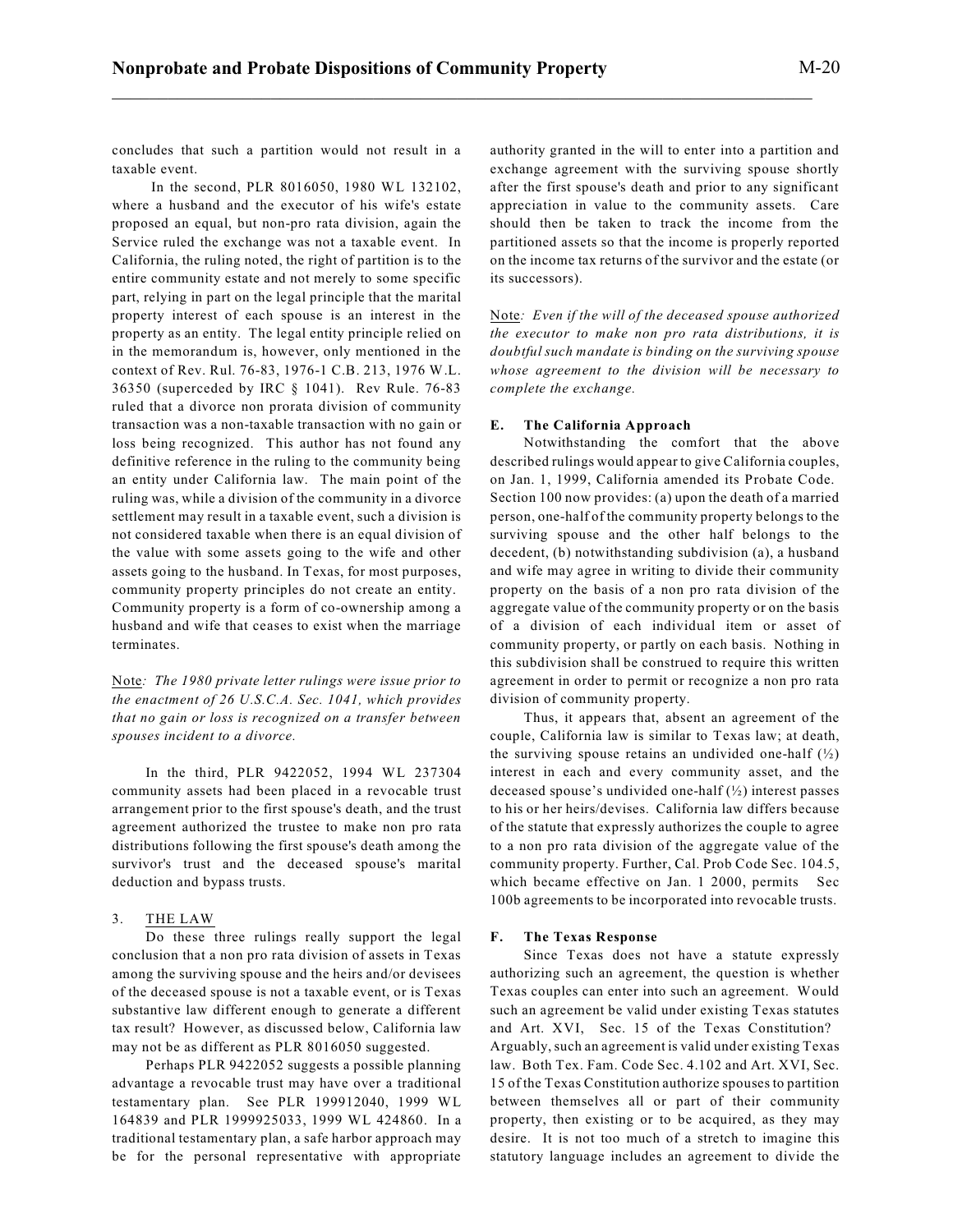community property on the basis of a non pro rata division upon the death of the first spouse.

On the other hand, a strict construction of the constitutional and statutory language suggests that only spouses, *during the marriage*, can partition, then existing community property, or community property to be acquired in the future. The California type agreement seems to contemplate an agreement during the marriage to partition in a certain way after the marriage terminates. Thus, such an agreement may violate Art. XVI, Sec. 15.

In *Hilley v. Hilley*, a case decided prior to 1980 amendment to Art. XVI, Sec. 15 that liberalized the spousal partition rules, the Texas Supreme Court held it was unconstitutional for a couple to enter into an agreement during marriage that would avoid a pro rata partition of the community upon the first spouse's death. The couple in that case tried to attach "survivorship" rights to certain community assets. *Hilley v. Hilley*, 342 S.W.2d 565 (Tex. 1961). Of course, survivorship rights were later authorized by the 1987 amendment to Art. XVI, Sec. 15.

Lending support to the argument that the agreement may not violate Art. XVI, Sec. 15 is the old case of *Gorman v. Gause* 56 S.W.2855 (Tex. Comm. Of Appeals 1933) where the court, in the context of a pre-marital agreement, stated that ". . . it might be agreed by such parties that...a certain portion of the community estate, when acquired, would be conveyed by him to the wife and made her separate property. . . . Such an agreement would not violate either the Texas Constitution or statutes of this state. . ." Accordingly, perhaps an agreement of the spouses to partition community in a certain way following the first spouse's death would not violate existing Texas law.

## **VII. MULTIPLE PARTY ACCOUNTS**

The most common forms of marital agreements and nonprobate dispositions are multiple-party accounts that are frequently opened by spouses during a marriage. The marital property character of multiple-party accounts are determined in part by the form of account used by the depositing spouse. The form of the account will also dictate the disposition of the funds on dissolution.

A multiple-party account is defined as a contract of deposit of funds between a depositer and a financial institution. It includes checking accounts, savings accounts, certificates of deposit, share accounts and *other like arrangements*. The term "financial institution" now includes "brokerage firms that deal in the sales of and purchases of stocks, bonds, and other types of securities." *See* Tex. Prob. Code Sec. 436 (1) and (3).

*Note: The question remains as to whether the multipleparty account rules apply to all joint-type accounts at brokerage firms (i.e., securities held in street name) or* *only those which are, effectively, checking or savings accounts. The Texas Supreme Court in Holmes, supra, indicated that Sections 451-462 of the Texas Probate Code were the exclusive means of establishing rights of survivorship in community property. See I, F, supra.*

#### **A. Chapter XI**

Subject to the 900 lb. Gorilla rule (*see* VII, C2, *infra*) Chapter XI of the Texas Probate Code now authorizes five different multiple-party accounts. Chapter XI does not use the term "joint tenancy" account or "joint tenancy with right of survivorship" account. Sec. 46 governs joint tenancies; Chapter XI governs multipleparty accounts.

## 1. JOINT ACCOUNTS

Such accounts belong, during the joint lifetimes of the parties, to the parties in proportion to their "net contributions" to the account, and at the death of a party, the surviving party and the heirs or devisees of the deceased party continue to own the account in proportion to their "net contributions." There is no right of survivorship. Tex. Prob. Code Secs. 438(a) and 438A.

## 2. CONVENIENCE ACCOUNTS

Such accounts are established by the depositer and are owned by the depositer, even if additional funds are added to the account. A "co-signer" may withdraw funds from the account "for the convenience" of the owner of the account but does not acquire ownership of the account during the owner's lifetime or at the owner's death. In other words, there is no right of survivorship. Tex. Prob. Code Sec. 438A.

*Note: H.B. 3075 (2009) provides for the addition of "convenience signers" to different account types*

#### 3. SURVIVORSHIP ACCOUNTS

A "joint account with survivorship rights" belongs to the parties during their joint lifetimes in the same manner as the previously described joint account. However, at one party's death, the entire account belongs to the surviving party. Tex. Prob. Code Sec. 439(a).

#### 4. P.O.D. ACCOUNTS

A "P.O.D. account" belongs to the depositor during the depositor's lifetime but passes to the "P.O.D. payee" upon the depositor's death, provided such payee survives the depositor. Tex. Prob. Code Secs. 438(b) and 439(b).

#### 5. TRUST ACCOUNTS

A "trust account" belongs to the depositing "trustee" during the trustee's lifetime and passes to the beneficiary of the account at the trustee's death, provided the beneficiary survives the trustee. The existence of such an account depends on the nonexistence of an express trust.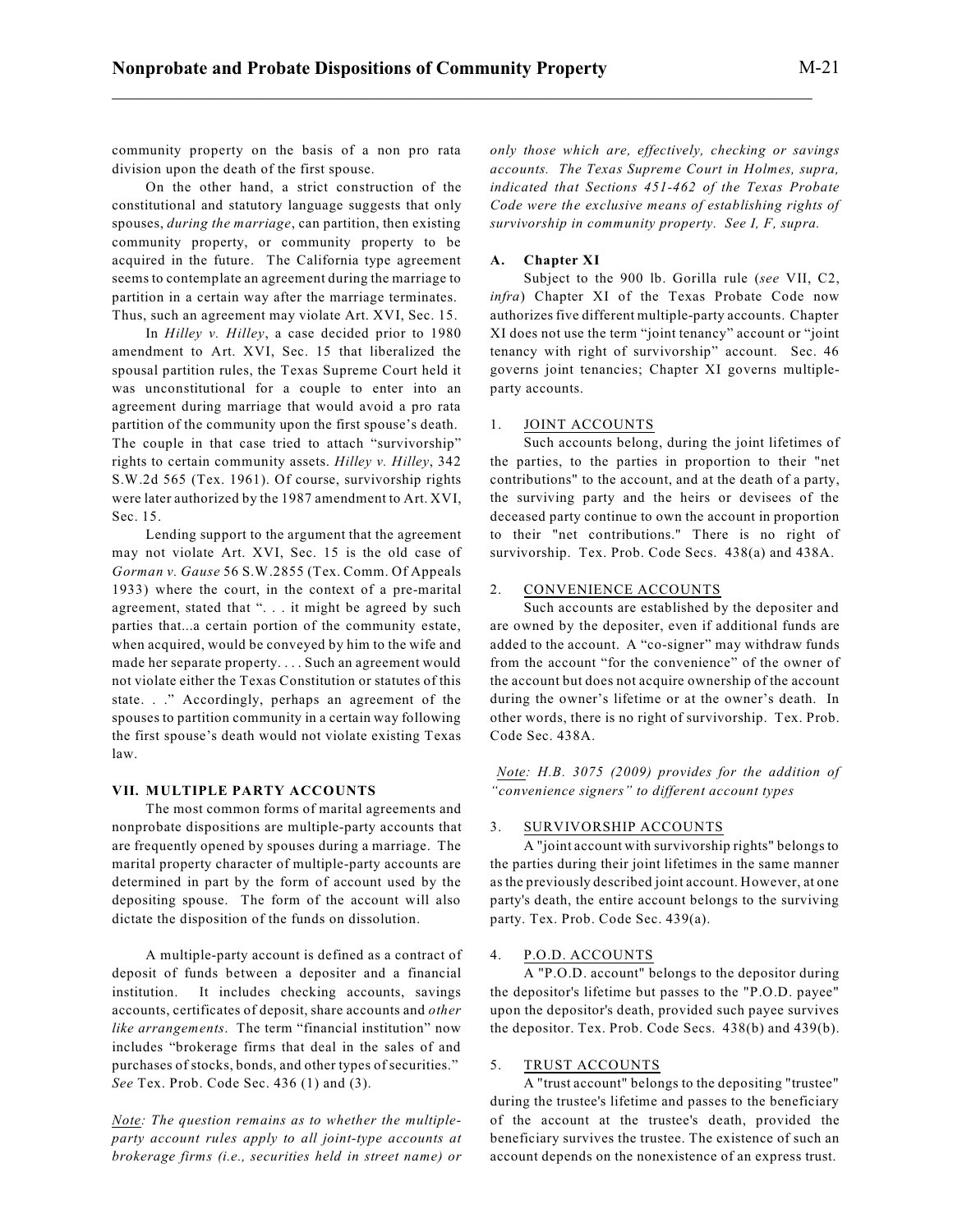A trust account under Chapter XI is not a private express trust. Tex. Prob. Code Secs. 438(c) and 439(c).

# 6. DEPOSITOR INTENT

Sec. 439(a) of the Probate Code was amended to provide that an agreement is sufficient to confer survivorship in a joint account if the account states substantially that all funds or deposits of one party shall vest in and become the property of the surviving party. The question of what is necessary to "make an account survive" is still being litigated and is a subject beyond the scope of this outline. *See*, however, Glenn Karisch's excellent outline, "Multi-Party Accounts in Texas,"  $(2000)$ ,  $accessible$  to view at www.texasprobate.com/articles/accounts.htm.

#### **B. Marital Property Problems**

The deposit of community property into a multipleparty account raises several substantive issues in the estate practice, the resolution of which will depend in part on the form of account used by the depositing spouse.

#### 1. P.O.D. AND TRUST ACCOUNTS

Special community property of a spouse is deposited by that spouse into a "P.O.D. account" or "trust account" with the depositing spouse as the original payee or trustee.

a. The account remains community property during the existence of the marriage. An asset purchased with funds in the account would be community property.

b. Upon the death of the depositing spouse, the account belongs to the P.O.D. payee or the trust account beneficiary; provided that, if that person is not the depositor's surviving spouse, the surviving spouse may assert a claim equal to one-half of the funds by alleging that the depositing spouse committed actual or constructive fraud on the community interest of the surviving spouse. Could *Land v. Marshall's* illusory transfer argument apply? Arguably, see III, I, *supra*.

c. Upon the death of the non-depositing spouse, the account is a probate asset and belongs one-half to the surviving depositing spouse and one-half to the heirs or devisees of the deceased spouse, subject to administration, since the account is not controlled by a contract provision in that event.

d. Upon the death of the P.O.D. payee or the trust account beneficiary who is not the non-depositing spouse, the account remains community property since the P.O.D. payee or trust account beneficiary must survive the depositing spouse to receive the account.

# JOINT ACCOUNTS/CONVENIENCE ACCOUNTS

Community property is deposited into such an account of the spouses.

a. The account is community property, and assets purchased with funds in the account are presumptively community property. Depending on the circumstances, one spouse's withdrawal of funds may be considered to be a gift by the other spouse so that an asset purchased with the withdrawn funds is the donee spouse's separate property, but the burden of proof will be on the "donee" to prove the donative intent of the other spouse.

b. Upon the death of either spouse, the account is a probate asset and belongs one-half to the surviving spouse and one-half to the heirs or devisees of the deceased spouse, subject to administration.

# 3. JOINT ACCOUNTS WITH SURVIVORSHIP RIGHTS

Community property is deposited into a "joint account with survivorship rights" between the spouses.

a. During the existence of the marriage, the marital property character of the account and assets purchased with such funds will be community, unless the account is a "46b special account" - an account which partitioned the account into the spouses' separate properties. *See* VII, C.5, *infra.*

b. Upon the death of either spouse prior to the 1987 amendment, the community account was a probate asset subject to administration and belonged one-half to the surviving spouse and one-half to the heirs or devisees of the deceased spouse subject to administration unless the account was a "46b special account"; in which event, the separate account belonged entirely to the surviving spouse.

c. Upon the death of either spouse subsequent to the 1987 amendment, the community account belongs to the surviving spouse, if the survivorship agreement was signed after Nov. 3, 1987.

#### 4. JOINT ACCOUNTS AND THIRD PARTIES

Special community funds of a spouse are deposited into a "joint account" or a "joint account with survivorship rights" of one spouse and a third party who has not made any deposits.

a. During the existence of the marriage, the account remains community property. Withdrawal of funds by the third party may be a gift by the depositing spouse, if donative intent is established. Any such withdrawal may be in fraud of the non-depositing spouse's community property rights.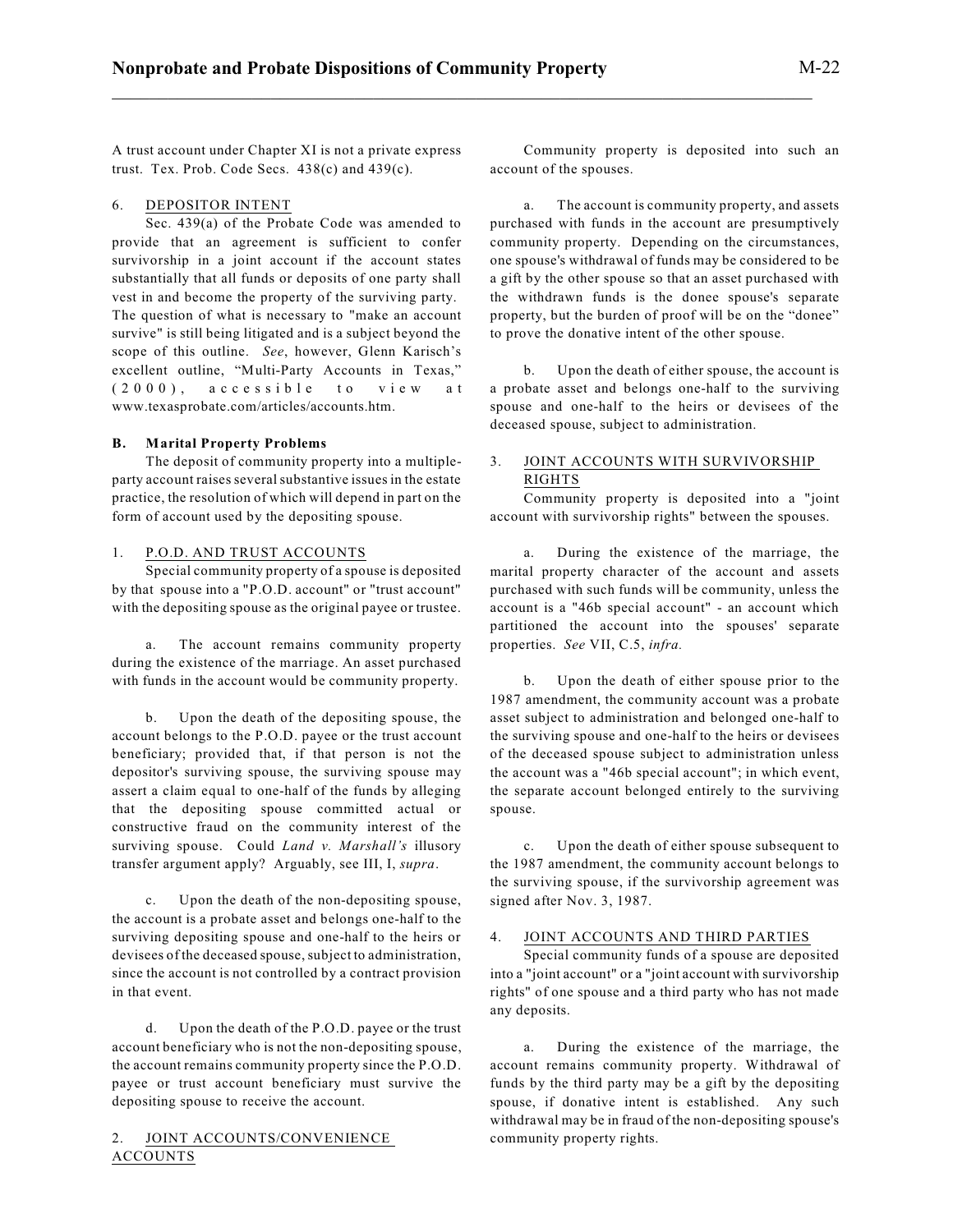b. Upon the death of the depositing spouse, the account is a probate asset and belongs one-half to the surviving spouse and one-half to the heirs or devisees of the deceased spouse subject to administration, if there is not a survivorship agreement.

c. If there is a survivorship agreement, upon the death of the depositing spouse, the account belongs to the third party but subject to the imposition of a constructive trust to remedy a possible fraud on the community property rights of the non-depositing spouse. Could *Land v. Marshall's* illusory transfer argument apply? Arguably, see II, I, *supra*.

d. Upon the death of the non-depositing spouse, the account is a probate asset and belongs one-half to the surviving spouse and one-half to the heirs or devisees of the deceased spouse subject to administration, thereby effectively terminating the contractual survivorship rights of the third party as to the deceased spouse's one-half.

e. The death of the third party prior to the death of either spouse would not affect the ownership of the account since, the third party must survive the depositer to assume ownership of the account. It remains the spouses' community property.

f. An attempt by one spouse to unilaterally deposit joint community funds into such an account may be void insofar as the survivorship rights of the third party are concerned. *See* III, J, *supra*.

# **C. Conclusions and Observations**

#### 1. IMPORTANCE OF SIGNATURE CARDS

It isreadily apparent that to properly characterize the community or separate nature of the assets of a husband and wife, the attorney must closely examine the couple's existing signature cards, as well as their signature cards of the past, in order to accurately trace the ownership of their accounts, as well as assets purchased with funds from those funds deposited into multiple-party accounts.

## 2. 900 LB GORILLA RULE

The terms of the deposit agreement provided by the financial institution may even negate some, if not all, of the rules promulgated by Chapter XI and change the ownership interests and relative rights of the parties to the account. Further, the parties to the account may have no choice other than to accept the financial institution's forms.

# 3. IMPACT AT DIVORCE

The marital character of bank accounts and assets purchased with funds out of the accounts will be of vital importance in the event of divorce since the divorce court cannot award one spouse's separate property to the other spouse. *See Eggemeyer v. Eggemeyer*, 554 S.W.2d 137 (Tex. 1977) and *Cameron v. Cameron*, 641 S.W.2d 210 (Tex. 1982).

## 4. IMPACT AT DEATH

The marital property character of joint accounts is not as important today as it was in the past in determining the effectiveness of non-testamentary transfers at death since *Hilley* has been overruled by constitutional amendment. In other words, the 1987 amendment dismissed the need for partitioned bank accounts.

#### 5. THE 46b TRAP

The impact of the "46b trap" should be considered. Assume a married couple deposited community property into a "46b special account" - an account which contained both partition and survivorship language per Sec. 46 prior to the 1987 amendment. Subsequently, they purchased Blackacre with funds in the account, and the land appreciated in value during the marriage.

a. In the event of divorce, Blackacre would not be subject to a "just and right" equitable division by the divorce court since it would not be community property since it was a mutation of the "46b account."

b. In the event of a spouse's death, only the deceased spouse's interest in Blackacre would receive the tax free "step up" in income tax basis. The surviving spouse's interest would not receive the "step up" since Blackacre was not community property.

## 6. THE HOLMES TRAP

If the couple's joint checking account is a valid survivorship account and a check is written to purchase an asset in both spouses' names, does the account's right of survivorship attach to the newly acquired asset? In the *Holmes* case, stock certificates issued from a brokerage account "carried the rights of survivorship established by those accounts' agreements." The *Holmes* court held that the issuance of the certificates was not a "disposition" under Section 455 which revoked the account's survivorship agreement See I, F, *infra*. It is the author's opinion that writing a check to acquire a new asset should be treated as a "disposition" under Section 455. Thus, no rights of survivorship should be carried forward to the newly acquired asset absent a new agreement among the spouses to create the survivorship rights.

# **VIII. MARITAL PROPERTY RIGHTS IN IRREVOCABLE TRUSTS**

The private express trust is a unique concept and one that is frequently misunderstood by members of the public and practitioners alike. The common law established that the trust is not an entity; it cannot own property; it cannot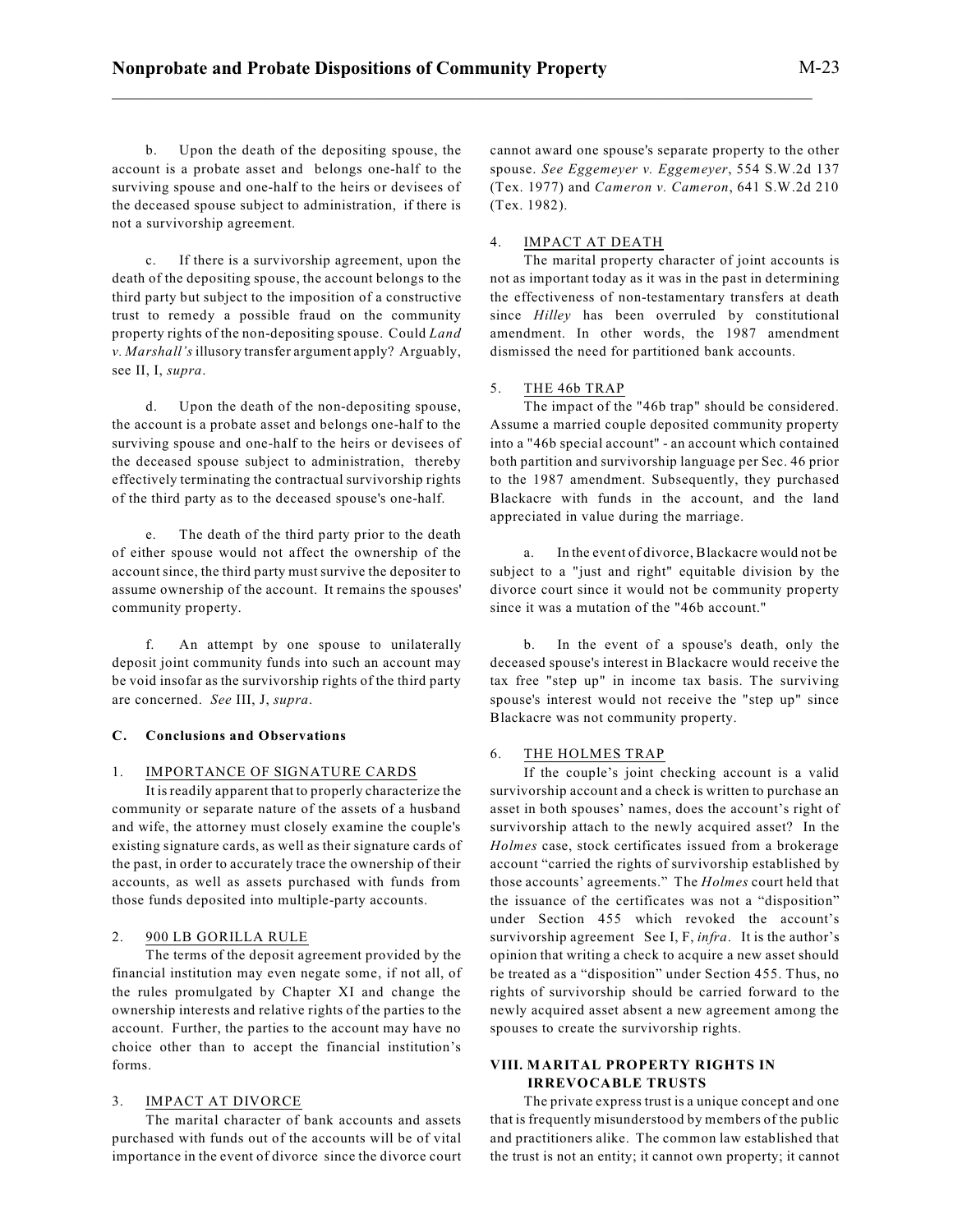incur debt. Although it may be treated as if it were an entity for some purposes, it remains today a form of property ownership. See Tex. Trust Code Sec. 111.004(4). Certain other common law principles remain relevant today. For example, a person serving as trustee is not a legal personality separate from such person in his or her individual capacity. A person serving as trustee is not the agent of either the trust, the trust estate or the beneficiaries of the trust. Finally, the trust assets are not considered to be the property of the person serving as trustee; such assets belong in equity to the beneficiary. These principles can affect the marital property rights of the parties.

## **A. The Private Express Trust**

One noted authority describes the private express trust as"...a device for making dispositions of property. And no other system of law has for this purpose so flexible a tool. It is this that makes the trust unique....The purposes for which trusts can be created are as unlimited as the imagination of lawyers." Scott, Trusts 3, 4 (3rd Ed. 1967).

## 1. DEFINITION

A trust, when not qualified by the word "charitable," "resulting" or "constructive," is a fiduciary relationship with respect to property, subjecting the person by whom the title to the property is held to equitable duties to deal with the property for the benefit of another person, which arises as a result of a manifestation of the intention to create the relationship. Restatement Trust (Third) Sec. 2. (2003)

#### 2. CREATION

According to Sec. 112.002 of the Texas Trust Code, a trust may be created by: (i) a property owner's declaration that the owner holds the property as trustee for another person; (ii) a property owner's inter vivos transfer of the property to another person as trustee for the transferor or a third person; (iii) a property owner's testamentary transfer to another person as trustee for a third person; (iv) an appointment under a power of appointment to another person as trustee for the donee of the power or for a third person; or (v) a promise to another person whose rights under the promise are to be held in trust for a third person.

# 3. REVOCABLE OR IRREVOCABLE

Inter vivos trusts are further divided into two categories: revocable and irrevocable. A revocable trust is one that can be amended or terminated by the settlor. An irrevocable trust, in contrast, is one which cannot be amended or terminated by the settlor for at least some period of time. The presumption regarding the revocability of inter vivos trusts varies by jurisdiction. For example, in Texas all inter vivos trusts created since April 19, 1943, are revocable unless the trust document expressly states otherwise, while in some other states trusts (including Texas trusts created prior to April 19, 1943) are deemed irrevocable unless the trust document states otherwise. Tex. Prop. Code Ann. Sec. 112.051. See Restatement (Second) Trusts, Sec. 330; Bogert, Law of Trusts and Trustees, Sec. 998 (1983).

# **B. Beneficial Ownership**

While record legal title to the assets of the trust is held by the trustee, equitable title — true ownership belongs to the beneficiaries. For example, trust law generally exempts the assets of the trust from any personal debt of the trustee not related to the administration of the trust. This exemption even applies if the trust property is held by the trustee without identifying the trust or the beneficiaries. The rationale behind this exemption is the concept that the assets of the trust really belong to the beneficiaries. *See* Tex. Prop. Code Sec. 101.002 and Tex. Trust Code Sec. 114.0821. These principles confirm that trust assets belong to the beneficiaries and not the trustees. Accordingly, a trustee's spouse generally does not acquire any marital property interest in trust property, but spouses of the beneficiaries may, depending on the circumstances.

# **C. Interests of the Settlor's Spouse**

The creation and funding of an inter vivos trust by a settlor may or may not remove the trust assets from the reach of the settlor's spouse. If (i) the trust is irrevocable and (ii) the settlor has not retained an equitable interest in the trust estate, the assets of the trust really belong to the beneficiaries and no longer have either a separate or community character insofar as the settlor's spouse is concerned. If the transfer of community assets in order to fund the trust is found to have been in fraud of the interests of the settlor's spouse, the spouse can reach the assets of the trust like any other assets transferred to a third party, free of trust, but in fraud of the community interests of the wronged spouse. *See* III, F, *supra*.

#### **D. Settlor's Retained Interest**

If the settlor creates an irrevocable trust and retains a beneficial interest in the trust assets, the rights and remedies of the settlor's spouse would appear to be similar to the rights of the settlor's creditors. Creditors can generally reach the maximum amount which the trustee can pay or distribute to the settlor under the terms of the trust agreement, even if the initial transfer into the trust was not in fraud of creditors. For example, if the settlor retains an income interest in the trust assets for the rest of the settlor's life, creditors can reach the retained income interest, and if the settlor retains a general power or appointment over the entire trust estate, creditors can reach the entire trust estate. See Bank of Dallas v. Republic Nat. Bank, 540 S.W.2d 499 (Tex. Civ. App-Waco 1976, writ ref'd n.r.e. If the settlor retains an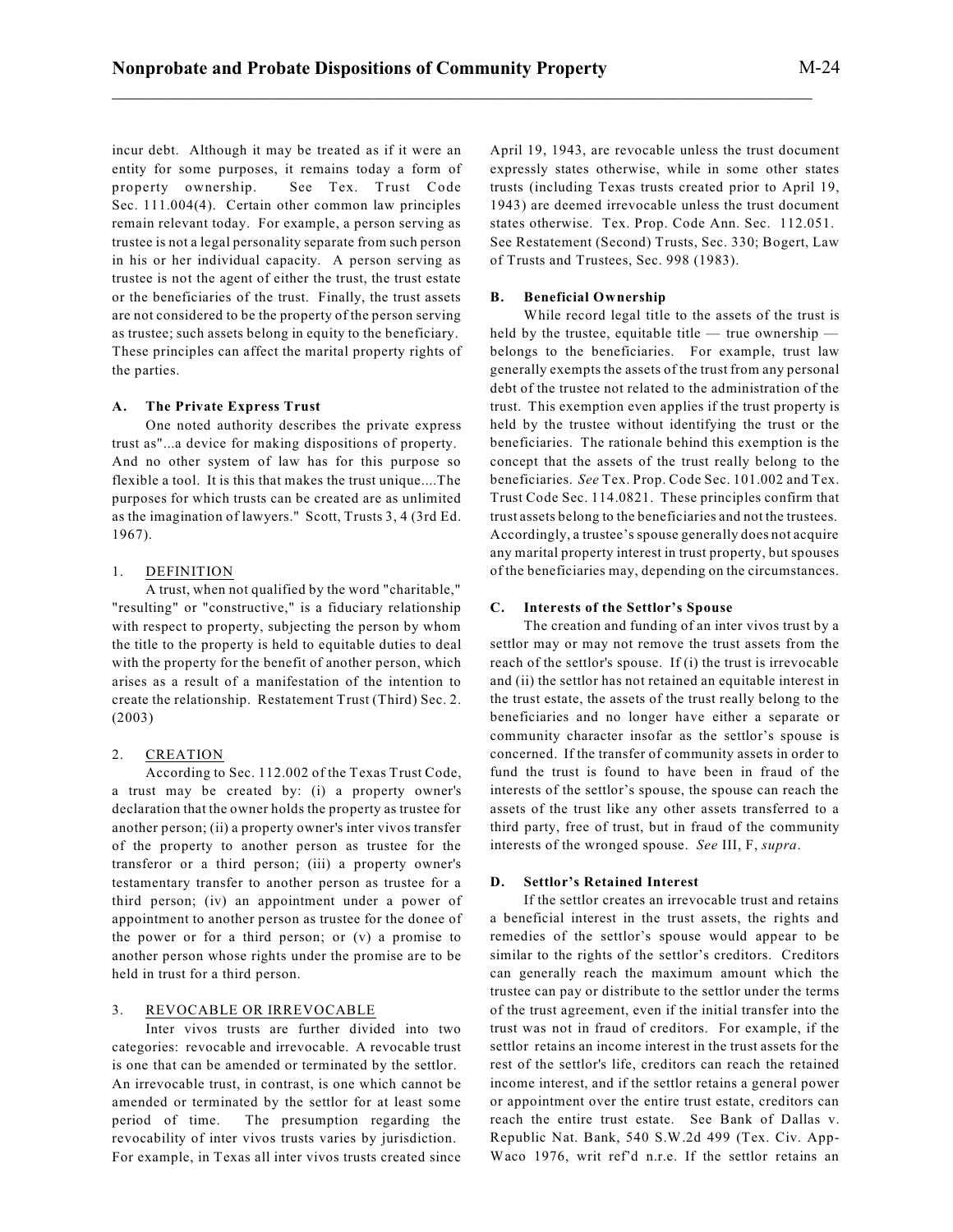income interest for the remainder of the settlor's lifetime, the creditors can reach the income interest but not the fixed remainder interest already given to the remaindermen. If the trustee has the discretion to invade the principal for the settlor, the extent of the settlor's retained interest will probably be the entire trust estate. *See Cullum v. Texas Commerce Bank*, 1992 WL 297338 (Tex. App. Dallas 1992). The inclusion of a spendthrift provision will not insulate the settlor's retained interest from the settlor's creditors. *See* Tex. Trust Code Sec. 112.035 and *Glass v. Carpenter*, 330 S.W.2d 530

(Tex. Civ. App.—San Antonio 1959, writ ref'd n.r.e.).

#### 1. MARITAL PROPERTY ISSUES

The application of these principles in the marital property context would suggest that any income generated by the trust estate would still be deemed community property if the settlor retained an income interest in the trust which, for example, was funded with the settlor's separate property. However, in a recent case where the trust was funded with the settlor's separate property prior to marriage and the trustee was a third party who had discretion to make income distributions to the settlor, the trustee's discretion prevented the trust's income from taking on a community character until the trustee exercised its discretion and distributed income to the settlor. The wife in a divorce action had claimed that all of the trust assets were community property since the income generated during the marriage had been commingled with the trust corpus. *See Lemke v. Lemke*, 929 S.W.2d 662 (Tex. App.—Ft. Worth 1996, writ denied) and *In re Marriage of Burns*, 573 S.W.2d 555 (Tex. App.—Texarkana 1978, writ dism'd w.o.j.). Some older cases support that same result. *See Shepflin v. Small*, 23 S.W. 432 (Tex. Civ. App., no writ 1893 no writ) and *Monday v. Vance*, 32 S.W. 559 (Tex. Civ. App. 1895 no writ).

## 2. OTHER FACTORS

Had the trust been funded with community property without the consent of the other spouse, the other spouse could challenge the funding of the trust as being in fraud of the community. Had the assets been subject to the spouses' joint control, the other spouse could argue that the transfer was void since the other spouse did not join in the transfer. Had the settlor retained a general power of appointment, the other spouse could argue that the transfer of community property into the trust was "illusory" as to her community interests therein. *See* II, I, *supra*. Accordingly, the only safe conclusion to reach is that the proper application of marital property principles should depend on the nature and extent of the retained interest and perhaps the timing of the creation of the trust.

# **E. Interests of the Non-Settlor Beneficiary**

Because a beneficiary of a trust owns a property

interest in the trust estate created by a settlor who is not the beneficiary, the ability of the spouse of the beneficiary to establish a community interest in certain assets of the trust should depend on the nature of the beneficiary's interest. Equitable interests in property, like legal interests, are generally "assignable" and "attachable," but voluntary and involuntary assignees cannot succeed to an interest more valuable than the one taken from the beneficiary.

# 1. COMPARISON TO CREDITORS' RIGHTS

Again, a review of the rights of creditors of the beneficiary appears relevant. For example, if the beneficiary owns a remainder interest, a creditor's attachment of the beneficiary's remainder interest cannot adversely affect the innocent life tenant's income interest. On the other hand, if the beneficiary is only entitled to distributions of income at the discretion of the trustee for the beneficiary's lifetime, a creditor of the beneficiary cannot attach the interest and require the trustee to distribute all the income. In fact, a creditor may not be able to force the trustee to distribute any income to the creditor since it would infringe on the ownership interests of the remaindermen.

#### 2. PRINCIPAL

The original trust estate (and its mutations and income generated prior to marriage) clearly is the beneficiary's separate property as property acquired by gift, devise or descent, or property acquired prior to marriage. Distributions of principal are likewise the beneficiary's separate property. *See Hardin v. Hardin*, 681 S.W.2d 241 (Tex. App.—San Antonio 1984, no writ)

## 3. DISTRIBUTED INCOME

If the discretionary income beneficiary is married, it would logically follow that distributed income should be considered separate. The exercise of discretion by the trustee, in effect, completes the gift. The result may be different if the beneficiary is the trustee or can otherwise control the distributions. On the other hand, if the trustee is required to distribute the trust's income to the married beneficiary, the income could be considered community once it is distributed since it arguably could be considered income from the beneficiary's equitable separate property. *See Ridgell v. Ridgell*, 960 S.W.2d 144 (Tex. Civ. App.—Corpus Christi 1997, no pet.). However, there is recent case authority that holds that trust income required by the trust document to be distributed to the beneficiary is the beneficiary's separate property, at least where the trust was created prior to the marriage. *Cleaver v. Cleaver*, 935 S.W.2d 491 (Tex. App.—Tyler 1996, no writ). *See also In re Marriage of Long*, 542 S.W.2d 712 (Tex. App.—Texarkana 1976, no writ), and *Wilmington Trust Company v. United States*, 753 F.2d 1055 (5th Cir. 1985).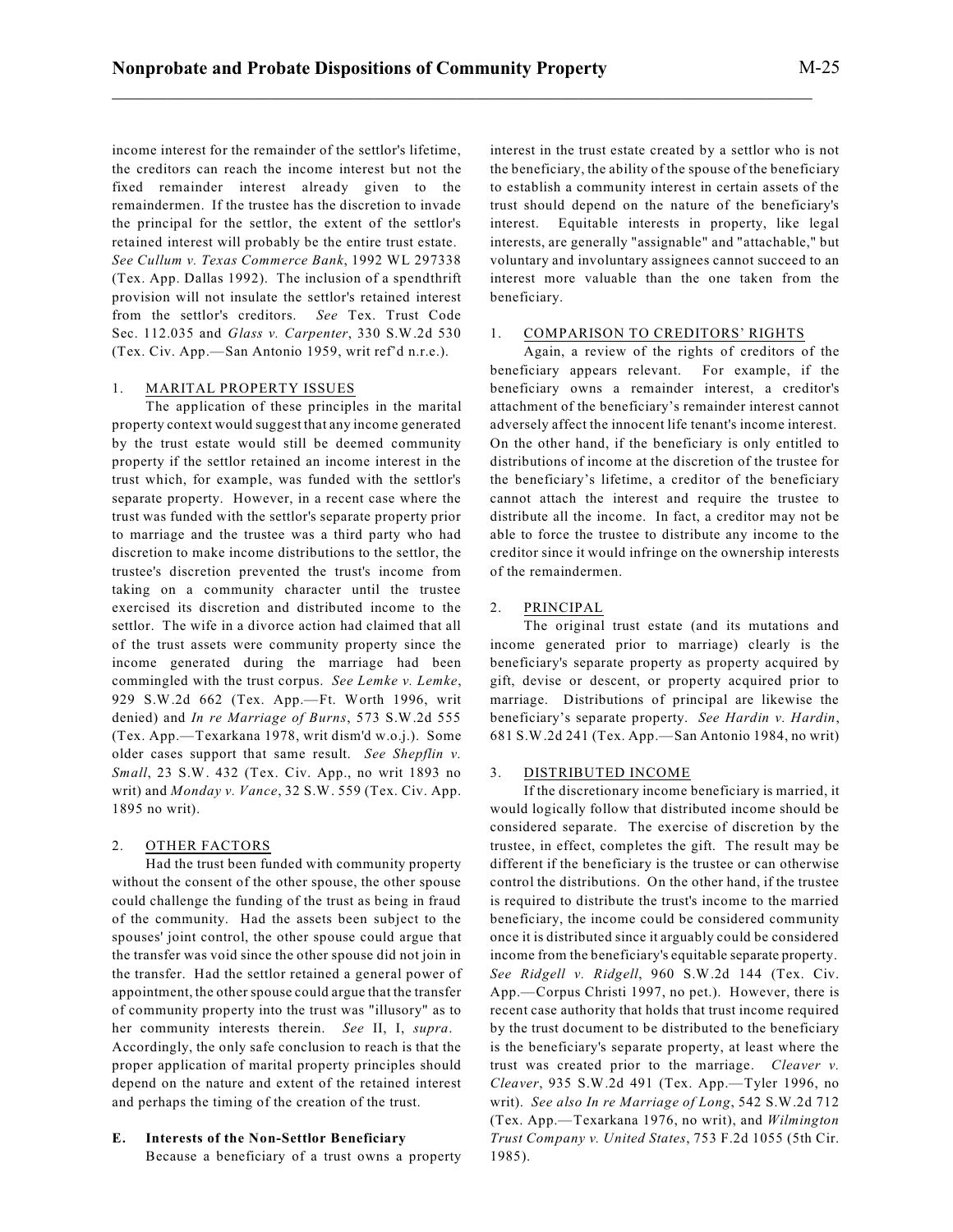# 4. UNDISTRIBUTED INCOME

Undistributed income is normally neither separate nor community property. *See In re Burns, supra; Buckler v. Buckler*, 424 S.W.2d 514 (Tex. App.—Ft. Worth 1967, writ dism'd w.o.j.), and *McClelland v. McClelland*, 37 S.W. 350 (Tex. Civ. App., 1896, writ ref'd). However, if the beneficiary has the right to receive a distribution of income but does not take possession of the distribution, such retained income may create marital property rights in the beneficiary's spouse. *See Cleaver, supra*. Depending on the intent of the beneficiary in allowing the distribution to remain in the trust, such income (and income generated by the retained income) may be considered to have taken on a community character or may be considered to have been a transfer to the other beneficiaries of the trust and subject to possible fraudulent transfer on the community scrutiny. But, *see* VIII, E, 3, *supra*.

## **F. Spendthrift Trust**

Texas law permits the settlor of a trust to prohibit both the voluntary and involuntary transfer of an interest in trust by the beneficiary prior to its actual receipt by the beneficiary. In fact, the settlor may impose this disabling restraint on the beneficiary's interest by simply declaring that the trust is a "spendthrift trust." Such a restraint is not effective if the beneficiary has a mandatory right to a distribution but simply has not yet accepted the interest. Further, such a restraint is not effective to insulate a settlor's retained interest from the settlor's creditors. *See* Tex. Trust Code Sec. 112.035. This rationale suggests that the settlor's intent as to the nature of the beneficiary's interest may be relevant in determining whether the beneficiary's spouse acquires a community interest in the trust estate, the undistributed income or any distributed income.

#### **G. Powers of Appointment**

If the beneficiary has the absolute authority under the trust agreement to withdraw trust assets or to appoint trust assets to the beneficiary or the beneficiary's creditors, the beneficiary is deemed to have the equivalence of ownership of the assets for certain purposes. For example, such beneficiary would appear to have such an interest that cannot be insulated from the beneficiary's creditors by either the non-exercise of the power or a spendthrift provision. An appointment in favor of a third party could be found to have been in fraud of creditors. *See Bank of Dallas, supra*. While inconsistent with the common law which treated the assets over which a donee had a general power as belonging to others until the power was exercised, application of this modern view may treat the assets over which a married donee has a general power as the separate property of the donee, but any income generated by those assets may be community property.

#### 1. SPECIAL POWERS

Many beneficiaries are given limited general powers (i.e., "Crummey" and the so-called "Five or Five" power, both of which permit the beneficiary to withdraw a certain amount from the trust estate at certain periods of time).

## 2. LAPSE OF POWERS

If the beneficiary allows the withdrawal power to lapse, can the creditors still go after that portion of the estate that could have been withdrawn or can the beneficiary's spouse claim either a possible community interest in the assets allowed to continue in trust, or the income thereafter generated? In other words, does the lapse of the power make the beneficiary "a settlor" of the trust? The Legislature has answered some of these questions. Section 112.035 of the Texas Trust Code was amended by the Legislature in 1997 to confirm that a beneficiary of a trust is not to be considered a settlor of a trust because of a lapse, waiver or release of the beneficiary's right to exercise a "Crummey right of withdrawal" or "Five or Five" power.

#### 3. ASCERTAINABLE STANDARD

If the beneficiary's power of withdrawal is limited to an ascertainable standard (i.e., health, support, etc.), creditors who provided goods or services for such a purpose should be able to reach the trust estate, but not other creditors. Further, it follows that any income distributed for such purposes but not so expended may be community since such expenses are normally paid out of community funds. *See* VII, E, *supra*.

# 4. NON-GENERAL POWERS

A beneficiary's power to appoint only to persons other than the beneficiary, the beneficiary's creditors and the beneficiary's estate are generally deemed personal to the beneficiary and not attachable by the beneficiary's creditors. It would also follow that such a power would not give the spouse any interest in the trust estate. However, if the power is exercised to divert community income from the beneficiary, could it be subject to possible fraud on the community scrutiny?

# **IX. OTHER SPOUSE'S INTEREST IN THE EMPLOYEE'S RETIREMENT PLAN**

In *Allard v. Frech*, 754 S.W.2d 111 (Tex. 1988), the Texas Supreme Court confirmed that an employee's spouse has a community property interest in the employee spouse's employee benefit package. *See also Valdez v. Ramirez*, 574 S.W.2d 748 (Tex. 1978). The employee benefit package of a working spouse is a form of compensation and acquires a community character during marriage.

# **A. Application of the Apportionment Rule**

Texas cases have consistently held that the community or separate character of an employee's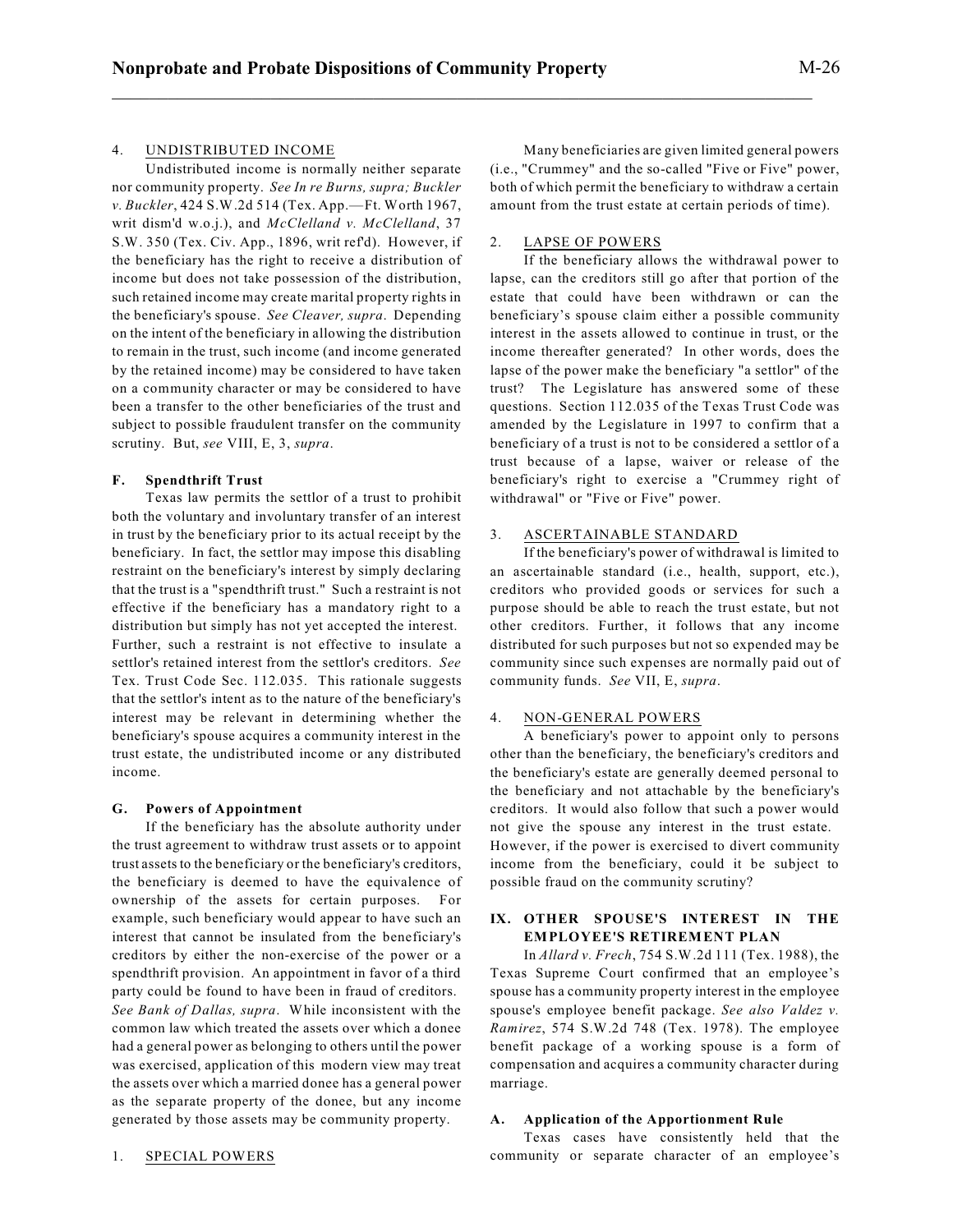retirement plan depends on an "apportionment" approach rather than the "inception of title rule". The "apportionment" approach givesthe non-employee spouse an increasing community property interest in the employee's plan during marriage. *Berry v. Berry*, 647 S.W.2d 945 (Tex. 1983) and *Dessommes v. Dessommes*, 543 S.W.2d 165 (Tex. Civ. App.—Texarkana 1976, writ ref'd n.r.e.). While the apportionment approach should preserve an employee's separate interest in a retirement plan owned prior to marriage, the application of the rule over the years has resulted in the loss by employees of significant portions of their defined contribution plans. For example, in *McClary v. Thompson*, 65 S.W.3d 829 (Tex.App.—Ft. Worth 2002, pet. denied), the court of appeals stated that... "to determine the portion as well as the value of a defined contribution plan that is community property, courts subtract the amount contained in the plan at the time of the marriage from the total contained in the account at divorce." *See also* West Group, Texas Family Law Service, Sec. 22:29 (2004). In other words, if this statement is accurate, any appreciation in value during the marriage of what was originally a separate 401K plan, a profit-sharing plan, or an ESOP becomes community property because the employee is not permitted to trace the assets in any such plan at the beginning of the marriage into what is still in the plan at the time of divorce.

#### **B. Tracing the Separate Interest**

It has been this author's opinion that the employee should be permitted to trace the assets in the plan on the date of the marriage into their "traceable mutations" in existence at the time of divorce. Definitive case authority for this position is lacking since most authority is found in court decisions involving defined benefit plans and not defined contribution plans. *See Berry v. Berry*, 647 S.W.2d 945 (Tex. 1983); *Taggart v. Taggart*, 552 S.W.2d 422 (Tex. 1977); and *Cearley v. Cearley*, 544 S.W.2d 661 (Tex. 1976) (defined benefit plans are to be apportioned based on the relative time periods). Subsequent courts of appeals have failed to consistently distinguish defined contribution and defined benefit plans. *Iglinsky v. Iglinsky,* 735 S.W.2d 536 (Tex.App.—Tyler 1987, no writ) and *Hatteberg v. Hatteberg*,, 933 S.W.2d 522 (Tex.App.—Houston [1<sup>st</sup> Dist.] 1994, no writ), recognized the differences

However, *Pelzig v. Berkebile*, 931 S.W.2d 398 (Tex.App.—Corpus Christi, 1996, no writ), *Baw v. Baw*, 949 S.W.2d 764 (Tex.App—Dallas 1997, no pet), and *Smith v. Smith*, 22 S.W.3d 140 (Tex.App.—Houston [14 th Dist] 2000, no pet.) have all taken the position that the community interest in a defined contribution plan is calculated by subtracting the value of the plan as of the date of the marriage from the value of the plan as of the date of the divorce. It is important to note that the tracing rules do apply to mutual funds in general. *See Bakken v.* *Bakken*, 503 S.W.2d 315 (Tex.App.—Dallas 1977, no writ), which recognized that increases in mutual fund shares as either separate or community property depend on whether the increases were due to dividends or capital gain distributions.

## **C. Sec. 3.007**

\_\_\_\_\_\_\_\_\_\_\_\_\_\_\_\_\_\_\_\_\_\_\_\_\_\_\_\_\_\_\_\_\_\_\_\_\_\_\_\_\_\_\_\_\_\_\_\_\_\_\_\_\_\_\_\_\_\_\_\_\_\_\_\_\_\_\_\_\_\_\_\_\_\_\_

A 2005 addition to the Texas Family Code had hoped to resolve many of the tracing issues described above. A spouse, who was a participant in a defined benefit retirement plan, was deemed to have a separate property interest in the monthly accrued benefit the spouse had a right to receive on normal retirement age, as defined by the plan, as of the date of marriage, regardless of whether the benefit had vested. The community property interest in that same plan was to be determined as if the spouse began to participate in the plan on the date of marriage and ended that participation on the date of dissolution or termination of the marriage, regardless of whether the benefit had vested. Tex. Fam. Code Sec. 3.007(a) and (b). However, in 2009, HB 866 repealed subsections (a) and (b) of Sec. 3.007, effective September 1, 2009, and apparently returns the application of the apportionment approach to defined benefit plans back to case law.

A defined contribution plan is presumed to be entirely community property. However, the separate property interest of a spouse in a defined contribution retirement plan may be traced using the tracing and characterization principles that apply to nonretirement assets. Tex. Fam. Code Sec. 3.007(c). Subsection (c) was left unchanged by HB 866 (2009).

Even more details are involved if the plan is an employer provided stock option plan or an employer provided restricted stock plan. *See* Tex. Fam. Code Sec. 3.007(d) and (e). Subsection (d) was amended by HB 866 (2009), which also repealed subsection (f).

#### **D. Divorce**

Upon a divorce of the spouses, the community portion, and presumably "quasi-community" portion, of the employee's interest in the plan, just like any other community property asset, are subject to a "just and right" equitable division by the divorce court. However, the separate or "quasi-separate" portion is not divisible. Any separate property lost due to the employee's inability to trace may result in a separate claim for reimbursement. A QDRO (Qualified Domestic Relations Order ) is necessary for the enforcement of the division of an ERISA plan.

# **X. EFFECT OF DEATH ON RETIREMENT PLANS**

As explained in IX, *supra*, unlike most marital assets, the separate or community character of an interest in a retirement plan is determined using the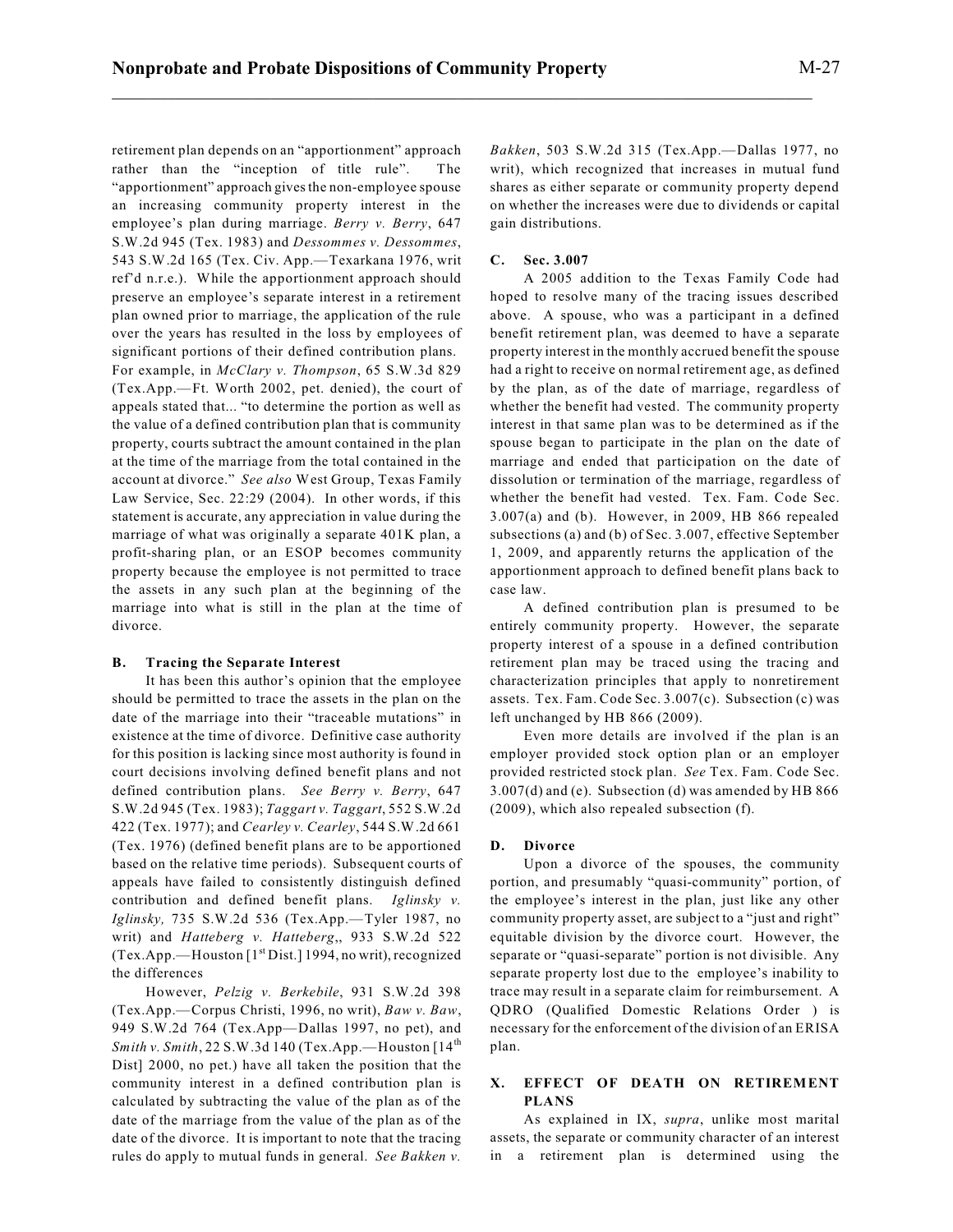"apportionment theory" instead of the traditional "inception of title rule." Under Texas law, the community property interest of a participant is defined as the participant's community property subject to the participant's "sole management and control." *See* III, B, *supra*.

## **A. Federal v. Texas Law**

Upon the death of the employee spouse, Texas case law has held that the other spouse retains an interest in the community portion of the employee spouse's retirement plan. In addition, federal law mandates that the other spouse be the beneficiary of a "qualified preretirement survivor's annuity" for many ERISA plans.

Upon the death of the employee's spouse, before the employee's retirement, the Texas Supreme Court has held that the deceased spouse's heirs and devisees succeed to that spouse's one-half of the community portion of the employee spouse's interest in the plan, if there has not been a valid nonprobate disposition of the same. *See Valdez* and *Allard, supra*.

However, while ERISA does not expressly address what happens when the spouse dies before the employee retires, the Retirement Equity Act of 1984 ("REA") amended ERISA in order to introduce mandatory spousal rights in many retirement plans so the choice of the form of benefit received from such a plan is no longer solely the employee's choice under federal law.

The *Valdez* and *Allard* cases involved federal civil service retirement benefits and a private company's retirement plan. Accordingly, a little know section of the Texas Government Code was not applicable. That section states that the death of a spouse of a member or retiree of the Texas public retirement system terminates the spouse's interest in that retirement system. Tex. Gov't Code Sec. 804.101. A federal court has interpreted the statute to define the spouse's statutory property interest as one that terminates upon the death of the spouse and for that reason held that the statute does not violate Art. XVI, Sec. 15 of the Texas Constitution. *Kunin v. Feofanov*, 69 F.3d 59 (5th Cir. 1995). See also *Rogers v. Foxworth*, 214 S.W.3d 196 (Tex.App.—Tyler 2007, no pet.).

#### **B. Retirement Equity Act of 1984**

Prior to REA, federal law granted the participant's spouse very few rights to share in the participant's retirement benefits. REA's legislative history reflects Congress' "community property type" view that marriage is a partnership and that retirement benefits are derived from the contributions of both spouses. For example, REA requires that the participant's retirement benefit in a pension plan be paid in the form of a "qualified joint and survivor annuity" ("QJSA"), if the participant survives until retirement age. If a vested participant in such a plan dies before retirement, REA makes the surviving spouse a plan beneficiary with an interest called a "qualified preretirement survivor annuity" ("QPSA"). The mandatory spousal rights mandated by REA can be waived by the participant's spouse. *See* IRC Secs. 401(a) and 417.

## **C. Covered Plans**

The QJSA and QPSA requirements apply to all defined benefit plans, money purchase plans, any defined contribution plan to which IRC Sec. 412 applies (excluding profit sharing plans), some 403(b) annuity arrangements (excluding IRAs and SEPs), and certain other defined contribution plans (profit sharing and stock bonus plans) that either do not satisfy the conditions delineated in IRC Sec.  $401(a)(11)(B)(iii)$  or are considered to be a "transfer plan" under Reg. 1.401(a)-20, Q & A 5. *See* IRM 4.72.9(3-1-02), I.R.S.

*Caveat: The "ERISA rights" of the participant's spouse are governed by not only ERISA (USCA Title 29) but also the Internal Revenue Code (USCA Title 26), as well as I.R.S., Departments of Labor and Treasury interpretations of the two. The result is an incredibly complicated set of rules that do not lend themselves to easy explanation. Accordingly, a participant should inquire as to what are the spouse's rights in the participant's particular plan. The plan itself may even mandate a result different from the one prescribed by federal law.*

#### **D. Defined Contribution Plans**

As explained above, some defined contribution plans, like 401K plans, are not subject to the QJSA and QPSA requirements. Accordingly, most do not offer a survivor's annuity, but if the participant dies before retirement, the participant's spouse is the presumed beneficiary of the entire death benefit, unless the spouse has waived this right. However, if the participant retires prior to death or termination, the participant can elect any option that is available under the plan without spousal consent. If the defined contribution plan is subject to the QJSA and QPSA requirements, spousal consent is necessary in order to retire and elect an option other than a QJSA, and if the participant dies prior to retirement, the spouse, absent a waiver, is entitled to an annuity for life, the actuarial equivalent of which is not less than 50% of the portion of the account balance of the participant to which the participant had a non-forfeitable right. *See* 29 USCS Sec. 1055(e)(2).

#### **E. Defined Benefit and Money Purchase Plans**

Since defined benefit and money purchase plans are subject to the QJSA and QPSA rules, a spousal waiver is required in order for the participant to elect out of either requirement. If not waived, the spouse is, generally, entitled to an annuity for life. If it is a QPSA, the payments cannot be less than the amounts which would be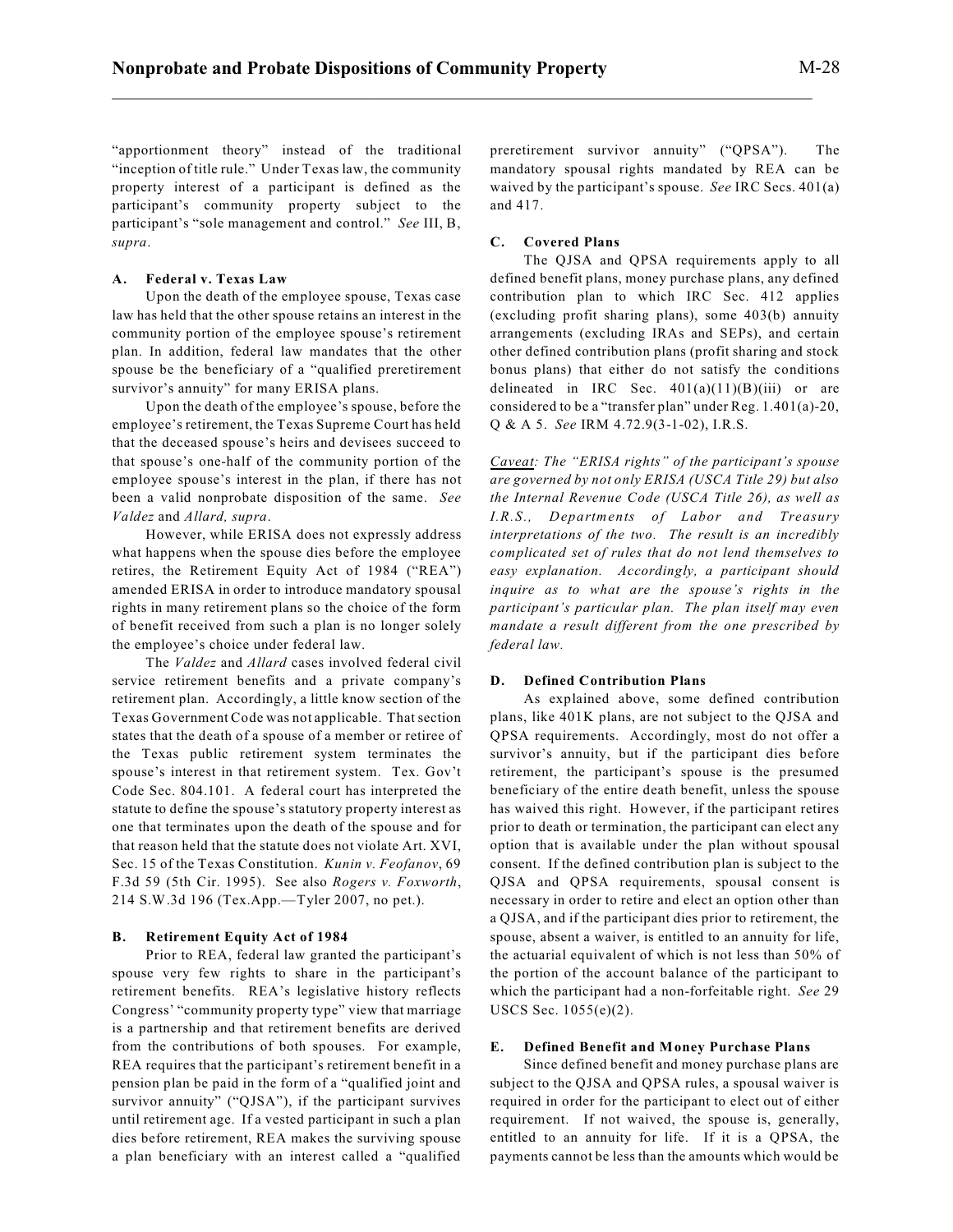payable as a survivor's annuity under the QJSA rules under the plan. If the participant dies after retirement, the spouse's annuity cannot be less than 50% (or greater than 100%) of the annuity that would be payable during the joint lives of the participant and spouse and which is the actuarial equivalent of a single annuity for the life of the participant. *See* 29 USCS Sec. 1055(d) and (e).

# **F. IRAs and SEPs**

Individual retirement accounts ("IRAs") and simplified employee pensions ("SEPs") are not subject to the QJSA and QPSA requirements. Reg. 1.401(a) - 20, Q  $& A 3(d)$ . However, the participant's agreement with the financial institution serving as custodian may require spousal consent to the beneficiary designation in the event of the participant's death.

# **G. Spouse's Death**

As explained above, an employee spouse is, in effect, required to select a "qualified joint and survivor annuity" for all pension plans and some other types of plans, unless the employee and the employee's spouse agree to another beneficiary designation. The employee's spouse is also the presumed beneficiary for other plans. ERISA also provides that retirement benefits may not be assigned or alienated. 29 U.S.C. Sec. 1056(d). Sec. 401(a)(2) of the Internal Revenue Code also provides that the benefits must be for the exclusive benefit of the employee.

While Texas courts have not yet definitely resolved the question of whether federal law preempts Texas law upon the death of the non-employee spouse, it can be assumed that *Allard* and *Valdez* have been preempted by federal law. *See Ablamis v. Roper*, 937 F.2d 1450 (9th Cir. 1991); *Meek v. Tullis*, 791 F.Supp 154 (W.D. L.A. 1992), finding preemption. On the other hand, in *Boggs v. Boggs*, 82 F. 3d 90 (5th Cir. 1996), the Fifth Circuit agreed with the lower court and found that Louisiana community property law was not preempted. However, the United States Supreme Court ruled on June 2, 1997 that Louisiana law was preempted by federal law. *Boggs v. Boggs*, 117 S.Ct. 1754, 79 AFTR 2d 97-960 (1997).

## **H.** *Boggs v. Boggs*

In *Boggs*, the participant, Boggs, a resident of Louisiana, was married to Dorothy until her death in 1979. At her death, two-thirds of her estate passed to their sons. Boggs married his second wife, Sandra, in 1980 and retired in 1985. At retirement, Boggs received: (i) a lump sum distribution that was "rolled over" into an IRA; (ii) shares of stock from an employee stock option plan ("ESOP"); and (iii) a monthly lifetime annuity. After Boggs died in 1989, his sons filed an action under Louisiana's community property lawsto obtain their share of Dorothy's interest in Bogg's retirement benefits. The U.S. Supreme Court ruled that, notwithstanding state law

that allowed Dorothy to devise to her sons her community interest in Bogg's retirement benefits prior to his retirement, Dorothy's testamentary transfer was a prohibited assignment or alienation under 29 USC Sec.1056(d)(1).

Had Boggs and Dorothy's marriage ended in divorce, the Court acknowledged that a state divorce court's division of the participant's ERISA benefits would have been effective since ERISA's QDRO provisions allow such a division. The dissent even noted that, after divorce and the entry of the QDRO, the employee's spouse can devise that spouse's interest. The Court did not hold that ERISA preempts a state's community property laws in general. The Court's holding is that the heirs and devisees of a non-participant spouse cannot succeed to that spouse's community interest in the participant's ERISA benefits when the spouse died before the participant retires.

The purpose of the anti-alienation provisions of ERISA are to ensure the economic security of the surviving spouse. Therefore, if the participant's spouse dies under these circumstances, the spouse's interest in the participant's ERISA plan is effectively terminated.

## **I. Post-Retirement Benefits**

Assume a Texas participant retired prior to the nonparticipant's death and received (i) a lump sum distribution which was "rolled over" into an IRA, (ii) shares of stock from an ESOP, and (iii) a monthly annuity and further assume the participant and the participant's spouse had been married during the entire period of the participant's employment. It is this author's belief that all of the post-retirement benefits are community property subject to the participant's sole management and control under Texas law. If the couple then divorces, all of the post-retirement benefits would be subject to just and right division by the Texas divorce court. *Boggs* does not mandate a different result. In fact, the *Boggs'* holding supports that conclusion since, after retirement, the benefits are not subject to ERISA's anti-alienation provisions. The justification for federal preemption in *Boggs* is not applicable following the employee's retirement and the distribution of the retirement benefits.

# 1. NON-PARTICIPANT'S DEATH

If the marriage terminates not in divorce, but because of the non-participant's death, her interest in the annuity, if any, terminates by the very nature of the annuity. The non-participant's one-half interest in the ESOP stock should pass to her heirs or devisees, absent some nonprobate contractual arrangement. Likewise, her one-half of the IRA should pass to her heirs or devisees, absent some nonprobate contractual arrangement. The anti-alienation rules of ERISA do not apply to IRAs. Some argue that *Boggs* extends ERISA's anti-alienation rules to IRAs, but it does not. The IRA in *Boggs* was